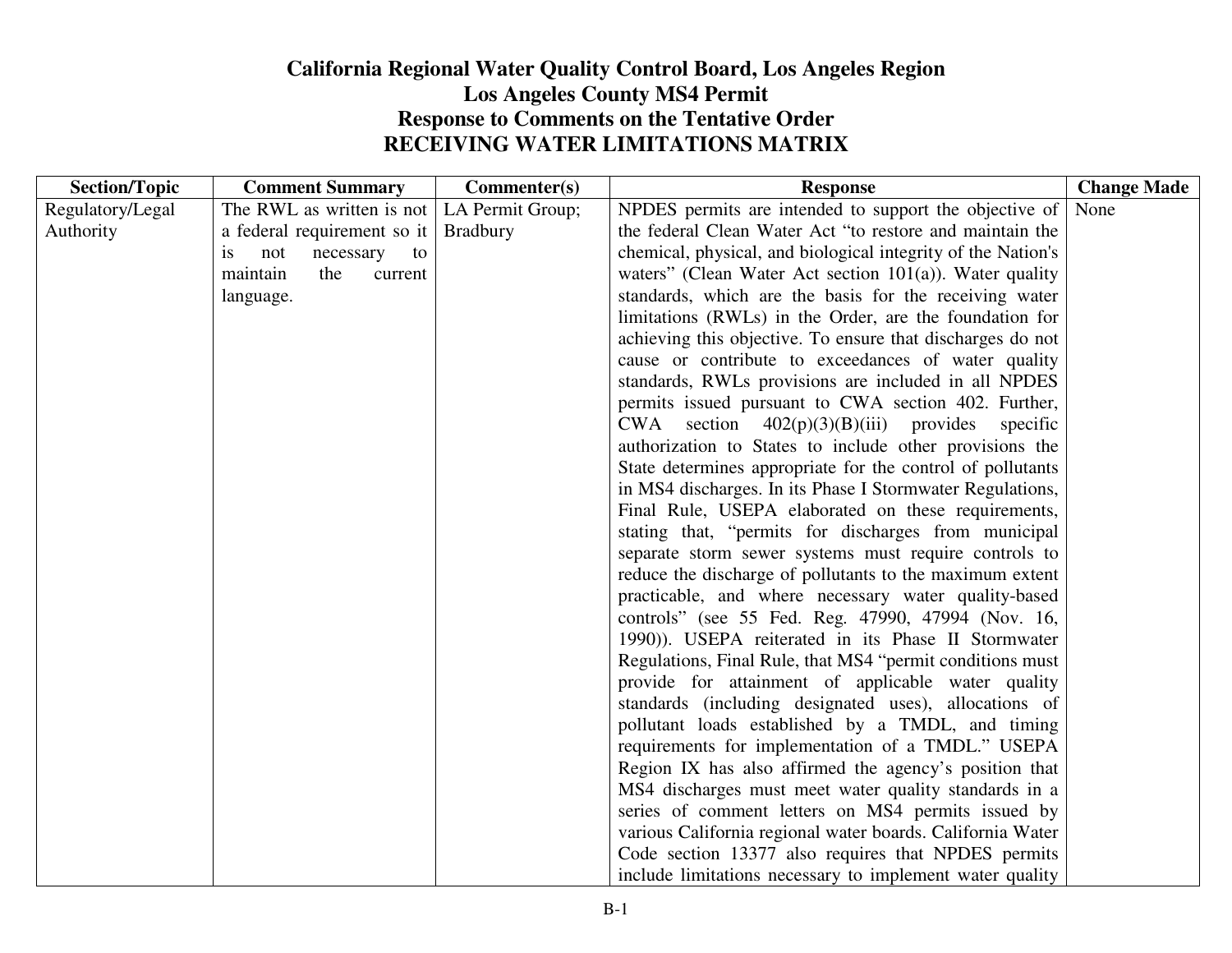|                  |                             |                           | control plans. The State Board has also found it             |              |
|------------------|-----------------------------|---------------------------|--------------------------------------------------------------|--------------|
|                  |                             |                           | appropriate to require compliance with state water quality   |              |
|                  |                             |                           | standards. (See State Board Order Nos. WQ 91-03, 91-04,      |              |
|                  |                             |                           | 98-01, 99-05, and 2001-15). The inclusion of RWLs is         |              |
|                  |                             |                           | also consistent with the Ninth Circuit Court of Appeal's     |              |
|                  |                             |                           | ruling in Defenders of Wildlife v. Browner that the          |              |
|                  |                             |                           | permitting authority has discretion regarding the nature     |              |
|                  |                             |                           | and timing of requirements that it includes as MS4 permit    |              |
|                  |                             |                           | conditions to attain water quality standards. ((1999) 191    |              |
|                  |                             |                           | F.3d 1159, 1166.)                                            |              |
|                  |                             |                           |                                                              |              |
|                  |                             |                           | Both the State Board and Regional Board have previously      |              |
|                  |                             |                           | concluded that discharges from the MS4 contain pollutants    |              |
|                  |                             |                           | that have the reasonable potential to cause or contribute to |              |
|                  |                             |                           | excursion above water quality standards. As such, RWLs       |              |
|                  |                             |                           | are included in the permit to ensure that individual and     |              |
|                  |                             |                           | collective discharges from the MS4 do not cause or           |              |
|                  |                             |                           | contribute to exceedances of water quality standards         |              |
|                  |                             |                           | necessary to protect the beneficial uses of the receiving    |              |
|                  |                             |                           | waters.                                                      |              |
| Regulatory/Legal | proposed Provision<br>The   | Port of Stockton;         | The RWLs provisions in Part V.A. of the permit are nearly    | Revisions    |
| Authority        | V.A. of the draft tentative | Anaheim; Brisbane;        | identical to those adopted by the Board in the 2001 Permit,  | made to Part |
|                  | order ignores precedential  | Corona; Dana Point;       | including both the prohibition on discharges from the MS4    | VI.C.        |
|                  | case law and established    | Murrieta; Orange          | that cause or contribute to violations of receiving water    |              |
|                  | State Water Board policies  | County DPW;               | limitations and the iterative process for addressing         |              |
|                  | that<br>would<br>allow      | City/County               | discharges from the MS4 that have caused or contributed      |              |
|                  | permittees to comply with   | Association of            | to violations of receiving water limitations. These          |              |
|                  | standards<br>over<br>time   | Governments of San        | provisions were included to comply with requirements of      |              |
|                  | through<br>the              | <b>Mateo County</b>       | a precedential order adopted by the State Water Board        |              |
|                  | implementation<br>of        | (C/CAG); Santa            | (State Water Board Order No. WQ 99-05). The State            |              |
|                  | increasingly more complex   | Rosa; Irvine;             | Water Board issued that order in response to a decision by   |              |
|                  | and effective BMPs. The     | Sacramento                | USEPA rejecting less stringent terms in other MS4            |              |
|                  | draft tentative order may   | <b>Stormwater Quality</b> | permits. At that time, USEPA disagreed that an MS4           |              |
|                  | force permittees into a     | Partnership               | permit could "authorize" exceedances of water quality        |              |
|                  | consistent state of non-    |                           | standards at all, whether a permittee engaged in storm       |              |
|                  | compliance. An iterative    |                           | water management programs or not. In addition, the           |              |
|                  | management<br>approach      |                           | RWLs provisions do not ignore precedential case law or       |              |
|                  | represents the soundest     |                           | State Board policies. To the contrary, the RWLs              |              |
|                  | basis for compliance.       |                           | provisions in the 2001 permit have been upheld by both a     |              |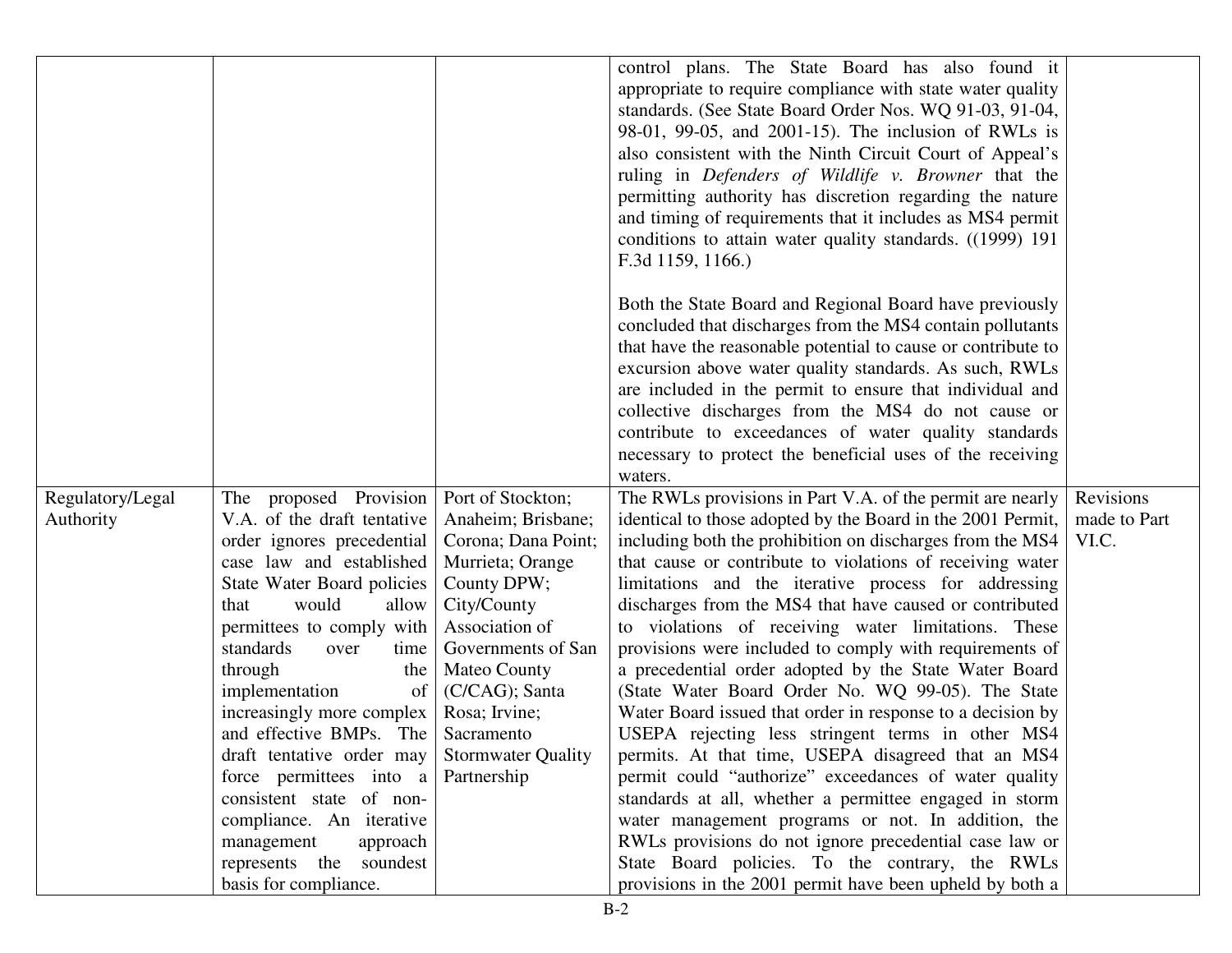| state court and a federal court. (In re L.A. Cnty. Mun.<br>Storm Water Permit Litig., No. BS 080548, at 4-5, 7 (L.A.<br>Super. Ct., No. BS 080548, Mar. 24, 2005) Statement of<br>Decision from Phase I Trial on Petitions for Writ of<br>Mandate, pp. 4-5, 7; NRDC v. County of Los Angeles<br>$(2011)$ 673 F.3d 880, 886.)                                                                                                                                                                                                                                                                                                               |  |
|--------------------------------------------------------------------------------------------------------------------------------------------------------------------------------------------------------------------------------------------------------------------------------------------------------------------------------------------------------------------------------------------------------------------------------------------------------------------------------------------------------------------------------------------------------------------------------------------------------------------------------------------|--|
| Additionally, the majority of pollutants of concern from<br>the Permittees' MS4s are addressed by TMDLs. The<br>permit provides that RWL exceedances for pollutants<br>addressed by TMDLs will be addressed per TMDL<br>specific compliance schedules, which are consistent with<br>Board-adopted and fully approved TMDL implementation<br>schedules. These TMDL implementation schedules were<br>developed to accommodate Permittees' efforts to achieve<br>compliance with standards over time.                                                                                                                                         |  |
| For waterbody-pollutant combinations not addressed by a<br>TMDL, the Order has been revised to allow Permittees to<br>develop and implement a Watershed Management<br>Program to address receiving water limitations not<br>otherwise addressed by a TMDL. The Watershed<br>Management Program must include, at the outset, a<br>reasonable assurance analysis for the water body-pollutant<br>combination(s) addressed by the program<br>that<br>demonstrates that the watershed control measures<br>proposed in the program will be sufficient to control MS4<br>discharges such that they do not cause or contribute to an              |  |
| exceedance of the applicable receiving water limitation(s).<br>Additionally, the Watershed Management Program must<br>identify enforceable requirements and milestones and<br>dates for their achievement to address the pollutants<br>within a timeframe that is a short as possible. For<br>pollutants that are in a similar class to those already<br>addressed by a TMDL for the water body, the<br>requirements, milestones and dates for their achievement<br>must align with those established in the TMDL<br>implementation schedule. A Permittee's full compliance<br>with all requirements and dates for their achievement in an |  |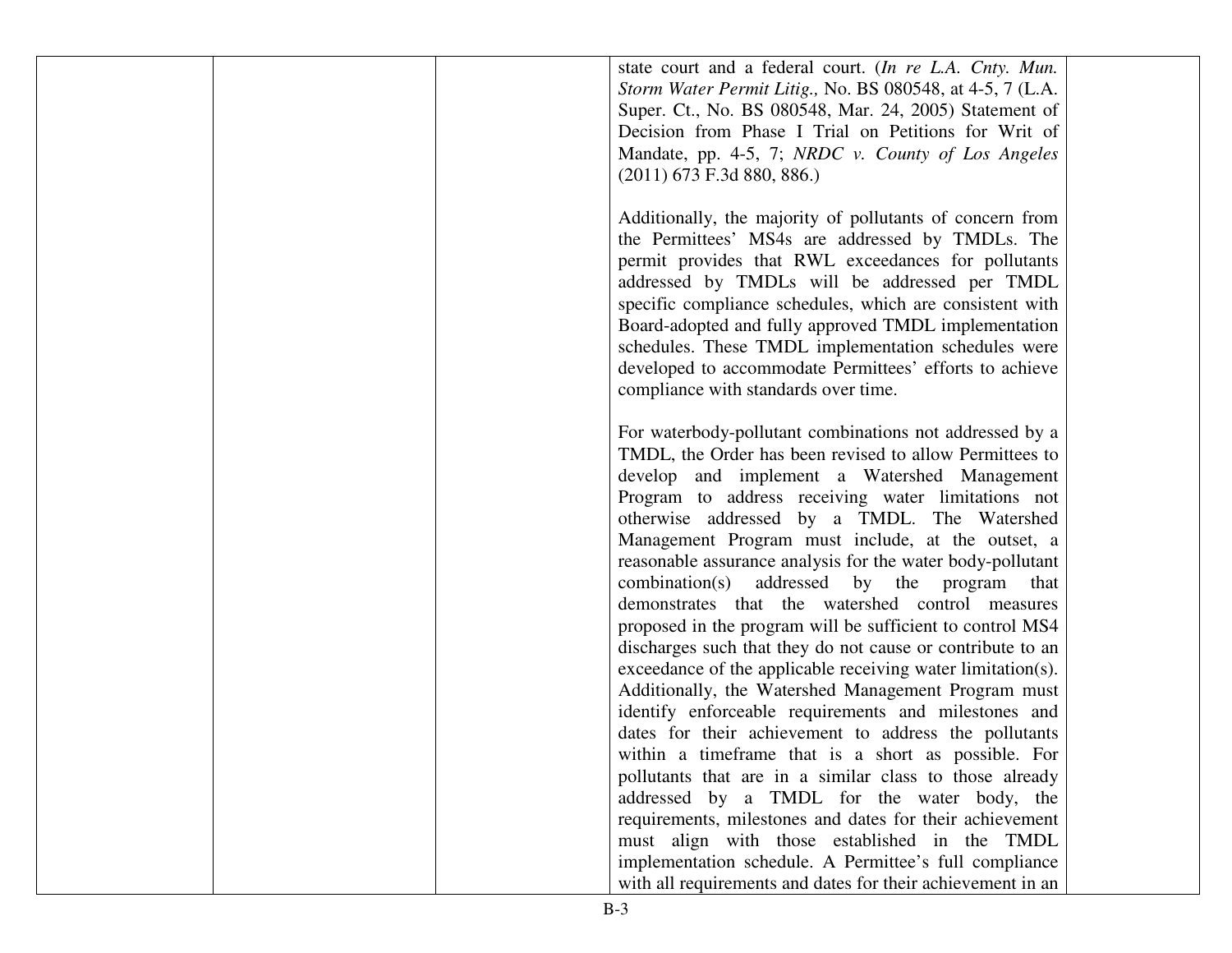|                  |                                                 |                     | approved Watershed Management Program will constitute       |      |
|------------------|-------------------------------------------------|---------------------|-------------------------------------------------------------|------|
|                  |                                                 |                     | compliance with the receiving water limitations in Part     |      |
|                  |                                                 |                     | V.A. addressed by the program. Permittees that do not       |      |
|                  |                                                 |                     | elect to develop a Watershed Management Program are         |      |
|                  |                                                 |                     | required to demonstrate compliance with receiving water     |      |
|                  |                                                 |                     | limitations pursuant to Part V.A.                           |      |
| Regulatory/Legal | RWL<br>section<br>The                           | is   LACFCD; County | The Board disagrees. As previously stated in these          | None |
| Authority        | unlawful and an abuse of $\vert$ of Los Angeles |                     | responses, the RWL provisions are authorized by federal     |      |
|                  | discretion because it is                        |                     | law. Further, the RWL section in this permit is consistent  |      |
|                  | impossible to comply with.                      |                     | with the RWL section in the 2001 permit. Those RWLs         |      |
|                  | The RWLs section does                           |                     | provisions in the 2001 permit have been upheld by both a    |      |
|                  | not recognize the finding                       |                     | state court and a federal court. (In re L.A. Cnty. Mun.     |      |
|                  | by the State Water Board's                      |                     | Storm Water Permit Litig., No. BS 080548, at 4-5, 7 (L.A.   |      |
|                  | Blue Ribbon Panel and                           |                     | Super. Ct., No. BS 080548, Mar. 24, 2005) Statement of      |      |
|                  | there is no evidence in the                     |                     | Decision from Phase I Trial on Petitions for Writ of        |      |
|                  | fact sheet that supports a                      |                     | Mandate, pp. 4-5, 7; NRDC v. County of Los Angeles          |      |
|                  | finding that the Permittees                     |                     | $(2011)$ 673 F.3d 880, 886.) Permittees have the necessary  |      |
|                  | can comply with this                            |                     | authority and ability to control discharges of pollutants   |      |
|                  | section.                                        |                     | from their MS4s to implement these provisions. Moreover,    |      |
|                  |                                                 |                     | the Los Angeles County Superior Court found that "there     |      |
|                  |                                                 |                     | was no issue of impossibility" in the requirements of the   |      |
|                  |                                                 |                     | 2001 permit, including the RWLs. (In re L.A. Cnty. Mun.     |      |
|                  |                                                 |                     | Storm Water Permit Litig., No. BS 080548, at 4-5, 7 (L.A.   |      |
|                  |                                                 |                     | Super. Ct., No. BS 080548, Mar. 24, 2005) Statement of      |      |
|                  |                                                 |                     | Decision from Phase I Trial on Petitions for Writ of        |      |
|                  |                                                 |                     | Mandate, p. 9.)                                             |      |
|                  |                                                 |                     |                                                             |      |
|                  |                                                 |                     | Further, the commenters have misconstrued the findings      |      |
|                  |                                                 |                     | of the State Water Board's Blue Ribbon panel. The panel     |      |
|                  |                                                 |                     | focused on concerns about unpredictability of BMP           |      |
|                  |                                                 |                     | performance, which might suggest that calculating           |      |
|                  |                                                 |                     | technology based effluent limitations is not feasible but   |      |
|                  |                                                 |                     | has no bearing on whether NPDES permits must include        |      |
|                  |                                                 |                     | provisions that require compliance with water quality       |      |
|                  |                                                 |                     | standards (expressed as receiving water limitations in a    |      |
|                  |                                                 |                     | permit). Further, the Blue Ribbon Panel did not discuss the |      |
|                  |                                                 |                     | feasibility of numeric effluent limitations for non-storm   |      |
|                  |                                                 |                     | water discharges.                                           |      |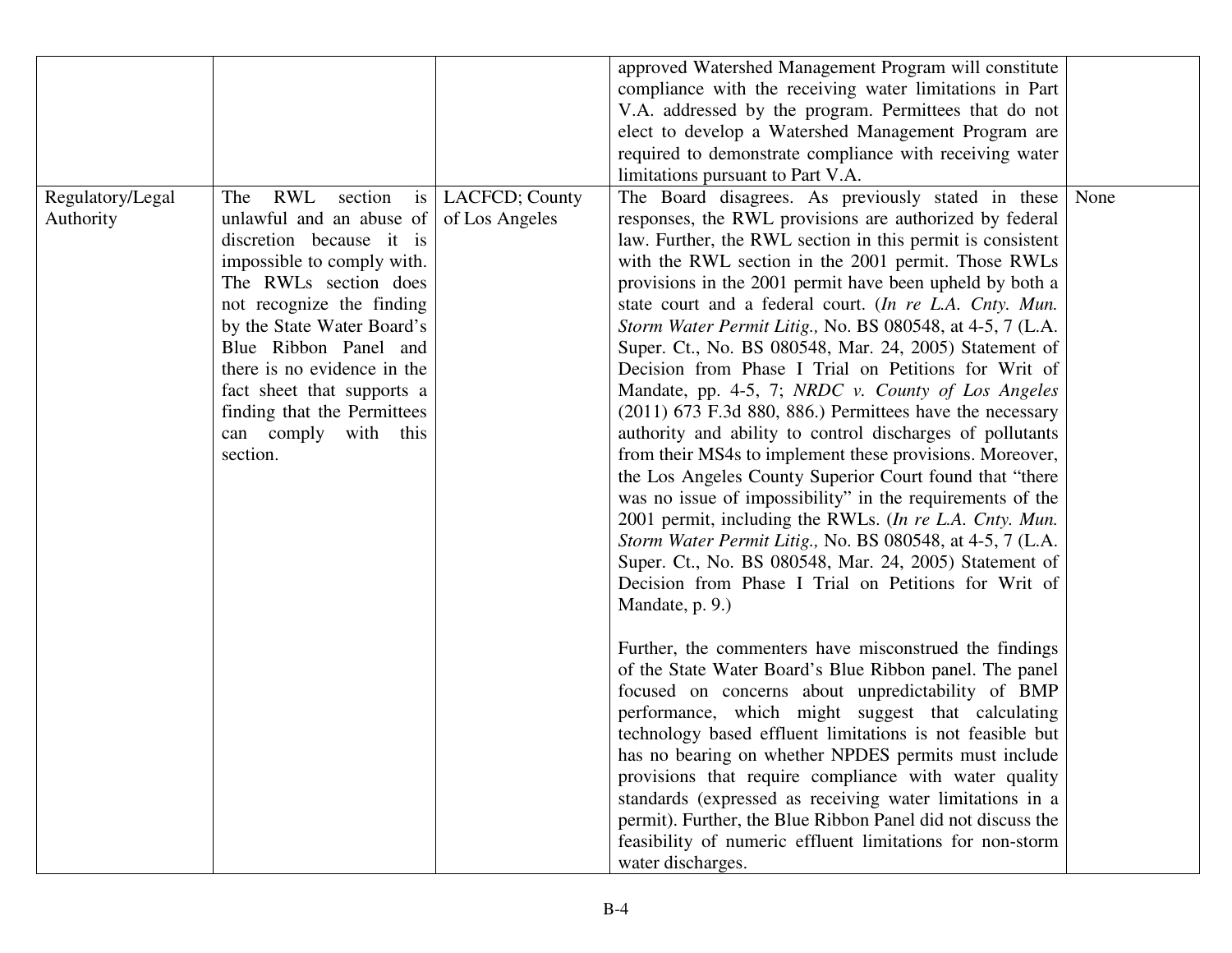| Regulatory/Legal | The State Water Board's   Port of Stockton; |                             | The commenter has misconstrued the findings of the State   None |      |
|------------------|---------------------------------------------|-----------------------------|-----------------------------------------------------------------|------|
| Authority $-$    | ribbon<br>blue                              | panel   County of Los       | Water Board's panel. The panel focused on concerns              |      |
| Consistency      | recognized the difficulty of                | Angeles                     | about unpredictability of BMP performance, which might          |      |
|                  | meeting standards end of                    |                             | suggest that calculating technology based effluent              |      |
|                  | pipe and, therefore, did not                |                             | limitations is not feasible but the panel's findings have no    |      |
|                  | recommend the adoption                      |                             | bearing on whether NPDES permits must include                   |      |
|                  | numeric<br>effluent<br>of                   |                             | provisions that require compliance with water quality           |      |
|                  | limitations. However, strict                |                             | standards (expressed as receiving water limitations) nor do     |      |
|                  | interpretation of Provision                 |                             | the findings impact the Regional Board's ability to             |      |
|                  | V.A. is no different than a                 |                             | calculate water quality based effluent limitations on the       |      |
|                  | numeric effluent limitation                 |                             | basis of the prevailing water quality standards and             |      |
|                  | and suffers from the same                   |                             | available WLAs.                                                 |      |
|                  | logistical and feasibility                  |                             |                                                                 |      |
|                  | challenges.                                 |                             | The State Water Board, in Order WQ 2006-0012                    |      |
|                  |                                             |                             | (Boeing), has made clear that "infeasibility" refers to "the    |      |
|                  |                                             |                             | ability or propriety of establishing" numeric limits, as        |      |
|                  |                                             |                             | opposed to the feasibility of compliance. USEPA has also        |      |
|                  |                                             |                             | testified before this Board that the feasibility of numeric     |      |
|                  |                                             |                             | effluent limitations refers to the ability to calculate the     |      |
|                  |                                             |                             | numeric effluent limitations not to the feasibility of          |      |
|                  |                                             |                             | compliance with such limitations. The Regional Board            |      |
|                  |                                             |                             | concludes that it is feasible to establish numeric WQBELs.      |      |
|                  |                                             |                             | While a lack of data may have hampered the development          |      |
|                  |                                             |                             | of numeric WQBELs for MS4 discharges in earlier permit          |      |
|                  |                                             |                             | terms, in the last decade, 33 TMDLs have been developed         |      |
|                  |                                             |                             | for water bodies in Los Angeles County in which WLAs            |      |
|                  |                                             |                             | are assigned to MS4 discharges. In each case, part of the       |      |
|                  |                                             |                             | development process entailed analyzing pollutant sources        |      |
|                  |                                             |                             | and allocating loads using empirical relationships or           |      |
|                  |                                             |                             | quantitative models. As a result, it is possible to use these   |      |
|                  |                                             |                             | numeric WLAs to derive numeric WQBELs for MS4                   |      |
|                  |                                             |                             | discharges. Further, the Blue Ribbon Panel did not              |      |
|                  |                                             |                             | discuss the feasibility of numeric effluent limitations for     |      |
|                  |                                             |                             | non-storm water discharges.                                     |      |
| Regulatory/Legal | While local governments                     | Port of Stockton;           | As previously stated, NPDES permits are intended to             | None |
| Authority        | recognize the importance                    | <b>National Association</b> | support the objective of the federal Clean Water Act "to        |      |
|                  | of attaining water quality                  | of Flood and                | restore and maintain the chemical, physical, and biological     |      |
|                  | standards, these standards                  | Stormwater                  | integrity of the Nation's waters" (Clean Water Act section      |      |
|                  | were never intended to                      | Management                  | $101(a)$ ). Water quality standards, which are the basis for    |      |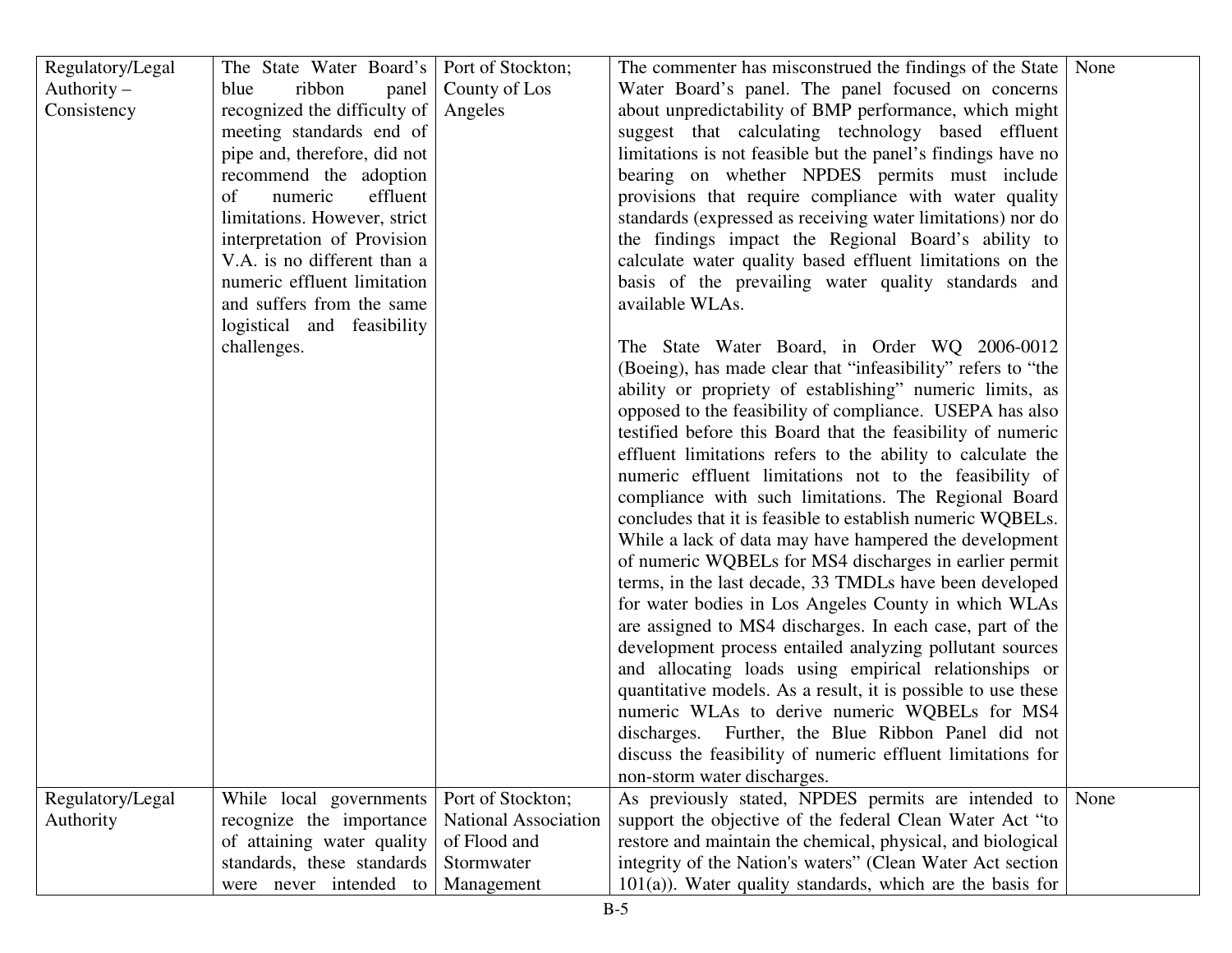| the receiving water limitations in the Order, are the<br>directly<br>Agencies<br>to<br>apply<br>(NAFSMA)<br>foundation for achieving this objective. The water quality<br>Instead,<br>stormwater.<br>standards contained in the Basin Plan and other prevailing<br>Congress<br>adopted<br>a<br>standard that municipal<br>standards such as those in the California Toxics Rule<br>dischargers<br>(CTR) are applicable to all surface waters. Where surface<br>stormwater<br>"require controls to reduce"<br>waters are impacted by MS4 discharges, these discharges<br>the discharge of pollutants<br>must be controlled such that they do not cause or<br>to the maximum extent<br>contribute to exceedances of in-stream water quality<br>practicable,<br>standards. To ensure that discharges do not cause or<br>including<br>contribute to exceedances of receiving water limitations,<br>management<br>practices,<br>control techniques<br>RWL provisions are included in all NPDES permits issued<br>and<br>pursuant to CWA section 402. Additionally, the standard<br>design<br>and<br>system,<br>engineering methods, and<br>adopted by Congress for MS4 discharges consists of three<br>such other provisions as<br>parts: (1) an effective prohibition on non-storm water<br>the Administrator or State<br>discharges, (2) controls to reduce the discharge of<br>determines appropriate for<br>pollutants to the maximum extent practicable and (3) other<br>control<br>provisions as the Administrator or State determines<br>of<br>the<br>such<br>pollutants" (33 U.S.C.<br>appropriate for the control of such pollutants. In the third<br>$§1342(p)(3)(B)(i)-(iii))$<br>part, Congress specifically provided authorization to<br>States to include other provisions the State determines<br>appropriate for the control of pollutants in MS4<br>discharges. This includes controls to ensure compliance<br>with water quality standards. The State Board has also<br>found it appropriate to include receiving water limitations<br>in MS4 permits (State Board Order Nos. WQ 91-03, 91-<br>04, 98-01, 99-05, and 2001-15). The inclusion of RWLs is<br>also consistent with the Ninth Circuit Court of Appeal's<br>ruling in Defenders of Wildlife v. Browner that the<br>permitting authority has discretion regarding the nature<br>and timing of requirements that it includes as MS4 permit<br>conditions to attain water quality standards. ((1999) 191<br>F.3d 1159, 1166.) Receiving water limitations are thus<br>included in the permit to ensure that individual and<br>collective discharges from the MS4 do not cause or<br>contribute to exceedances of water quality standards<br>necessary to protect the beneficial uses of the receiving<br>waters.<br>Revisions<br>Regulatory/Legal<br>Port of Stockton<br>Where receiving waters are<br>Where receiving waters are not meeting water quality |           |                           |                                                         |              |
|----------------------------------------------------------------------------------------------------------------------------------------------------------------------------------------------------------------------------------------------------------------------------------------------------------------------------------------------------------------------------------------------------------------------------------------------------------------------------------------------------------------------------------------------------------------------------------------------------------------------------------------------------------------------------------------------------------------------------------------------------------------------------------------------------------------------------------------------------------------------------------------------------------------------------------------------------------------------------------------------------------------------------------------------------------------------------------------------------------------------------------------------------------------------------------------------------------------------------------------------------------------------------------------------------------------------------------------------------------------------------------------------------------------------------------------------------------------------------------------------------------------------------------------------------------------------------------------------------------------------------------------------------------------------------------------------------------------------------------------------------------------------------------------------------------------------------------------------------------------------------------------------------------------------------------------------------------------------------------------------------------------------------------------------------------------------------------------------------------------------------------------------------------------------------------------------------------------------------------------------------------------------------------------------------------------------------------------------------------------------------------------------------------------------------------------------------------------------------------------------------------------------------------------------------------------------------------------------------------------------------------------------------------------------------------------------------------------------------------------------------------------------------------------------------------------------------------------------------------------------------------------------------------------------------------|-----------|---------------------------|---------------------------------------------------------|--------------|
|                                                                                                                                                                                                                                                                                                                                                                                                                                                                                                                                                                                                                                                                                                                                                                                                                                                                                                                                                                                                                                                                                                                                                                                                                                                                                                                                                                                                                                                                                                                                                                                                                                                                                                                                                                                                                                                                                                                                                                                                                                                                                                                                                                                                                                                                                                                                                                                                                                                                                                                                                                                                                                                                                                                                                                                                                                                                                                                                  |           |                           |                                                         |              |
|                                                                                                                                                                                                                                                                                                                                                                                                                                                                                                                                                                                                                                                                                                                                                                                                                                                                                                                                                                                                                                                                                                                                                                                                                                                                                                                                                                                                                                                                                                                                                                                                                                                                                                                                                                                                                                                                                                                                                                                                                                                                                                                                                                                                                                                                                                                                                                                                                                                                                                                                                                                                                                                                                                                                                                                                                                                                                                                                  |           |                           |                                                         |              |
|                                                                                                                                                                                                                                                                                                                                                                                                                                                                                                                                                                                                                                                                                                                                                                                                                                                                                                                                                                                                                                                                                                                                                                                                                                                                                                                                                                                                                                                                                                                                                                                                                                                                                                                                                                                                                                                                                                                                                                                                                                                                                                                                                                                                                                                                                                                                                                                                                                                                                                                                                                                                                                                                                                                                                                                                                                                                                                                                  |           |                           |                                                         |              |
|                                                                                                                                                                                                                                                                                                                                                                                                                                                                                                                                                                                                                                                                                                                                                                                                                                                                                                                                                                                                                                                                                                                                                                                                                                                                                                                                                                                                                                                                                                                                                                                                                                                                                                                                                                                                                                                                                                                                                                                                                                                                                                                                                                                                                                                                                                                                                                                                                                                                                                                                                                                                                                                                                                                                                                                                                                                                                                                                  |           |                           |                                                         |              |
|                                                                                                                                                                                                                                                                                                                                                                                                                                                                                                                                                                                                                                                                                                                                                                                                                                                                                                                                                                                                                                                                                                                                                                                                                                                                                                                                                                                                                                                                                                                                                                                                                                                                                                                                                                                                                                                                                                                                                                                                                                                                                                                                                                                                                                                                                                                                                                                                                                                                                                                                                                                                                                                                                                                                                                                                                                                                                                                                  |           |                           |                                                         |              |
|                                                                                                                                                                                                                                                                                                                                                                                                                                                                                                                                                                                                                                                                                                                                                                                                                                                                                                                                                                                                                                                                                                                                                                                                                                                                                                                                                                                                                                                                                                                                                                                                                                                                                                                                                                                                                                                                                                                                                                                                                                                                                                                                                                                                                                                                                                                                                                                                                                                                                                                                                                                                                                                                                                                                                                                                                                                                                                                                  |           |                           |                                                         |              |
|                                                                                                                                                                                                                                                                                                                                                                                                                                                                                                                                                                                                                                                                                                                                                                                                                                                                                                                                                                                                                                                                                                                                                                                                                                                                                                                                                                                                                                                                                                                                                                                                                                                                                                                                                                                                                                                                                                                                                                                                                                                                                                                                                                                                                                                                                                                                                                                                                                                                                                                                                                                                                                                                                                                                                                                                                                                                                                                                  |           |                           |                                                         |              |
|                                                                                                                                                                                                                                                                                                                                                                                                                                                                                                                                                                                                                                                                                                                                                                                                                                                                                                                                                                                                                                                                                                                                                                                                                                                                                                                                                                                                                                                                                                                                                                                                                                                                                                                                                                                                                                                                                                                                                                                                                                                                                                                                                                                                                                                                                                                                                                                                                                                                                                                                                                                                                                                                                                                                                                                                                                                                                                                                  |           |                           |                                                         |              |
|                                                                                                                                                                                                                                                                                                                                                                                                                                                                                                                                                                                                                                                                                                                                                                                                                                                                                                                                                                                                                                                                                                                                                                                                                                                                                                                                                                                                                                                                                                                                                                                                                                                                                                                                                                                                                                                                                                                                                                                                                                                                                                                                                                                                                                                                                                                                                                                                                                                                                                                                                                                                                                                                                                                                                                                                                                                                                                                                  |           |                           |                                                         |              |
|                                                                                                                                                                                                                                                                                                                                                                                                                                                                                                                                                                                                                                                                                                                                                                                                                                                                                                                                                                                                                                                                                                                                                                                                                                                                                                                                                                                                                                                                                                                                                                                                                                                                                                                                                                                                                                                                                                                                                                                                                                                                                                                                                                                                                                                                                                                                                                                                                                                                                                                                                                                                                                                                                                                                                                                                                                                                                                                                  |           |                           |                                                         |              |
|                                                                                                                                                                                                                                                                                                                                                                                                                                                                                                                                                                                                                                                                                                                                                                                                                                                                                                                                                                                                                                                                                                                                                                                                                                                                                                                                                                                                                                                                                                                                                                                                                                                                                                                                                                                                                                                                                                                                                                                                                                                                                                                                                                                                                                                                                                                                                                                                                                                                                                                                                                                                                                                                                                                                                                                                                                                                                                                                  |           |                           |                                                         |              |
|                                                                                                                                                                                                                                                                                                                                                                                                                                                                                                                                                                                                                                                                                                                                                                                                                                                                                                                                                                                                                                                                                                                                                                                                                                                                                                                                                                                                                                                                                                                                                                                                                                                                                                                                                                                                                                                                                                                                                                                                                                                                                                                                                                                                                                                                                                                                                                                                                                                                                                                                                                                                                                                                                                                                                                                                                                                                                                                                  |           |                           |                                                         |              |
|                                                                                                                                                                                                                                                                                                                                                                                                                                                                                                                                                                                                                                                                                                                                                                                                                                                                                                                                                                                                                                                                                                                                                                                                                                                                                                                                                                                                                                                                                                                                                                                                                                                                                                                                                                                                                                                                                                                                                                                                                                                                                                                                                                                                                                                                                                                                                                                                                                                                                                                                                                                                                                                                                                                                                                                                                                                                                                                                  |           |                           |                                                         |              |
|                                                                                                                                                                                                                                                                                                                                                                                                                                                                                                                                                                                                                                                                                                                                                                                                                                                                                                                                                                                                                                                                                                                                                                                                                                                                                                                                                                                                                                                                                                                                                                                                                                                                                                                                                                                                                                                                                                                                                                                                                                                                                                                                                                                                                                                                                                                                                                                                                                                                                                                                                                                                                                                                                                                                                                                                                                                                                                                                  |           |                           |                                                         |              |
|                                                                                                                                                                                                                                                                                                                                                                                                                                                                                                                                                                                                                                                                                                                                                                                                                                                                                                                                                                                                                                                                                                                                                                                                                                                                                                                                                                                                                                                                                                                                                                                                                                                                                                                                                                                                                                                                                                                                                                                                                                                                                                                                                                                                                                                                                                                                                                                                                                                                                                                                                                                                                                                                                                                                                                                                                                                                                                                                  |           |                           |                                                         |              |
|                                                                                                                                                                                                                                                                                                                                                                                                                                                                                                                                                                                                                                                                                                                                                                                                                                                                                                                                                                                                                                                                                                                                                                                                                                                                                                                                                                                                                                                                                                                                                                                                                                                                                                                                                                                                                                                                                                                                                                                                                                                                                                                                                                                                                                                                                                                                                                                                                                                                                                                                                                                                                                                                                                                                                                                                                                                                                                                                  |           |                           |                                                         |              |
|                                                                                                                                                                                                                                                                                                                                                                                                                                                                                                                                                                                                                                                                                                                                                                                                                                                                                                                                                                                                                                                                                                                                                                                                                                                                                                                                                                                                                                                                                                                                                                                                                                                                                                                                                                                                                                                                                                                                                                                                                                                                                                                                                                                                                                                                                                                                                                                                                                                                                                                                                                                                                                                                                                                                                                                                                                                                                                                                  |           |                           |                                                         |              |
|                                                                                                                                                                                                                                                                                                                                                                                                                                                                                                                                                                                                                                                                                                                                                                                                                                                                                                                                                                                                                                                                                                                                                                                                                                                                                                                                                                                                                                                                                                                                                                                                                                                                                                                                                                                                                                                                                                                                                                                                                                                                                                                                                                                                                                                                                                                                                                                                                                                                                                                                                                                                                                                                                                                                                                                                                                                                                                                                  |           |                           |                                                         |              |
|                                                                                                                                                                                                                                                                                                                                                                                                                                                                                                                                                                                                                                                                                                                                                                                                                                                                                                                                                                                                                                                                                                                                                                                                                                                                                                                                                                                                                                                                                                                                                                                                                                                                                                                                                                                                                                                                                                                                                                                                                                                                                                                                                                                                                                                                                                                                                                                                                                                                                                                                                                                                                                                                                                                                                                                                                                                                                                                                  |           |                           |                                                         |              |
|                                                                                                                                                                                                                                                                                                                                                                                                                                                                                                                                                                                                                                                                                                                                                                                                                                                                                                                                                                                                                                                                                                                                                                                                                                                                                                                                                                                                                                                                                                                                                                                                                                                                                                                                                                                                                                                                                                                                                                                                                                                                                                                                                                                                                                                                                                                                                                                                                                                                                                                                                                                                                                                                                                                                                                                                                                                                                                                                  |           |                           |                                                         |              |
|                                                                                                                                                                                                                                                                                                                                                                                                                                                                                                                                                                                                                                                                                                                                                                                                                                                                                                                                                                                                                                                                                                                                                                                                                                                                                                                                                                                                                                                                                                                                                                                                                                                                                                                                                                                                                                                                                                                                                                                                                                                                                                                                                                                                                                                                                                                                                                                                                                                                                                                                                                                                                                                                                                                                                                                                                                                                                                                                  |           |                           |                                                         |              |
|                                                                                                                                                                                                                                                                                                                                                                                                                                                                                                                                                                                                                                                                                                                                                                                                                                                                                                                                                                                                                                                                                                                                                                                                                                                                                                                                                                                                                                                                                                                                                                                                                                                                                                                                                                                                                                                                                                                                                                                                                                                                                                                                                                                                                                                                                                                                                                                                                                                                                                                                                                                                                                                                                                                                                                                                                                                                                                                                  |           |                           |                                                         |              |
|                                                                                                                                                                                                                                                                                                                                                                                                                                                                                                                                                                                                                                                                                                                                                                                                                                                                                                                                                                                                                                                                                                                                                                                                                                                                                                                                                                                                                                                                                                                                                                                                                                                                                                                                                                                                                                                                                                                                                                                                                                                                                                                                                                                                                                                                                                                                                                                                                                                                                                                                                                                                                                                                                                                                                                                                                                                                                                                                  |           |                           |                                                         |              |
|                                                                                                                                                                                                                                                                                                                                                                                                                                                                                                                                                                                                                                                                                                                                                                                                                                                                                                                                                                                                                                                                                                                                                                                                                                                                                                                                                                                                                                                                                                                                                                                                                                                                                                                                                                                                                                                                                                                                                                                                                                                                                                                                                                                                                                                                                                                                                                                                                                                                                                                                                                                                                                                                                                                                                                                                                                                                                                                                  |           |                           |                                                         |              |
|                                                                                                                                                                                                                                                                                                                                                                                                                                                                                                                                                                                                                                                                                                                                                                                                                                                                                                                                                                                                                                                                                                                                                                                                                                                                                                                                                                                                                                                                                                                                                                                                                                                                                                                                                                                                                                                                                                                                                                                                                                                                                                                                                                                                                                                                                                                                                                                                                                                                                                                                                                                                                                                                                                                                                                                                                                                                                                                                  |           |                           |                                                         |              |
|                                                                                                                                                                                                                                                                                                                                                                                                                                                                                                                                                                                                                                                                                                                                                                                                                                                                                                                                                                                                                                                                                                                                                                                                                                                                                                                                                                                                                                                                                                                                                                                                                                                                                                                                                                                                                                                                                                                                                                                                                                                                                                                                                                                                                                                                                                                                                                                                                                                                                                                                                                                                                                                                                                                                                                                                                                                                                                                                  |           |                           |                                                         |              |
|                                                                                                                                                                                                                                                                                                                                                                                                                                                                                                                                                                                                                                                                                                                                                                                                                                                                                                                                                                                                                                                                                                                                                                                                                                                                                                                                                                                                                                                                                                                                                                                                                                                                                                                                                                                                                                                                                                                                                                                                                                                                                                                                                                                                                                                                                                                                                                                                                                                                                                                                                                                                                                                                                                                                                                                                                                                                                                                                  |           |                           |                                                         |              |
|                                                                                                                                                                                                                                                                                                                                                                                                                                                                                                                                                                                                                                                                                                                                                                                                                                                                                                                                                                                                                                                                                                                                                                                                                                                                                                                                                                                                                                                                                                                                                                                                                                                                                                                                                                                                                                                                                                                                                                                                                                                                                                                                                                                                                                                                                                                                                                                                                                                                                                                                                                                                                                                                                                                                                                                                                                                                                                                                  |           |                           |                                                         |              |
|                                                                                                                                                                                                                                                                                                                                                                                                                                                                                                                                                                                                                                                                                                                                                                                                                                                                                                                                                                                                                                                                                                                                                                                                                                                                                                                                                                                                                                                                                                                                                                                                                                                                                                                                                                                                                                                                                                                                                                                                                                                                                                                                                                                                                                                                                                                                                                                                                                                                                                                                                                                                                                                                                                                                                                                                                                                                                                                                  |           |                           |                                                         |              |
|                                                                                                                                                                                                                                                                                                                                                                                                                                                                                                                                                                                                                                                                                                                                                                                                                                                                                                                                                                                                                                                                                                                                                                                                                                                                                                                                                                                                                                                                                                                                                                                                                                                                                                                                                                                                                                                                                                                                                                                                                                                                                                                                                                                                                                                                                                                                                                                                                                                                                                                                                                                                                                                                                                                                                                                                                                                                                                                                  |           |                           |                                                         |              |
|                                                                                                                                                                                                                                                                                                                                                                                                                                                                                                                                                                                                                                                                                                                                                                                                                                                                                                                                                                                                                                                                                                                                                                                                                                                                                                                                                                                                                                                                                                                                                                                                                                                                                                                                                                                                                                                                                                                                                                                                                                                                                                                                                                                                                                                                                                                                                                                                                                                                                                                                                                                                                                                                                                                                                                                                                                                                                                                                  |           |                           |                                                         |              |
|                                                                                                                                                                                                                                                                                                                                                                                                                                                                                                                                                                                                                                                                                                                                                                                                                                                                                                                                                                                                                                                                                                                                                                                                                                                                                                                                                                                                                                                                                                                                                                                                                                                                                                                                                                                                                                                                                                                                                                                                                                                                                                                                                                                                                                                                                                                                                                                                                                                                                                                                                                                                                                                                                                                                                                                                                                                                                                                                  |           |                           |                                                         |              |
|                                                                                                                                                                                                                                                                                                                                                                                                                                                                                                                                                                                                                                                                                                                                                                                                                                                                                                                                                                                                                                                                                                                                                                                                                                                                                                                                                                                                                                                                                                                                                                                                                                                                                                                                                                                                                                                                                                                                                                                                                                                                                                                                                                                                                                                                                                                                                                                                                                                                                                                                                                                                                                                                                                                                                                                                                                                                                                                                  |           |                           |                                                         |              |
|                                                                                                                                                                                                                                                                                                                                                                                                                                                                                                                                                                                                                                                                                                                                                                                                                                                                                                                                                                                                                                                                                                                                                                                                                                                                                                                                                                                                                                                                                                                                                                                                                                                                                                                                                                                                                                                                                                                                                                                                                                                                                                                                                                                                                                                                                                                                                                                                                                                                                                                                                                                                                                                                                                                                                                                                                                                                                                                                  |           |                           |                                                         |              |
|                                                                                                                                                                                                                                                                                                                                                                                                                                                                                                                                                                                                                                                                                                                                                                                                                                                                                                                                                                                                                                                                                                                                                                                                                                                                                                                                                                                                                                                                                                                                                                                                                                                                                                                                                                                                                                                                                                                                                                                                                                                                                                                                                                                                                                                                                                                                                                                                                                                                                                                                                                                                                                                                                                                                                                                                                                                                                                                                  |           |                           |                                                         |              |
|                                                                                                                                                                                                                                                                                                                                                                                                                                                                                                                                                                                                                                                                                                                                                                                                                                                                                                                                                                                                                                                                                                                                                                                                                                                                                                                                                                                                                                                                                                                                                                                                                                                                                                                                                                                                                                                                                                                                                                                                                                                                                                                                                                                                                                                                                                                                                                                                                                                                                                                                                                                                                                                                                                                                                                                                                                                                                                                                  |           |                           |                                                         |              |
|                                                                                                                                                                                                                                                                                                                                                                                                                                                                                                                                                                                                                                                                                                                                                                                                                                                                                                                                                                                                                                                                                                                                                                                                                                                                                                                                                                                                                                                                                                                                                                                                                                                                                                                                                                                                                                                                                                                                                                                                                                                                                                                                                                                                                                                                                                                                                                                                                                                                                                                                                                                                                                                                                                                                                                                                                                                                                                                                  |           |                           |                                                         |              |
|                                                                                                                                                                                                                                                                                                                                                                                                                                                                                                                                                                                                                                                                                                                                                                                                                                                                                                                                                                                                                                                                                                                                                                                                                                                                                                                                                                                                                                                                                                                                                                                                                                                                                                                                                                                                                                                                                                                                                                                                                                                                                                                                                                                                                                                                                                                                                                                                                                                                                                                                                                                                                                                                                                                                                                                                                                                                                                                                  |           |                           |                                                         |              |
|                                                                                                                                                                                                                                                                                                                                                                                                                                                                                                                                                                                                                                                                                                                                                                                                                                                                                                                                                                                                                                                                                                                                                                                                                                                                                                                                                                                                                                                                                                                                                                                                                                                                                                                                                                                                                                                                                                                                                                                                                                                                                                                                                                                                                                                                                                                                                                                                                                                                                                                                                                                                                                                                                                                                                                                                                                                                                                                                  | Authority | not meeting water quality | standards due to MS4 discharges and the pollutant(s) is | made to Part |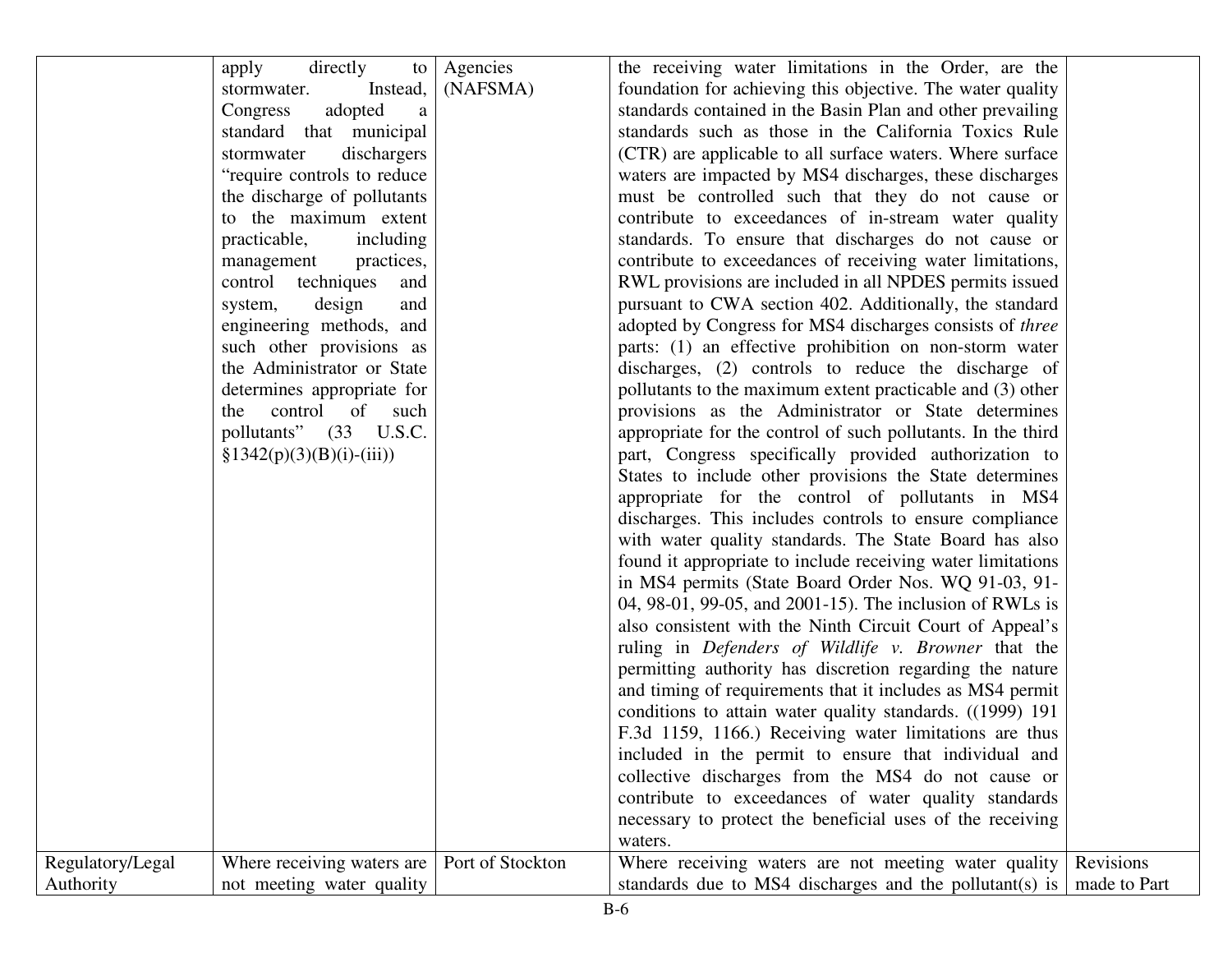|                  | standards, the appropriate   |                      | not already addressed by a TMDL, the Order has been   VI.C.  |              |
|------------------|------------------------------|----------------------|--------------------------------------------------------------|--------------|
|                  | action is to adopt a Total   |                      | revised to allow Permittees to develop and implement a       |              |
|                  | Maximum Daily Load           |                      | Watershed Management Program to address receiving            |              |
|                  | which<br>$(TMDL)$ ,          |                      | water limitations not otherwise addressed by a TMDL.         |              |
|                  | specifically recognizes that |                      | The Watershed Management Program must include, at the        |              |
|                  | current<br>water<br>quality  |                      | outset, a reasonable assurance analysis for the water body-  |              |
|                  | standards are not being      |                      | pollutant combination(s) addressed by the program that       |              |
|                  | attained<br>and<br>will be   |                      | demonstrates that the watershed control measures             |              |
|                  | addressed by regulation      |                      | proposed in the program will be sufficient to control MS4    |              |
|                  | that<br>supports             |                      | discharges such that they do not cause or contribute to an   |              |
|                  | implementation<br>of<br>an   |                      | exceedance of the applicable receiving water limitation(s).  |              |
|                  | adaptive program over an     |                      | Additionally, the Watershed Management Program must          |              |
|                  | extended period of time.     |                      | identify enforceable requirements and milestones and         |              |
|                  |                              |                      | dates for their achievement to address the pollutants        |              |
|                  | immediate<br>Requiring       |                      | within a timeframe that is a short as possible. For          |              |
|                  | compliance with water        |                      | pollutants that are in a similar class to those already      |              |
|                  | quality standards for a non- |                      | addressed by a TMDL for the water body, the                  |              |
|                  | continuous discharge is not  |                      | requirements, milestones and dates for their achievement     |              |
|                  | required by law and          |                      | must align with those established in the TMDL                |              |
|                  | bad public<br>represents     |                      | implementation schedule. A Permittee's full compliance       |              |
|                  | policy.                      |                      | with all requirements and dates for their achievement in an  |              |
|                  |                              |                      | approved Watershed Management Program will constitute        |              |
|                  |                              |                      | compliance with the receiving water limitations in Part      |              |
|                  |                              |                      | V.A. addressed by the program. Permittees that do not        |              |
|                  |                              |                      | elect to develop a Watershed Management Program are          |              |
|                  |                              |                      | required to demonstrate compliance with receiving water      |              |
|                  |                              |                      | limitations pursuant to Part V.A. Where MS4 discharges       |              |
|                  |                              |                      | are causing or contributing to exceedances of receiving      |              |
|                  |                              |                      | water limitations, and enhanced storm water and non-         |              |
|                  |                              |                      | storm water controls are available to control the pollutants |              |
|                  |                              |                      | in the MS4 discharge, it is preferable to directly           |              |
|                  |                              |                      | implement these through the Permittees' storm water          |              |
|                  |                              |                      | management programs rather than go through the               |              |
|                  |                              |                      | administrative process of developing a TMDL first and        |              |
|                  |                              |                      | then implementing these control measures.                    |              |
| Regulatory/Legal | of<br>The<br>absence<br>the  | Cities of: Baldwin   | The order includes the same provision that outlines the      | Revisions    |
| Authority        | iterative process disables a | Park, Carson,        | iterative process for responding to exceedances of           | made to Part |
|                  | safeguard<br>to<br>protect   | Covina, Duarte,      | receiving water limitations caused or contributed to by      | VI.C.        |
|                  | permittees<br>against        | Glendora, Irwindale, | discharges from the MS4 as is included in the 2001 MS4       |              |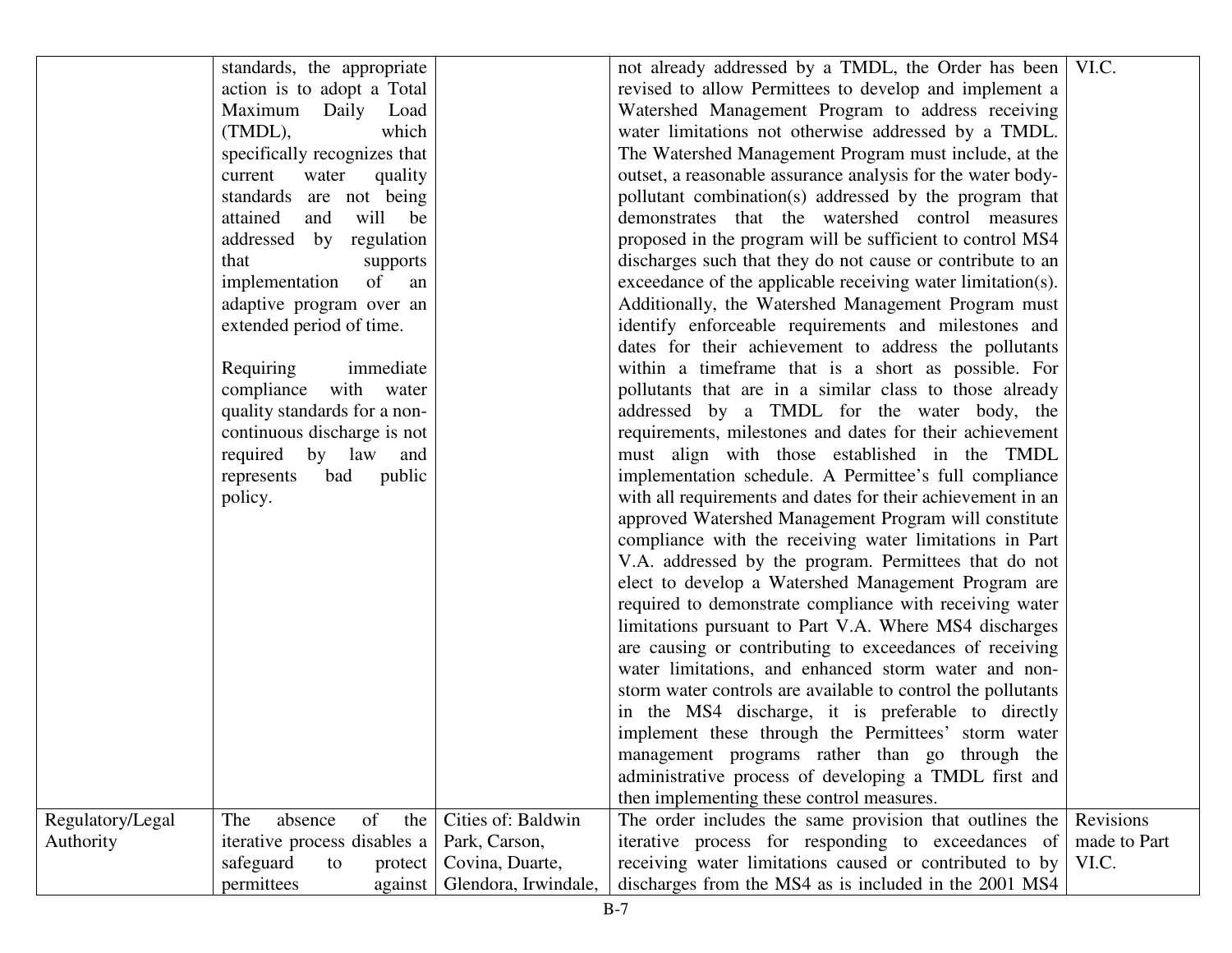| unjustifiably                                       | strict   Lawndale, Pico | permit. This provision follows the language of the State      |  |
|-----------------------------------------------------|-------------------------|---------------------------------------------------------------|--|
| compliance with water   Rivera, San Gabriel         |                         | Water Board's precedential decision in Order No. WQO          |  |
| quality standards that is a $\vert$ and West Covina |                         | 99-05. See Part V.A.3 of the order, which is the same as      |  |
| requisite feature in all MS4                        |                         | Parts 2.3 and 2.4 of the 2001 MS4 permit.                     |  |
| permits<br>issued<br>in                             |                         |                                                               |  |
| California. The tentative                           |                         | <b>TMDLs</b><br>Furthermore,<br>schedules<br>and<br>the<br>of |  |
| order circumvents<br>the                            |                         | implementation adopted as part of the TMDLs create an         |  |
| iterative<br>by<br>process                          |                         | orderly iterative process for achieving compliance with the   |  |
| creating<br>alternative<br>an                       |                         | final WQBELs. This is addressed in Part VI.E. of the          |  |
| referred<br>the<br>to<br>as                         |                         | tentative order, which provides that a Permittee shall not    |  |
| adaptive/management                                 |                         | be considered in violation of this Order for the specific     |  |
| process which is only                               |                         | pollutant addressed in the TMDL if it is in compliance        |  |
| available<br>those<br>to                            |                         | with the applicable TMDL requirement(s), including            |  |
| permittees that opt for a                           |                         | compliance schedules, of Part VI.E. and Attachments L         |  |
| watershed<br>management                             |                         | through R.                                                    |  |
| program.                                            |                         |                                                               |  |
|                                                     |                         | For receiving water limitations for water body-pollutant      |  |
| The iterative process must                          |                         | combinations not addressed by a TMDL, the Order has           |  |
| be included as required by                          |                         | been revised to allow Permittees to develop and               |  |
| Water Quality Orders                                |                         | implement a Watershed Management Program to address           |  |
| 2001-15 and 2009-0008.                              |                         | these receiving water limitations. The Watershed              |  |
| Moreover, both the draft                            |                         | Management Program is a proactive and robust framework        |  |
| Caltrans MS4 permit and                             |                         | for identifying and implementing in a timely fashion,         |  |
| the draft Phase II MS4                              |                         | control measures for MS4 discharges such that they do not     |  |
| permit contain references                           |                         | cause or contribute to exceedances of receiving water         |  |
| to the iterative process.                           |                         | limitations. The Watershed Management Program must            |  |
|                                                     |                         | include, at the outset, a reasonable assurance analysis for   |  |
| Regional<br>Board<br>staff                          |                         | the water body-pollutant combination(s) addressed by the      |  |
| should incorporate<br>the                           |                         | program that demonstrates that the watershed control          |  |
| iterative process into the                          |                         | measures proposed in the program will be sufficient to        |  |
| tentative order in<br>the                           |                         | control MS4 discharges such that they do not cause or         |  |
| findings section and in the                         |                         | contribute to an exceedance of the applicable receiving       |  |
| RWL section. It should                              |                         | water limitation(s). Additionally, the Watershed              |  |
| also be referenced again                            |                         | enforceable                                                   |  |
| MEP                                                 |                         | Program must identify<br>Management<br>and milestones         |  |
| under a revised                                     |                         | requirements<br>and dates for their                           |  |
| definition.                                         |                         | achievement to address the pollutants within a timeframe      |  |
|                                                     |                         | that is a short as possible. For pollutants that are in a     |  |
|                                                     |                         | similar class to those already addressed by a TMDL for        |  |
|                                                     |                         | the water body, the requirements, milestones and dates for    |  |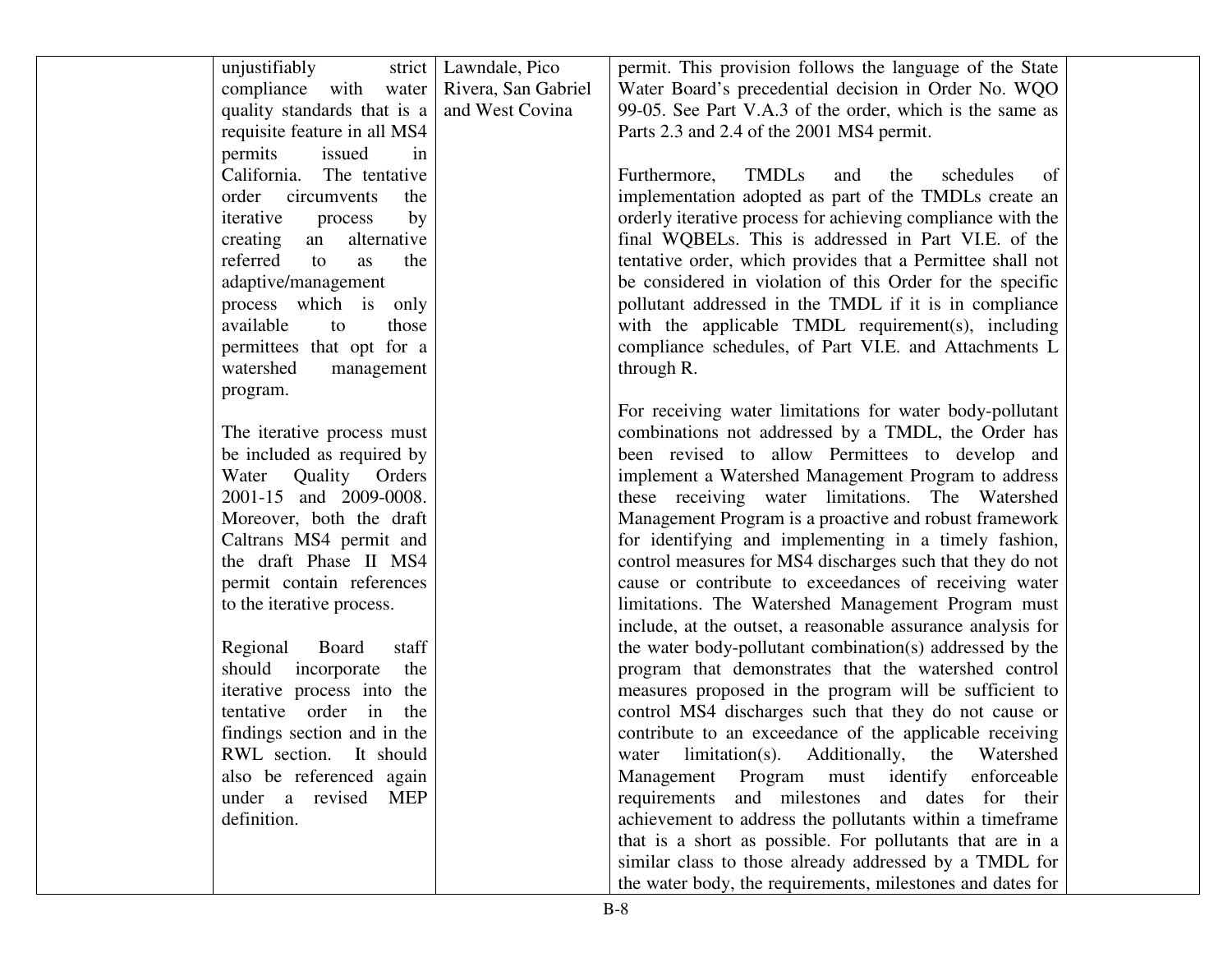|                                                                                                         |                                                                                                                                                                                                                                                                                                                                                                                                                                                                                                                                                                                                                                                                                                                                                                                                                     |                          | their achievement must align with those established in the<br>TMDL implementation schedule. A Permittee's full<br>compliance with all requirements and dates for their<br>achievement in an approved Watershed Management<br>Program will constitute compliance with the receiving<br>water limitations in Part V.A. addressed by the program.                                                                                                                                                                                                                                                                                                                                                                                                                                                                                                                                                                                 |      |
|---------------------------------------------------------------------------------------------------------|---------------------------------------------------------------------------------------------------------------------------------------------------------------------------------------------------------------------------------------------------------------------------------------------------------------------------------------------------------------------------------------------------------------------------------------------------------------------------------------------------------------------------------------------------------------------------------------------------------------------------------------------------------------------------------------------------------------------------------------------------------------------------------------------------------------------|--------------------------|--------------------------------------------------------------------------------------------------------------------------------------------------------------------------------------------------------------------------------------------------------------------------------------------------------------------------------------------------------------------------------------------------------------------------------------------------------------------------------------------------------------------------------------------------------------------------------------------------------------------------------------------------------------------------------------------------------------------------------------------------------------------------------------------------------------------------------------------------------------------------------------------------------------------------------|------|
|                                                                                                         |                                                                                                                                                                                                                                                                                                                                                                                                                                                                                                                                                                                                                                                                                                                                                                                                                     |                          | Permittees that do not elect to develop a Watershed<br>Management Program are required to demonstrate                                                                                                                                                                                                                                                                                                                                                                                                                                                                                                                                                                                                                                                                                                                                                                                                                          |      |
|                                                                                                         |                                                                                                                                                                                                                                                                                                                                                                                                                                                                                                                                                                                                                                                                                                                                                                                                                     |                          | compliance with receiving water limitations pursuant to<br>Part V.A.                                                                                                                                                                                                                                                                                                                                                                                                                                                                                                                                                                                                                                                                                                                                                                                                                                                           |      |
| Regulatory/Legal<br>Authority<br>Fact Sheet -<br>Rationale for<br><b>Receiving Water</b><br>Limitations | The Fact Sheet incorrectly<br>states that the "cause or<br>contribute" language is "in<br>accord with the State<br>Board's finding in Order<br>$WQ$ 98-01." In that order,<br>however, the State Board<br>RWL<br>upheld<br>permit<br>language that expressly<br>made compliance with the<br>water quality standards<br>subject to compliance with<br>a BMP-based approach.<br>The RWL language in that<br>Permit, unlike the language<br>proposed for the Order,<br>truly<br>was<br><i>iterative,</i><br>expressly stating<br>that<br>Permittees would "not in<br>violation of this provision<br>[prohibiting exceedances]<br>of water quality objectives]<br>so long as they are in<br>with"<br>compliance<br>an<br>process<br>iterative<br>that<br>requiring evaluation of a<br>drainage area management<br>plan. | County of Los<br>Angeles | The Board disagrees. The State Board, in Order No. 98-<br>01, concluded that MS4 permits must include provisions<br>to achieve compliance with water quality standards, and<br>further that MS4 permits should be written to clearly<br>identify water quality standards and to clearly require that<br>Permittees shall not cause or contribute to exceedances of<br>such water quality standards. The implementation of<br>BMPs was identified by the State Board as the mechanism<br>by which Permittees would achieve compliance, not as the<br>means of determining compliance. Further, State Board<br>Order No. 98-01 was revised by State Board Order 99-05,<br>and specifically eliminated the language cited by the<br>commenter in response to USEPA objections. Order No.<br>98-01 was cited along with Order 99-05 because Order<br>No. 99-05 builds on the conclusions of the State Board in<br>Order No. 98-01. | None |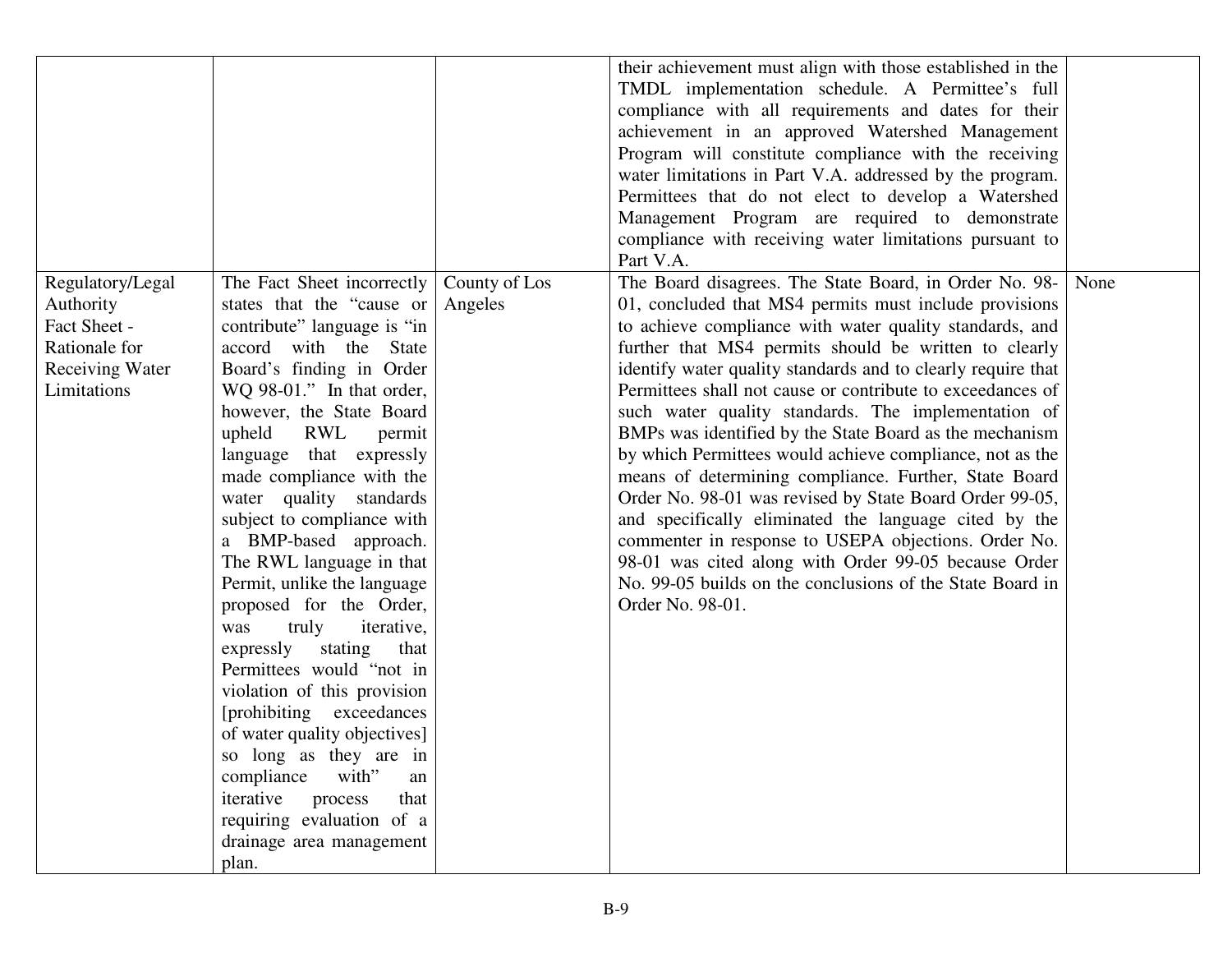| Regulatory/Legal       | The Fact Sheet states that   County of Los |               | The Board's reference to the comment letters is not           |      |
|------------------------|--------------------------------------------|---------------|---------------------------------------------------------------|------|
| Authority              | USEPA Region IX, in $a \mid$               | Angeles       | impacted by the Defenders case. In that case, the Ninth       |      |
| Fact Sheet -           | "series of comment letters"                |               | Circuit Court of Appeals merely confirmed that the Clean      |      |
| Rationale for          | (the only one cited in the                 |               | Water Act provided the authority to require compliance        |      |
| <b>Receiving Water</b> | Fact Sheet dates from                      |               | with state water quality standards. Thus, while the Court     |      |
| Limitations            | 21,<br>1998),<br>January                   |               | did rule that the permitting authority could require less     |      |
|                        | "MS4<br>contended<br>that                  |               | than strict compliance with state water quality standards,    |      |
|                        | discharges<br>must<br>meet                 |               | the Court also expressly ruled that: "Under [the              |      |
|                        | water quality standards."                  |               | discretionary provision of CWA $\S$ 402(p)(3)(B)(iii)], the   |      |
|                        | The comment letter in                      |               | EPA has the authority to determine that ensuring strict       |      |
|                        | question, however, was                     |               | compliance with state water quality standards is necessary    |      |
|                        | sent before the Ninth                      |               | to control pollutants." (Defenders of Wildlife v. Browner     |      |
|                        | Circuit's<br>decision<br>in                |               | $(1999)$ 191 F.3d 1159, 1166.)                                |      |
|                        | Defenders of Wildlife. In                  |               |                                                               |      |
|                        | Defenders,<br>the<br>Ninth                 |               |                                                               |      |
|                        | Circuit expressly ruled that               |               |                                                               |      |
|                        | MS4 dischargers were not                   |               |                                                               |      |
|                        | required to meet such                      |               |                                                               |      |
|                        | water quality standards.                   |               |                                                               |      |
| Regulatory/Legal       | The Phase II Stormwater                    | County of Los | The Board agrees that the Phase II Stormwater rule does       | None |
| Authority              | Regulations final rule does                | Angeles       | not cover large and medium MS4s. However, the Phase II        |      |
| Fact Sheet -           | not cover large<br>and                     |               | rule provides additional evidence that USEPA continues to     |      |
| Rationale for          | medium MS4s and thus is                    |               | hold its position that MS4 permit conditions must provide     |      |
| <b>Receiving Water</b> | not authority for the Order.               |               | for attainment of applicable water quality standards.         |      |
| Limitations            |                                            |               |                                                               |      |
| Regulatory/Legal       | The Fact Sheet incorrectly                 | County of Los | The RWL provisions are consistent with CWA section            | None |
| Authority              | asserts that the Order,                    | Angeles       | $402(p)(3)(B)(iii)$ . This section of $402(p)(B)(3)$ includes |      |
| Fact Sheet -           | "consistent"<br>with<br><b>CWA</b>         |               | two parts: (1) a requirement to implement control to          |      |
| Rationale for          | 402(p)(B)(3)(iii)<br>section               |               | reduce the discharge of pollutants to the maximum extent      |      |
| <b>Receiving Water</b> | 40<br>CFR section<br>and                   |               | practicable (MEP) and, (2) authorization to the permitting    |      |
| Limitations            | $122.44(d)(1)$ ,  includes a               |               | agency to include other provisions as it determines           |      |
|                        | provision<br>stating<br>that               |               | appropriate for the control of such pollutants.               |      |
|                        | discharges from the MS4                    |               | Furthermore, 40 CFR section 122.44 applies to all NPDES       |      |
|                        | that cause or contribute to                |               | permits and section $122.44(d)(1)$ requires that NPDES        |      |
|                        | an exceedance of receiving                 |               | permits include any requirements in addition to or more       |      |
|                        | limitations<br>water<br>are                |               | stringent than technology based standards necessary to        |      |
|                        | prohibited." This section                  |               | achieve water quality standards. In the case of MS4           |      |
|                        | of the CWA does not                        |               | permits, the applicable technology based standard is the      |      |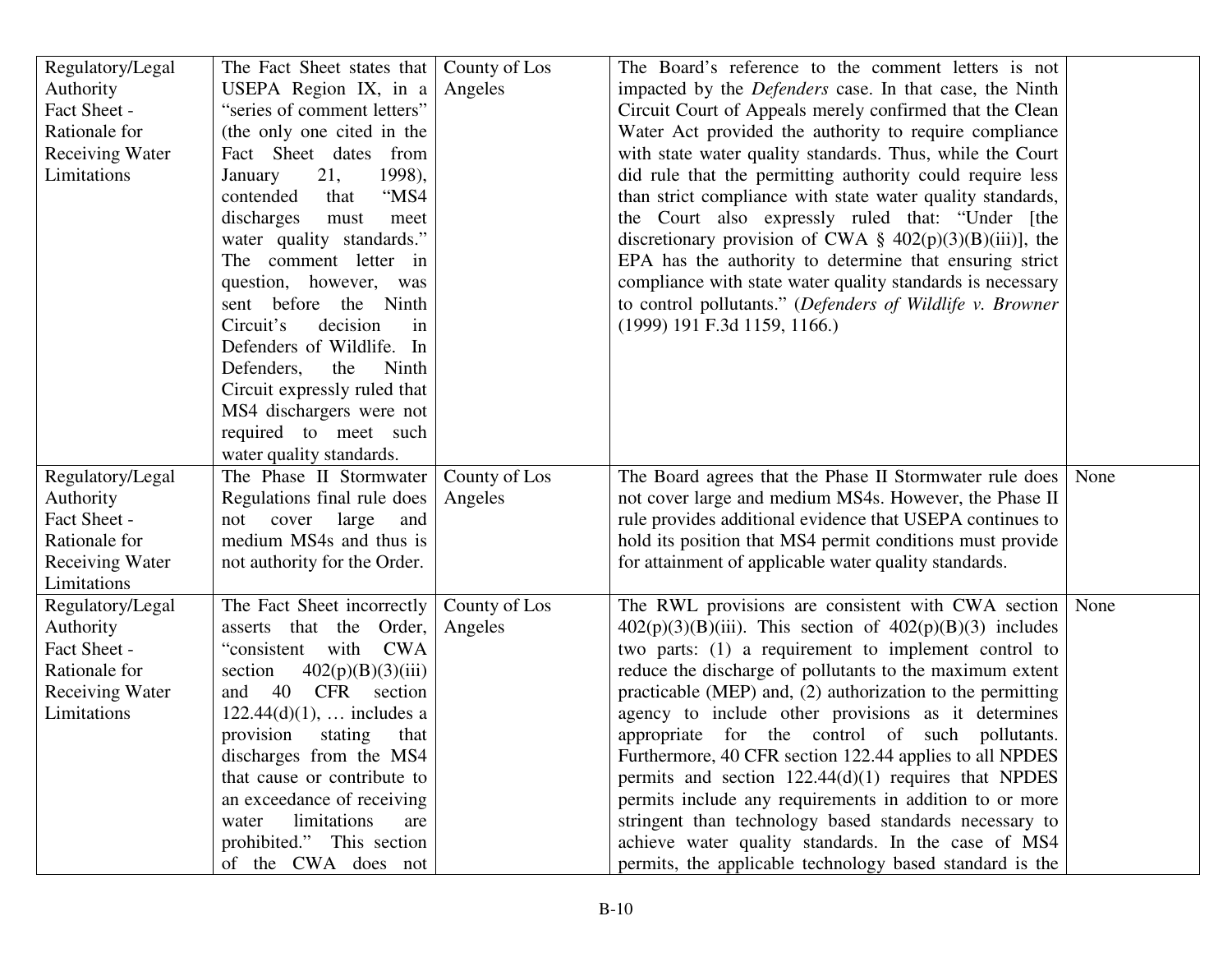|                  | require such language, but              |                     | MEP standard. Further, utilizing the authority provided by  |      |
|------------------|-----------------------------------------|---------------------|-------------------------------------------------------------|------|
|                  | only<br>that<br>pollutants              |                     | CWA section $402(p)(3)(B)(iii)$ , and based on USEPA        |      |
|                  | discharged from the MS4                 |                     | statements and guidance, the State Board has determined     |      |
|                  | be controlled to the MEP.               |                     | that MS4 permits must include compliance with water         |      |
|                  | 40<br><b>CFR</b><br>Also,<br>§          |                     | quality standards. Accordingly, the provisions contained    |      |
|                  | 122.44(d)(1)<br>does<br>not             |                     | in 40 CFR section 122.44, subdivision (d), are applicable   |      |
|                  | apply to MS4 permits.                   |                     | to MS4 permits.                                             |      |
| Regulatory/Legal | The Tentative Order and                 | City of Signal Hill | The commenter is confusing the reference to Discharge       | None |
| Authority-       | the 2001 MS4 Permit are                 |                     | Prohibitions in Order 99-05, with the requirement to        |      |
| Consistency      | inconsistent<br>both<br>with            |                     | effectively prohibit non-storm water discharges in CWA      |      |
|                  | Order 99-05 in that the                 |                     | section $402(p)(3)(B)(ii)$ . Footnote 3 in Order No. 99-05  |      |
|                  | iterative process is only               |                     | makes it clear that the reference to Discharge Prohibitions |      |
|                  | included in the Receiving               |                     | pertains to discharge prohibitions established in water     |      |
|                  | Water Limitations part of               |                     | quality control plans, which are established pursuant to    |      |
|                  | the permit instead of being             |                     | California Water Code section 13243.                        |      |
|                  | included<br>in both<br>the              |                     |                                                             |      |
|                  | Discharge Prohibition and               |                     |                                                             |      |
|                  | Receiving<br>Water<br>the               |                     |                                                             |      |
|                  | Limitations parts of the                |                     |                                                             |      |
|                  | permit.<br>The Regional                 |                     |                                                             |      |
|                  | Water Board could correct               |                     |                                                             |      |
|                  | this deficiency by adding               |                     |                                                             |      |
|                  | iterative process language              |                     |                                                             |      |
|                  | similar to the language in              |                     |                                                             |      |
|                  | Part V of the Tentative                 |                     |                                                             |      |
|                  | Order to Part III of the                |                     |                                                             |      |
|                  | Order.                                  |                     |                                                             |      |
| Regulatory/Legal | RWLs in the adopted MS4   Environmental |                     | The RWL provisions in Part V.A. of the order are nearly     | None |
| Authority        | permit must remain as                   | Groups              | identical to those adopted by the Board in the 2001 Permit, |      |
|                  | stringent as<br>they<br>are             |                     | including both the prohibition on discharges from the MS4   |      |
|                  | currently in the 2001 MS4               |                     | that cause or contribute to violations of receiving water   |      |
|                  | permit. The RWLs comply                 |                     | limitations and the process for addressing discharges from  |      |
|                  | with the Clean Water Act                |                     | the MS4 that have caused or contributed to violations of    |      |
|                  | and have stood the test of              |                     | receiving water limitations. Consistent with the Board's    |      |
|                  | administrative,<br>judicial,            |                     | prior interpretations, which have withstood legal           |      |
|                  | enforcement<br>and                      |                     | challenges, Part V.A. does not contain a "safe harbor."     |      |
|                  | challenges.<br>The<br>Board             |                     |                                                             |      |
|                  | should<br>decline<br>any                |                     | In this permit, however, the Board has found it appropriate |      |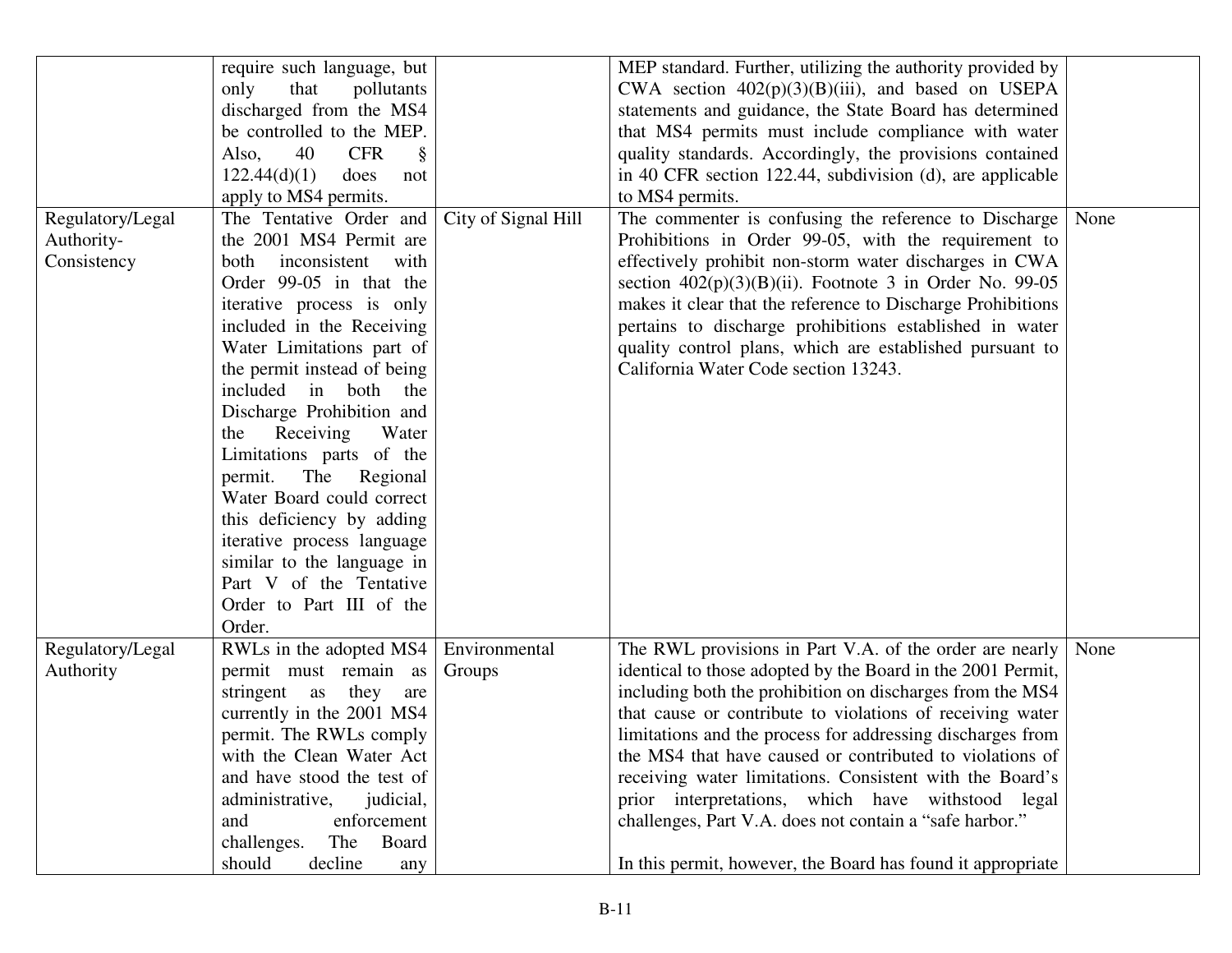requests to revise the RWLs to incorporate a "safe harbor" provision. Any weakening in the RWL language would fall below federal minimum requirements and would constitute a violation of the CWA's anti-backsliding provisions.

to allow permittees to submit a Watershed Management Plan. If a permittee chooses to submit a Watershed Management Plan, RWL exceedances for pollutants addressed by TMDLs will be addressed per TMDL specific compliance schedules, which are consistent with Board-adopted and fully approved TMDL implementation schedules. These TMDL implementation schedules were developed to accommodate Permittees' efforts to achieve compliance with standards over time. Further, for waterbody-pollutant combinations not addressed by a TMDL, the permit has been revised to allow Permittees to develop and implement a Watershed Management Program to address receiving water limitations not otherwise addressed by a TMDL. The Watershed Management Program must include, at the outset, a reasonable assurance analysis for the water body-pollutant combination(s) addressed by the program that demonstrates that the watershed control measures proposed in the program will be sufficient to control MS4 discharges such that they do not cause or contribute to an exceedance of the applicable receiving water limitation(s).

It is unclear whether the anti-backsliding provisions apply to receiving water limitations. However, to the extent that the anti-backsliding provisions do apply, the RWLs provisions and the Watershed Management Program do not violate the anti-backsliding provisions. Permittees are still required to comply with water quality standards, although the Board, consistent with federal law, has provided permittees the flexibility on how to demonstrate such compliance. This permit incorporates new provisions implementing 32 TMDLs adopted by the Board and/or USEPA. The purpose of the Watershed Management Program is to provide permittees the flexibility to implement permit requirements in an integrated and collaborative fashion to address water quality priorities, such as TMDLs. This allows permittees to schedule implementation of control measures in consideration of all water quality priorities to achieve compliance with water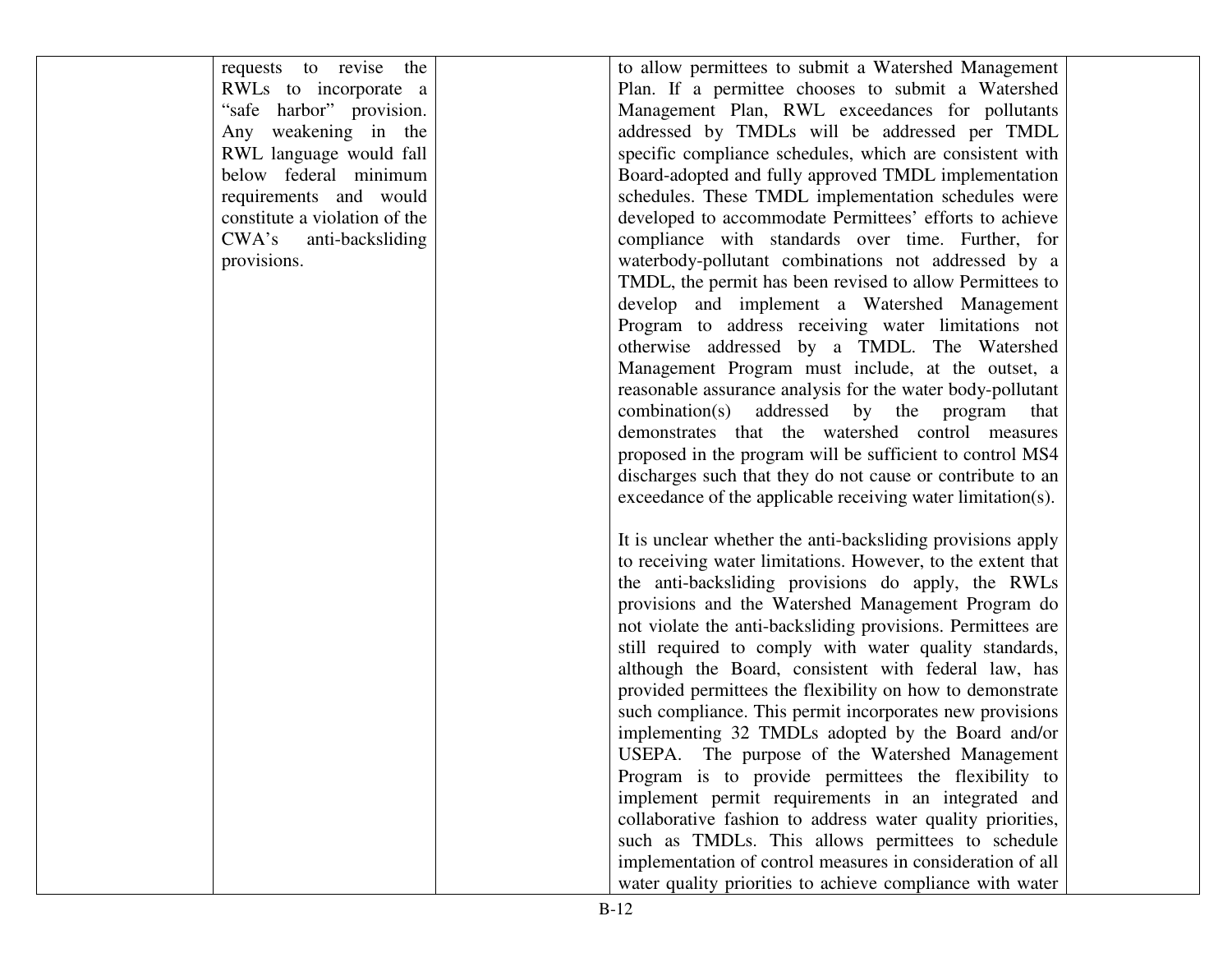|                        |                                            |               | quality standards as soon as possible                        |  |
|------------------------|--------------------------------------------|---------------|--------------------------------------------------------------|--|
| Compliance/Liability   | The $9^{th}$ Circuit, in its County of Los |               | The Board disagrees. The Ninth Circuit's decision is None    |  |
| Fact Sheet -           | decision in NRDC<br>$\mathcal{V}$ .        | Angeles; West | consistent with the Regional Board's interpretation of its   |  |
| Rationale for          | County of Los Angeles,                     | Hollywood     | 2001 permit and with a prior state court decision            |  |
| <b>Receiving Water</b> | disregarded language in                    |               | concerning the 2001 permit. In 2005, well before the         |  |
| Limitations            | the 2001 permit and held                   |               | Ninth Circuit decision, the Los Angeles Superior Court       |  |
|                        | that each subsection of Part               |               | upheld the RWL provisions in the 2001 permit, stating:       |  |
|                        | 2 of the Permit was to be                  |               | "In sum, the Regional Board acted within its authority       |  |
|                        | enforced separately. The                   |               | when it included Parts 2.1 and 2.2 in the Permit without a   |  |
|                        | Court also ignored the                     |               | 'safe harbor,' whether or not compliance therewith           |  |
|                        | statement of former Board                  |               | requires efforts that exceed the 'MEP' standard." (In re     |  |
|                        | Chair and current Board                    |               | L.A. Cnty. Mun. Storm Water Permit Litig. (L.A. Super        |  |
|                        | Member<br>Francine                         |               | Ct., No. BS 080548, Mar. 24, 2005) Statement of Decision     |  |
|                        | Diamond and the sworn                      |               | from Phase I Trial on Petitions for Writ of Mandate, pp.     |  |
|                        | written testimony of then-                 |               | 405, 7.) The Ninth Circuit's decision in NRDC v. County      |  |
|                        | Executive Officer Dennis                   |               | of Los Angeles in 2011 was thus not a fundamental change     |  |
|                        | Dickerson that Part 2.2                    |               | in how the RWLs in the 2001 permit has been interpreted.     |  |
|                        | be read<br>was<br>to<br>in                 |               | The RWL provisions in Part V.A. of the order are nearly      |  |
|                        | conjunction with Part 2.3,                 |               | identical to those adopted by the Board in the 2001 Permit.  |  |
|                        | and that exceedances of                    |               |                                                              |  |
|                        | water quality standards                    |               | The commenters' reference to the letter from Francine        |  |
|                        | would not per se subject                   |               | Diamond, Chair, Los Angeles Water Board dated January        |  |
|                        | the Permittees to liability                |               | 30, 2002 is also misplaced and is not indicative of any      |  |
|                        | under the Permit and the                   |               | change. The Los Angeles Superior Court specifically          |  |
|                        | CWA.                                       |               | found that the RWLs provisions in the 2001 permit was        |  |
|                        |                                            |               | consistent with the 2002 Diamond letter and State Board      |  |
|                        |                                            |               | Orders WQ 99-05 and 2001-15 (Id., p. 6.) The 2002            |  |
|                        |                                            |               | Diamond letter expressed the then-Chairperson's intention    |  |
|                        |                                            |               | that the Regional Board would continue to work with          |  |
|                        |                                            |               | permittees in the hope that the new provisions would         |  |
|                        |                                            |               | enable continuous progress toward improved MS4               |  |
|                        |                                            |               | discharge quality. It also sought to assure dischargers that |  |
|                        |                                            |               | adoption of the 2001 Permit did not necessarily mean the     |  |
|                        |                                            |               | Regional Board would immediately impose penalties            |  |
|                        |                                            |               | based on strict liability. To this extent, the memo was a    |  |
|                        |                                            |               | statement of intent with respect to how the Regional Board   |  |
|                        |                                            |               | would exercise its enforcement discretion. It did not,       |  |
|                        |                                            |               | however, alter the permit requirements or revoke the         |  |
|                        |                                            |               | Regional Board's enforcement authority.                      |  |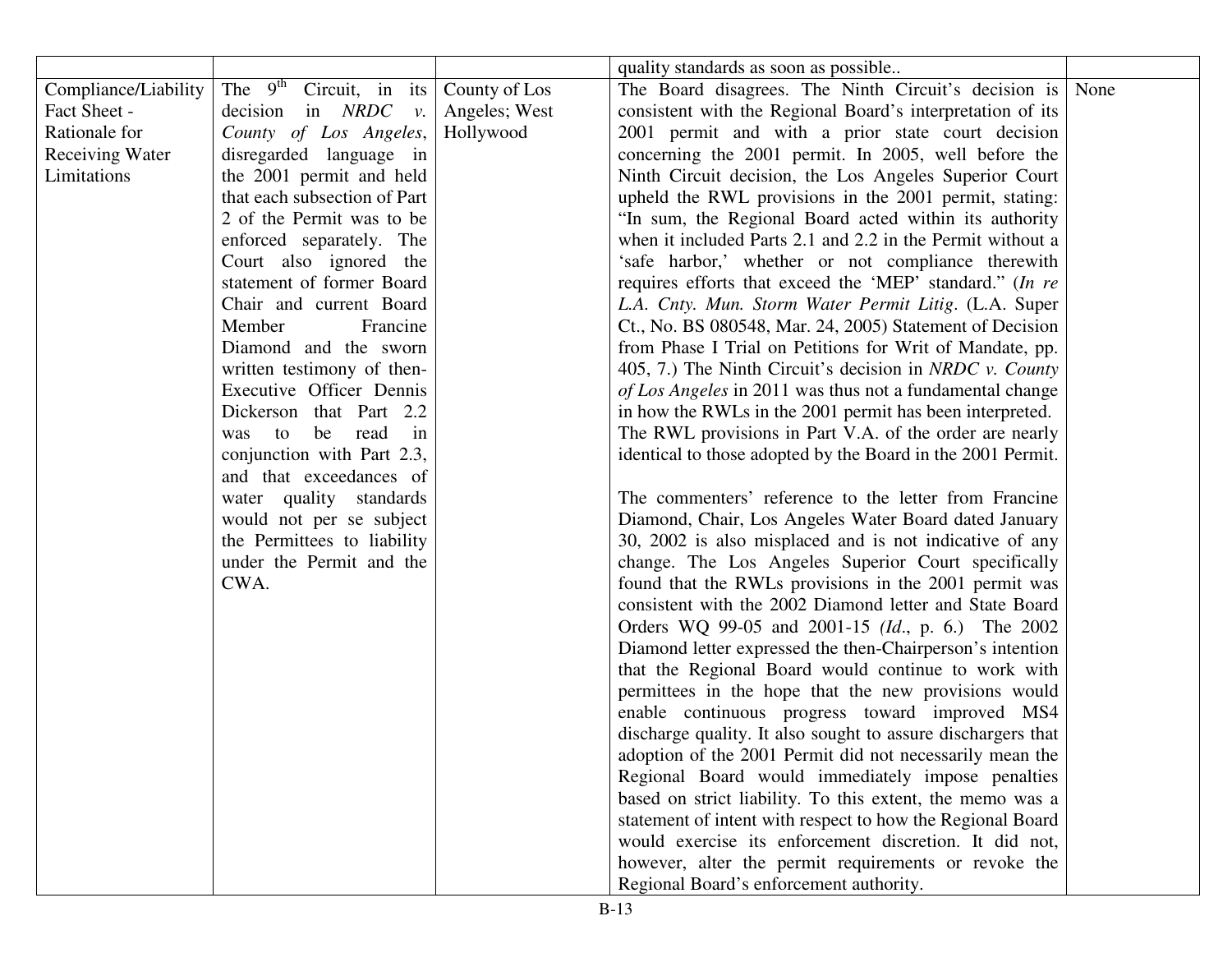| Compliance/Liability | Recent court<br>decisions                | LA Permit Group;          | As noted immediately above, the recent decision in NRDC              | Revisions      |
|----------------------|------------------------------------------|---------------------------|----------------------------------------------------------------------|----------------|
|                      | created<br>a new<br>have                 | County of Los             | v. County of Los Angeles did not create a new                        | made to Part   |
|                      | interpretation of the RWL.               | Angeles; Bradbury;        | interpretation of the RWLs. Rather, the Ninth Circuit's              | VI.C. to       |
|                      |                                          | Downey; El                | decision merely confirmed what the Los Angeles Superior              | address water  |
|                      | The draft language exposes               | Segundo;                  | Court decided in 2005.                                               | body-pollutant |
|                      | municipalities<br>the<br>to              | Inglewood; Malibu;        |                                                                      | combinations   |
|                      | enforcement action (and                  | Monterey Park;            | The above notwithstanding, the majority of pollutants of             | not otherwise  |
|                      | third party law suits) even              | Peninsula Cities;         | concern from the Los Angeles County MS4 are addressed                | addressed by a |
|                      | when the municipality is                 | Torrance; Ventura         | by TMDLs. The order provides that RWL exceedances for                | TMDL.          |
|                      | engaged in an adaptive                   | Countywide                | pollutants addressed by TMDLs will be addressed per                  |                |
|                      | management approach to                   | <b>Stormwater Quality</b> | TMDL specific compliance schedules, which are                        |                |
|                      | address the exceedance.                  | Management                | consistent with Board-adopted and fully approved TMDL                |                |
|                      |                                          | Program; Santa            | implementation schedules. These TMDL implementation                  |                |
|                      |                                          | Monica; Signal Hill;      | schedules were developed to accommodate an adaptive                  |                |
|                      |                                          | Agoura Hills;             | management approach.                                                 |                |
|                      |                                          | Artesia; Beverly          |                                                                      |                |
|                      |                                          | Hills; Hidden Hills;      | For receiving water limitations for water body-pollutant             |                |
|                      |                                          | La Mirada;                | combinations not addressed by a TMDL, the Order has                  |                |
|                      |                                          | Monrovia;                 | been revised to allow Permittees to develop and                      |                |
|                      |                                          | Norwalk, Rancho           | implement a Watershed Management Program to address                  |                |
|                      |                                          | Palos Verdes, San         | these receiving water limitations. The Watershed                     |                |
|                      |                                          | Marino, South El          | Management Program is a proactive and robust framework               |                |
|                      |                                          | Monte, Westlake           | for identifying and implementing in a timely fashion,                |                |
|                      |                                          | Village, and West         | control measures for MS4 discharges such that they do not            |                |
|                      |                                          | Hollywood                 | cause or contribute to exceedances of receiving water                |                |
|                      |                                          |                           | limitations. A Permittee's full compliance with all                  |                |
|                      |                                          |                           |                                                                      |                |
|                      |                                          |                           | requirements and dates for their achievement in an                   |                |
|                      |                                          |                           | approved Watershed Management Program will constitute                |                |
|                      |                                          |                           | compliance with the receiving water limitations in Part              |                |
|                      |                                          |                           | V.A. addressed by the program.                                       |                |
| Compliance/Liability | The RWL section creates   LACFCD; County |                           | For receiving water limitations for water body-pollutant   Revisions |                |
|                      | inordinate legal liability               | of Los Angeles            | combinations not addressed by a TMDL, the Order has                  | made to Part   |
|                      | for Permittees due to third              |                           | been revised to allow Permittees to develop and VI.C.                |                |
|                      | party lawsuits. The Permit               |                           | implement a Watershed Management Program to address                  |                |
|                      | recognizes this issue with               |                           | these receiving water limitations. The Watershed                     |                |
|                      | respect to those pollutants              |                           | Management Program is a proactive and robust framework               |                |
|                      | addressed by TMDLs.                      |                           | for identifying and implementing in a timely fashion,                |                |
|                      | There is no reason why a                 |                           | control measures for MS4 discharges such that they do not            |                |
|                      | different standard should                |                           | cause or contribute to exceedances of receiving water                |                |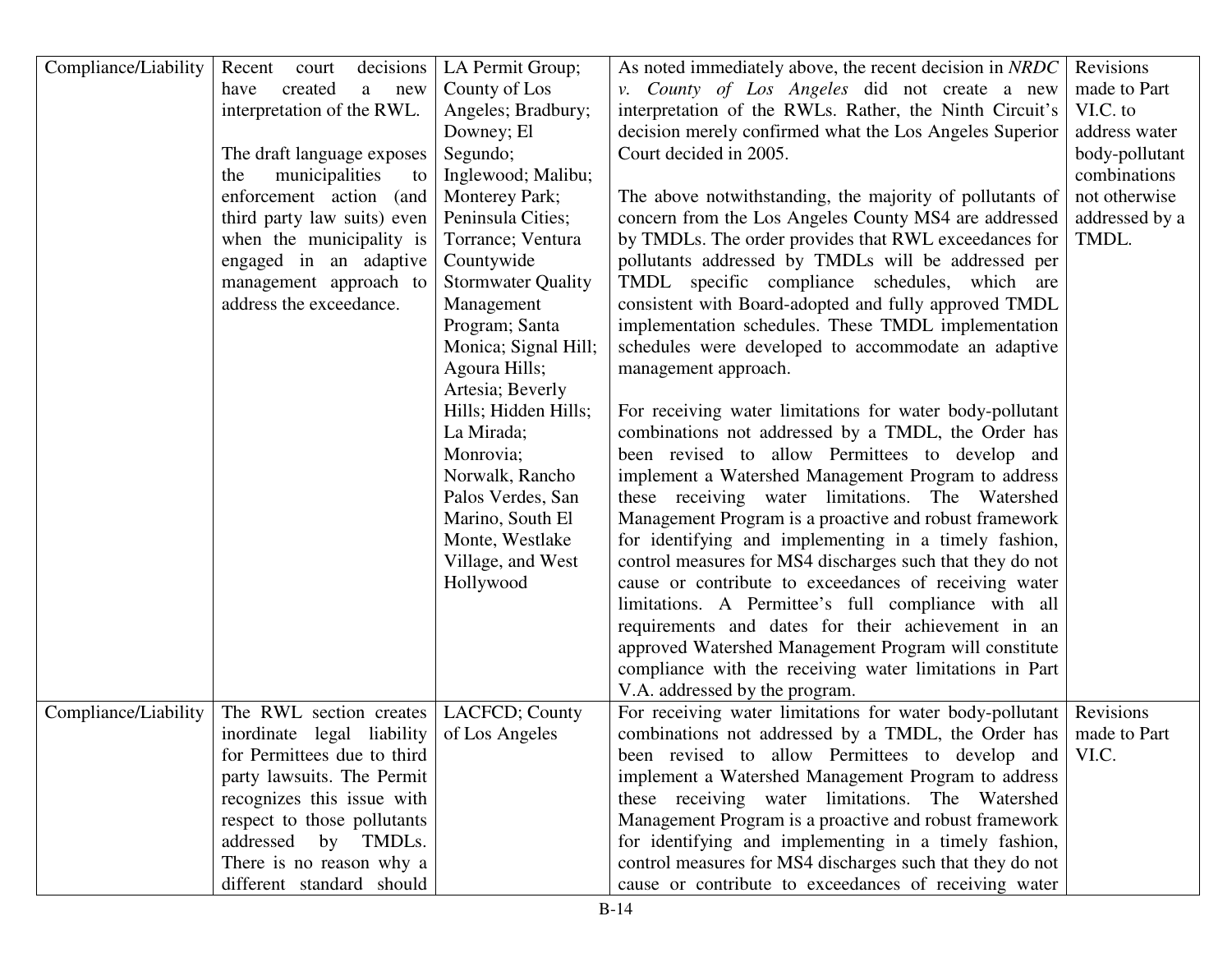|                      | apply to the pollutants not |                    | limitations. The Watershed Management Program must              |      |
|----------------------|-----------------------------|--------------------|-----------------------------------------------------------------|------|
|                      | addressed by TMDLs.         |                    | include, at the outset, a reasonable assurance analysis for     |      |
|                      |                             |                    | the water body-pollutant combination(s) addressed by the        |      |
|                      |                             |                    | program that demonstrates that the watershed control            |      |
|                      |                             |                    | measures proposed in the program will be sufficient to          |      |
|                      |                             |                    | control MS4 discharges such that they do not cause or           |      |
|                      |                             |                    | contribute to an exceedance of the applicable receiving         |      |
|                      |                             |                    | water limitation(s). Additionally, the Watershed                |      |
|                      |                             |                    | Management Program must identify<br>enforceable                 |      |
|                      |                             |                    | requirements and milestones and dates for their                 |      |
|                      |                             |                    | achievement to address the pollutants within a timeframe        |      |
|                      |                             |                    | that is a short as possible. For pollutants that are in a       |      |
|                      |                             |                    | similar class to those already addressed by a TMDL for          |      |
|                      |                             |                    | the water body, the requirements, milestones and dates for      |      |
|                      |                             |                    | their achievement must align with those established in the      |      |
|                      |                             |                    | TMDL implementation schedule. A Permittee's full                |      |
|                      |                             |                    | compliance with all requirements and dates for their            |      |
|                      |                             |                    | achievement in an approved Watershed Management                 |      |
|                      |                             |                    | Program will constitute compliance with the receiving           |      |
|                      |                             |                    | water limitations in Part V.A. addressed by the program.        |      |
|                      |                             |                    | Permittees that do not elect to develop a Watershed             |      |
|                      |                             |                    | Management Program are required to demonstrate                  |      |
|                      |                             |                    | compliance with receiving water limitations pursuant to         |      |
|                      |                             |                    | Part V.A.                                                       |      |
| Compliance/Liability | Permittees will be exposed  | LA Permit Group;   | The Board disagrees. The permittees have ultimate               | None |
|                      | considerable<br>to          | Inglewood; Malibu; | authority and responsibility to prohibit, prevent, or           |      |
|                      | vulnerability, even though  | West Hollywood     | otherwise control discharges that enter and exit the            |      |
|                      | municipalities have little  |                    | portions of the MS4 for which they are owners and/or            |      |
|                      | control over the sources of |                    | operators. Even if the permittees do not themselves             |      |
|                      | pollutants that create the  |                    | generate the pollutants entering/exiting their MS4s, the        |      |
|                      | vulnerability.              |                    | permittees are nevertheless responsible for ensuring that       |      |
|                      |                             |                    | the pollutants do not reach receiving waters through their      |      |
|                      |                             |                    | MS4. As recently stated by the 9 <sup>th</sup> Circuit Court of |      |
|                      |                             |                    | Appeals, "the Clean Water Act does not distinguish              |      |
|                      |                             |                    | between those who add and those who convey what is              |      |
|                      |                             |                    | added by others - the Act is indifferent to the originator of   |      |
|                      |                             |                    | water pollution." (NRDC v. County of Los Angeles (2011)         |      |
|                      |                             |                    | 673 F.3d 880, 900.) Thus, the Clean Water Act, and this         |      |
|                      |                             |                    | permit, appropriately places responsibility for preventing      |      |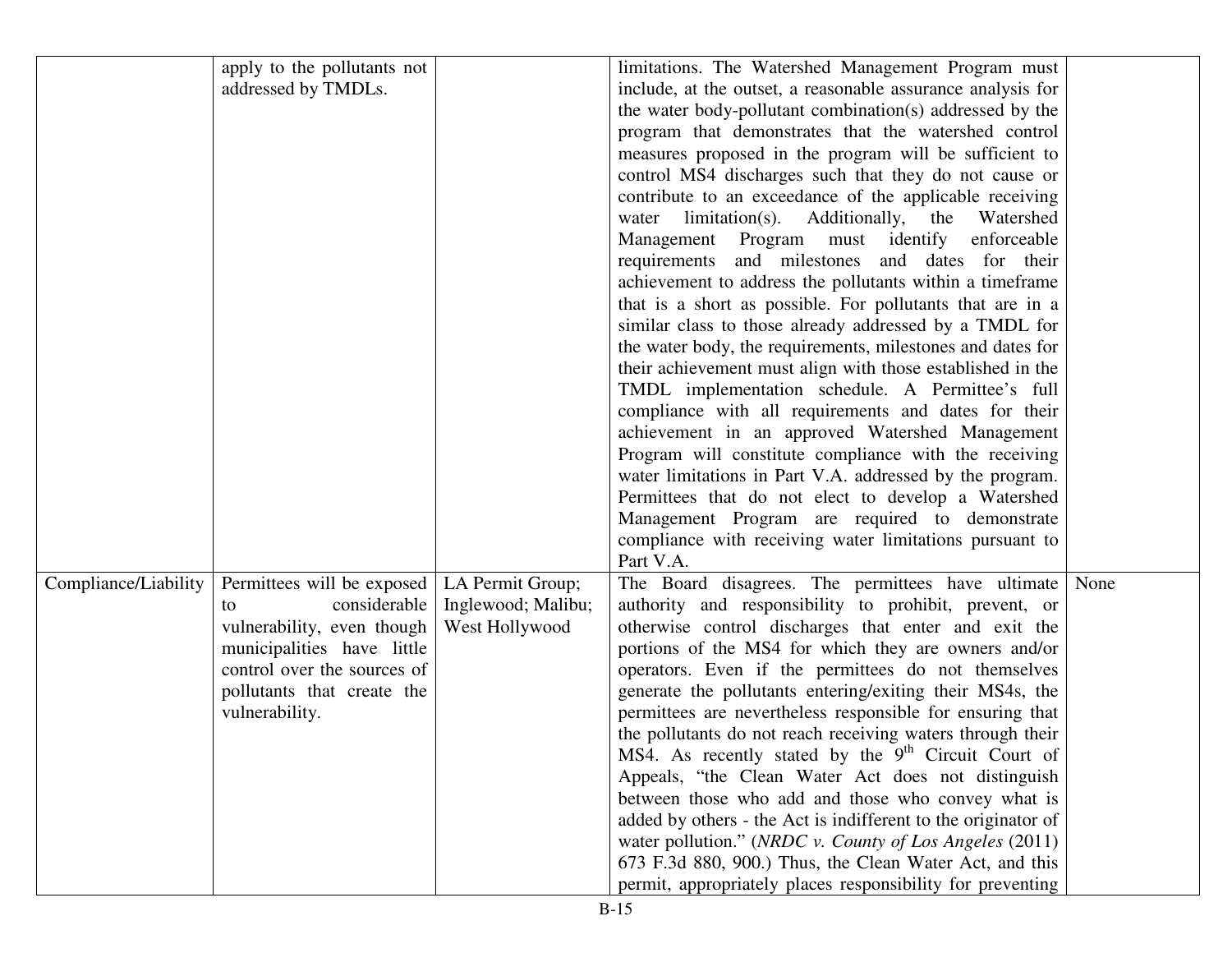|                        |                                |               | or controlling MS4 discharges on the permittees.            |              |
|------------------------|--------------------------------|---------------|-------------------------------------------------------------|--------------|
| Compliance/Liability   | The statement that the         | County of Los | For receiving water limitations for water body-pollutant    | Revisions    |
| Fact Sheet -           | Board "will work with the      | Angeles       | combinations not addressed by a TMDL, the Order has         | made to Part |
| Rationale for          | MS4 Permittees through         |               | been revised to allow Permittees to develop and             | VI.C.        |
| Receiving Water        | the process outlined in Part   |               | implement a Watershed Management Program to address         |              |
| Limitations            | V.A.3 in this Order" or        |               | these receiving water limitations. The Watershed            |              |
|                        | through the watershed          |               | Management Program is a proactive and robust framework      |              |
|                        | management<br>programs         |               | for identifying and implementing in a timely fashion,       |              |
|                        | which mirror "the iterative    |               | control measures for MS4 discharges such that they do not   |              |
|                        | process in Part V.A.3"         |               | cause or contribute to exceedances of receiving water       |              |
|                        | provides no comfort or         |               | limitations. The Watershed Management Program must          |              |
|                        | assurance to Permittees.       |               | include, at the outset, a reasonable assurance analysis for |              |
|                        | Permittees still are faced     |               | the water body-pollutant combination(s) addressed by the    |              |
|                        | with a condition requiring     |               | program that demonstrates that the watershed control        |              |
|                        | strict compliance with         |               | measures proposed in the program will be sufficient to      |              |
|                        | water quality standards and    |               | control MS4 discharges such that they do not cause or       |              |
|                        | which can be enforced in       |               | contribute to an exceedance of the applicable receiving     |              |
|                        | citizens' suits with the       |               | water limitation(s). Additionally, the Watershed            |              |
|                        | potential for civil penalties, |               | Management Program must identify enforceable                |              |
|                        | the payment of attorneys'      |               | requirements and milestones and dates for their             |              |
|                        | fees and the award of          |               | achievement to address the pollutants within a timeframe    |              |
|                        | injunctive relief, relief that |               | that is a short as possible. For pollutants that are in a   |              |
|                        | might conflict with the        |               | similar class to those already addressed by a TMDL for      |              |
|                        | requirements of the Order.     |               | the water body, the requirements, milestones and dates for  |              |
|                        |                                |               | their achievement must align with those established in the  |              |
|                        |                                |               | TMDL implementation schedule. A Permittee's full            |              |
|                        |                                |               | compliance with all requirements and dates for their        |              |
|                        |                                |               | achievement in an approved Watershed Management             |              |
|                        |                                |               | Program will constitute compliance with the receiving       |              |
|                        |                                |               | water limitations in Part V.A. addressed by the program.    |              |
|                        |                                |               | Permittees that do not elect to develop a Watershed         |              |
|                        |                                |               | Management Program are required to demonstrate              |              |
|                        |                                |               | compliance with receiving water limitations pursuant to     |              |
|                        |                                |               | Part V.A.                                                   |              |
| Compliance/Liability   | The County is not looking      | County of Los | For receiving water limitations for water body-pollutant    | Revisions    |
| Fact Sheet -           | for a "safe harbor," and the   | Angeles       | combinations not addressed by a TMDL, the Order has         | made to Part |
| Rationale for          | Order's<br>multiple            |               | been revised to allow Permittees to develop and             | VI.C.        |
| <b>Receiving Water</b> | compliance provisions are      |               | implement a Watershed Management Program to address         |              |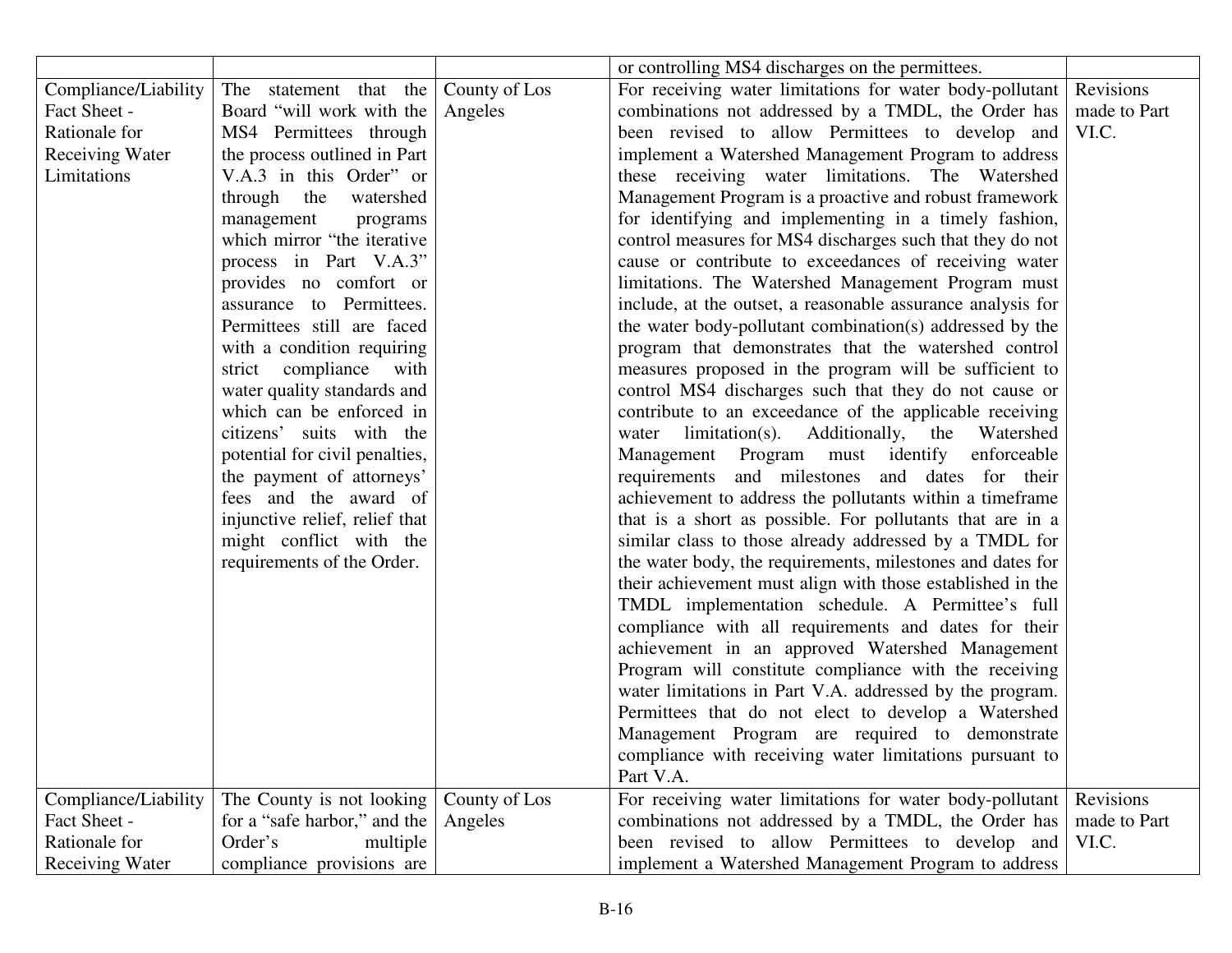| Limitations            | fully<br>applicable<br>and               |               | these receiving water limitations. The Watershed            |              |
|------------------------|------------------------------------------|---------------|-------------------------------------------------------------|--------------|
|                        | subject to enforcement if                |               | Management Program is a proactive and robust framework      |              |
|                        | violated<br>they<br>are<br><sub>or</sub> |               | for identifying and implementing in a timely fashion,       |              |
|                        | ignored. The County is,                  |               | control measures for MS4 discharges such that they do not   |              |
|                        | however, requesting RWL                  |               | cause or contribute to exceedances of receiving water       |              |
|                        | provisions that do not                   |               | limitations. The Watershed Management Program must          |              |
|                        | leave them, and every                    |               | include, at the outset, a reasonable assurance analysis for |              |
|                        | Permittee,<br>other<br>in                |               | the water body-pollutant combination(s) addressed by the    |              |
|                        | potential violation of the               |               | program that demonstrates that the watershed control        |              |
|                        | Order (and the CWA) the                  |               | measures proposed in the program will be sufficient to      |              |
|                        | day that the Order is                    |               | control MS4 discharges such that they do not cause or       |              |
|                        | issued.                                  |               | contribute to an exceedance of the applicable receiving     |              |
|                        |                                          |               | limitation(s). Additionally, the Watershed<br>water         |              |
|                        |                                          |               | Management Program must identify<br>enforceable             |              |
|                        |                                          |               | requirements and milestones and dates for their             |              |
|                        |                                          |               | achievement to address the pollutants within a timeframe    |              |
|                        |                                          |               | that is a short as possible. For pollutants that are in a   |              |
|                        |                                          |               | similar class to those already addressed by a TMDL for      |              |
|                        |                                          |               | the water body, the requirements, milestones and dates for  |              |
|                        |                                          |               | their achievement must align with those established in the  |              |
|                        |                                          |               | TMDL implementation schedule. A Permittee's full            |              |
|                        |                                          |               |                                                             |              |
|                        |                                          |               | compliance with all requirements and dates for their        |              |
|                        |                                          |               | achievement in an approved Watershed Management             |              |
|                        |                                          |               | Program will constitute compliance with the receiving       |              |
|                        |                                          |               | water limitations in Part V.A. addressed by the program.    |              |
|                        |                                          |               | Permittees that do not elect to develop a Watershed         |              |
|                        |                                          |               | Management Program are required to demonstrate              |              |
|                        |                                          |               | compliance with receiving water limitations pursuant to     |              |
|                        |                                          |               | Part V.A.                                                   |              |
| Compliance/Liability   | While the Fact Sheet states              | County of Los | As previously stated in these responses, the RWLs section   | Revisions    |
| Fact Sheet -           | that each of the three                   | Angeles       | is authorized by federal law. Further, the RWL section in   | made to Part |
| Rationale for          | provisions in the Permit's               |               | this permit is consistent with the RWL section in the 2001  | VI.C.        |
| <b>Receiving Water</b> | RWL<br>language<br>"are                  |               | permit. Those RWLs provisions in the 2001 permit have       |              |
| Limitations            | independently applicable"                |               | been upheld by both a state court and a federal court. (In  |              |
|                        | (and thus enforceable), this             |               | re L.A. Cnty. Mun. Storm Water Permit Litig., No. BS        |              |
|                        | very fact makes<br>the                   |               | 080548, at 4-5, 7 (L.A. Super. Ct., No. BS 080548, Mar.     |              |
|                        | Permit's present<br><b>RWL</b>           |               | 24, 2005) Statement of Decision from Phase I Trial on       |              |
|                        | language<br>untenable<br>for             |               | Petitions for Writ of Mandate, pp. 4-5, 7; NRDC v. County   |              |
|                        | Permittees.<br>As                        |               | of Los Angeles (2011) 673 F.3d 880, 886.) Permittees have   |              |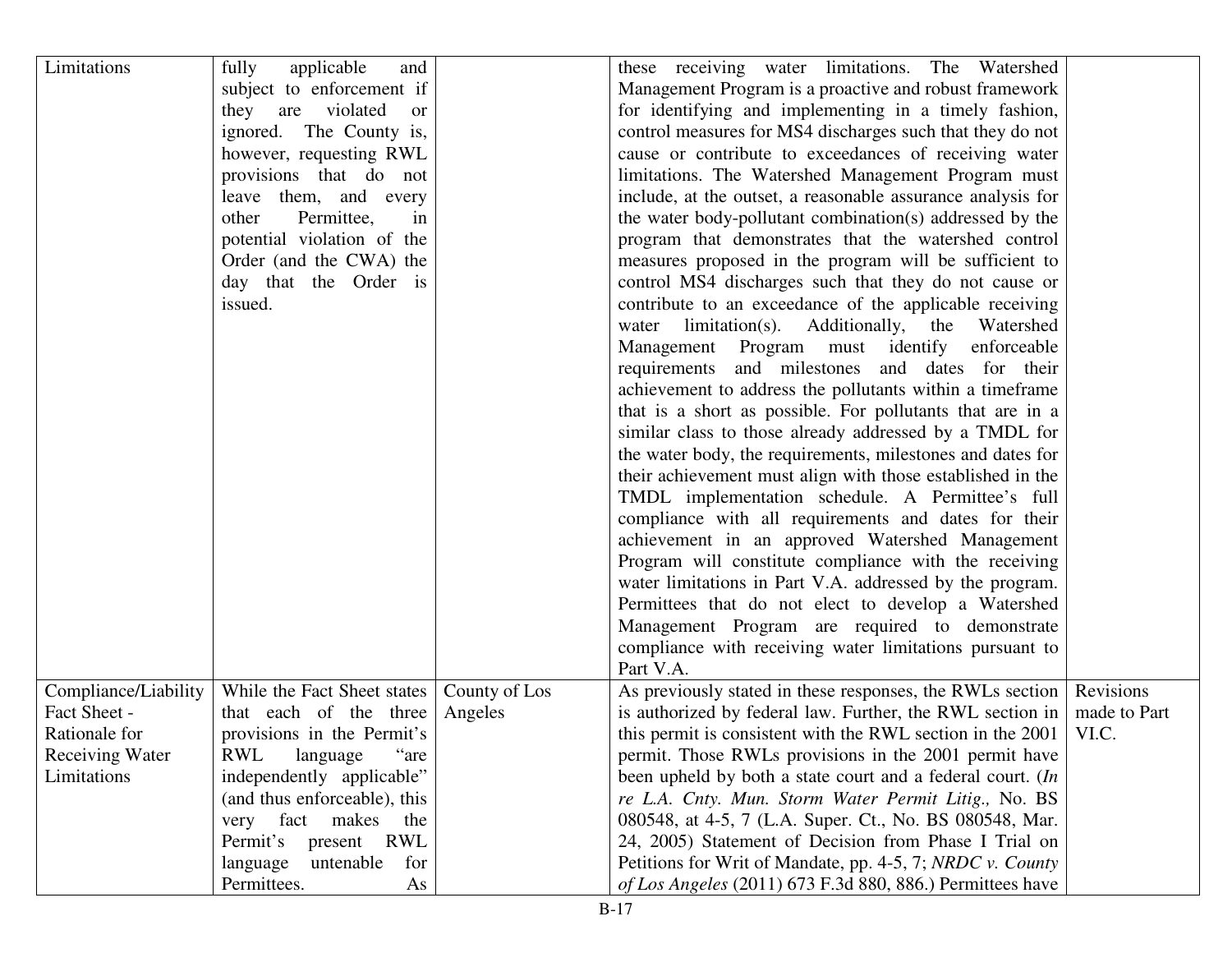demonstrated by the NRDC litigation itself, Permittees covered by the Order would have no protection against another citizens' suit (or possible enforcement action by the Board) for exceedances of water quality standards not subject to the TMDLs, exceedances that will occur as a result of the extreme variability and uncontrolled nature of municipal storm and nonstormwater discharges.

the necessary authority and ability to control discharges of pollutants from their MS4s to implement these provisions. Moreover, the Los Angeles County Superior Court found that "there was no issue of impossibility" in the requirements of the 2001 permit, including the RWLs. (*In re L.A. Cnty. Mun. Storm Water Permit Litig.,* No. BS 080548, at 4-5, 7 (L.A. Super. Ct., No. BS 080548, Mar. 24, 2005) Statement of Decision from Phase I Trial on Petitions for Writ of Mandate, p. 9.)

Notwithstanding the above, for receiving water limitations for water body-pollutant combinations not addressed by a TMDL, the Order has been revised to allow Permittees to develop and implement a Watershed Management Program to address these receiving water limitations. The Watershed Management Program is a proactive and robust framework for identifying and implementing in a timely fashion, control measures for MS4 discharges such that they do not cause or contribute to exceedances of receiving water limitations. The Watershed Management Program must include, at the outset, a reasonable assurance analysis for the water body-pollutant combination(s) addressed by the program that demonstrates that the watershed control measures proposed in the program will be sufficient to control MS4 discharges such that they do not cause or contribute to an exceedance of the applicable receiving water limitation(s). Additionally, the Watershed Management Program must identify enforceable requirements and milestones and dates for their achievement to address the pollutants within a timeframe that is a short as possible. For pollutants that are in a similar class to those already addressed by a TMDL for the water body, the requirements, milestones and dates for their achievement must align with those established in the TMDL implementation schedule. A Permittee's full compliance with all requirements and dates for their achievement in an approved Watershed Management Program will constitute compliance with the receiving water limitations in Part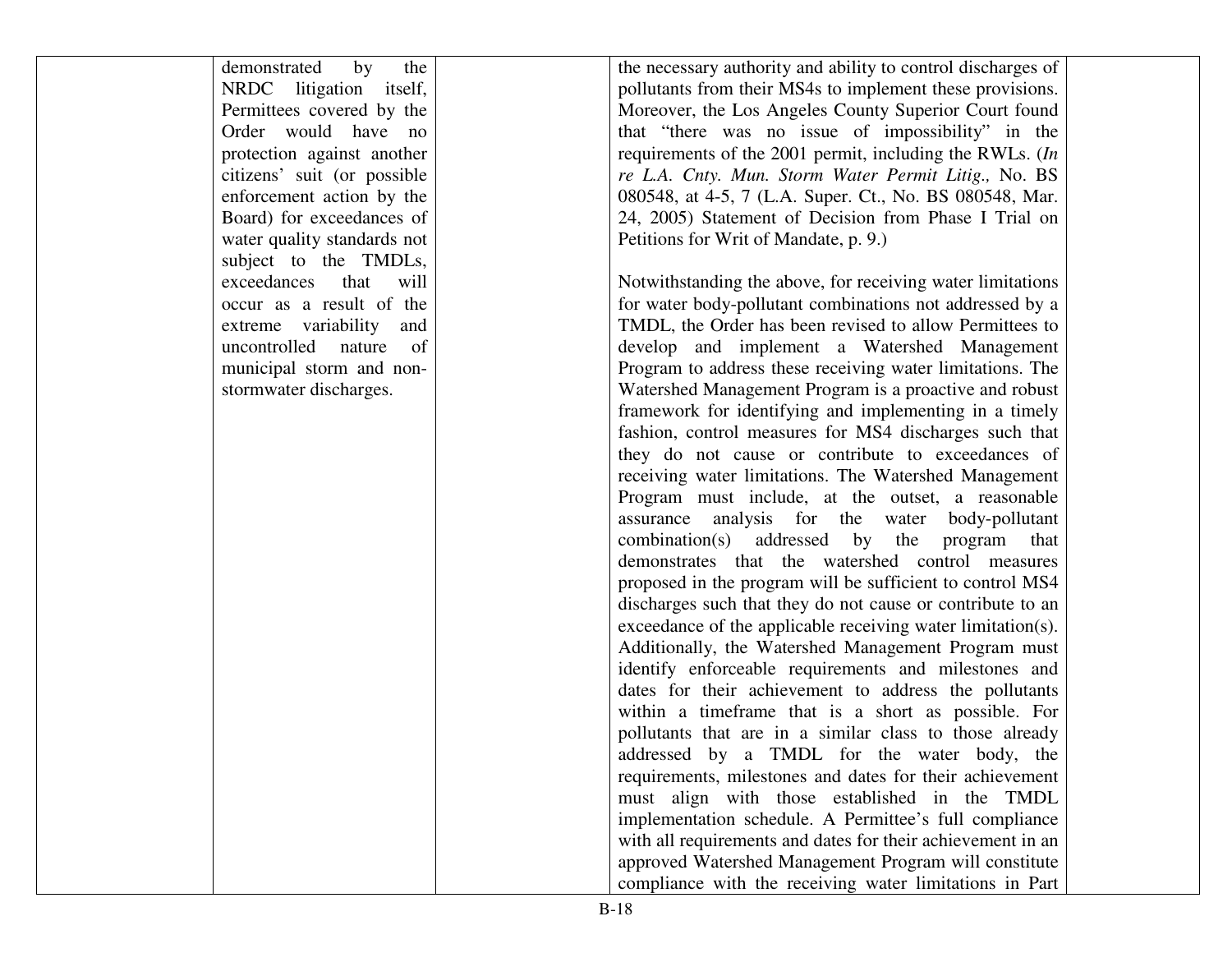|                      |                              |                             | V.A. addressed by the program. Permittees that do not       |              |
|----------------------|------------------------------|-----------------------------|-------------------------------------------------------------|--------------|
|                      |                              |                             | elect to develop a Watershed Management Program are         |              |
|                      |                              |                             | required to demonstrate compliance with receiving water     |              |
|                      |                              |                             | limitations pursuant to Part V.A.                           |              |
| Compliance/Liability | Municipalities<br>cannot     | LA Permit Group;            | The RWL section in this permit is consistent with the       | Revisions    |
|                      | cause or exceed water        | County of Los               | RWL section in the 2001 permit. Therefore, with regards     | made to Part |
|                      | quality standards in the     | Angeles; Burbank;           | to the RWL in this permit, the Board is not imposing new    | VI.C.        |
|                      | basin plan as soon as this   | Downey; El                  | requirements. Moreover, the Los Angeles County Superior     |              |
|                      | Permit is adopted. It is     | Segundo;                    | Court found that "there was no issue of impossibility" in   |              |
|                      | inherently unfair and poor   | Inglewood; Malibu;          | the requirements of the 2001 permit, including the RWLs.    |              |
|                      | public policy to put cities  | Monterey Park;              | (In re L.A. Cnty. Mun. Storm Water Permit Litig., No. BS    |              |
|                      | in non-compliance on day     | Peninsula Cities;           | 080548, at 4-5, 7 (L.A. Super. Ct., No. BS 080548, Mar.     |              |
|                      | one of the Permit without    | Temple City;                | 24, 2005) Statement of Decision from Phase I Trial on       |              |
|                      | the opportunity for the      | Torrance; SMBBB             | Petitions for Writ of Mandate, p. 9.)                       |              |
|                      | cities to develop a plan of  | Detailed; Port of           |                                                             |              |
|                      | develop<br>action,<br>source | Stockton; Anaheim;          | Notwithstanding the above, the majority of pollutants of    |              |
|                      | identification,<br>and       | Brisbane; Corona;           | concern from the Los Angeles County MS4 are addressed       |              |
|                      | implement a<br>plan<br>to    | Dana Point;                 | by the 33 TMDLs that are included in the order. The order   |              |
|                      | address the concern.         | Murrieta; Orange            | provides that RWL exceedances for pollutants addressed      |              |
|                      |                              | County DPW;                 | by TMDLs will be addressed per TMDL specific                |              |
|                      |                              | City/County                 | compliance schedules, which are consistent with Board-      |              |
|                      |                              | Association of              | adopted and fully approved TMDL implementation              |              |
|                      |                              | Governments of San          | schedules. Therefore, Permittees will not be in non-        |              |
|                      |                              | <b>Mateo County</b>         | compliance on day one of the permit with WQBELs and         |              |
|                      |                              | (C/CAG); Santa              | RWLs for which compliance deadlines occur in the future.    |              |
|                      |                              | Rosa; Irvine;               |                                                             |              |
|                      |                              | <b>National Association</b> | For receiving water limitations for water body-pollutant    |              |
|                      |                              | of Flood and                | combinations not addressed by a TMDL, the Order has         |              |
|                      |                              | Stormwater                  | been revised to allow Permittees to develop and             |              |
|                      |                              | Management                  | implement a Watershed Management Program to address         |              |
|                      |                              | Agencies                    | these receiving water limitations. The Watershed            |              |
|                      |                              | (NAFSMA)                    | Management Program is a proactive and robust framework      |              |
|                      |                              |                             | for identifying and implementing in a timely fashion,       |              |
|                      |                              |                             | control measures for MS4 discharges such that they do not   |              |
|                      |                              |                             | cause or contribute to exceedances of receiving water       |              |
|                      |                              |                             | limitations. The Watershed Management Program must          |              |
|                      |                              |                             | include, at the outset, a reasonable assurance analysis for |              |
|                      |                              |                             | the water body-pollutant combination(s) addressed by the    |              |
|                      |                              |                             | program that demonstrates that the watershed control        |              |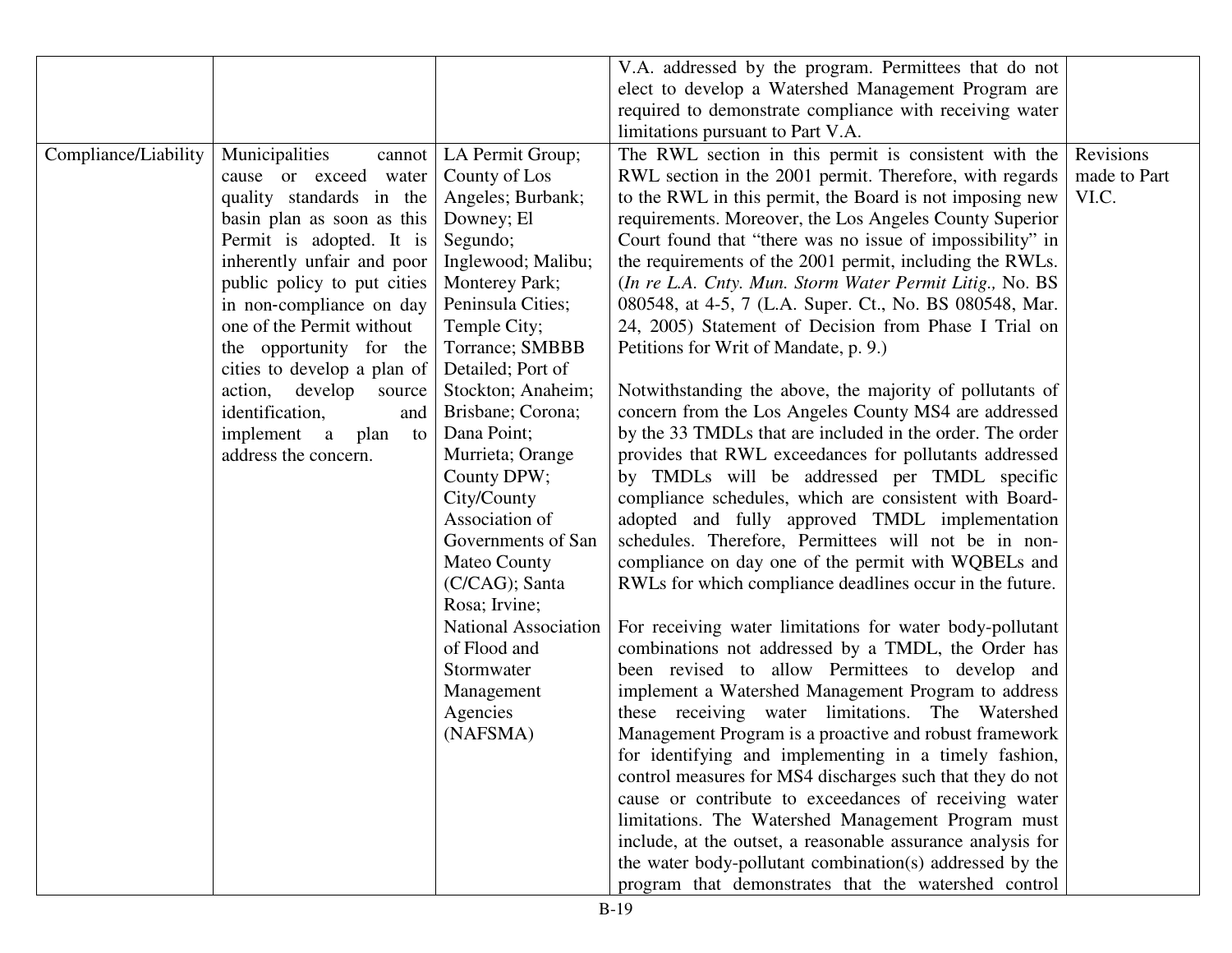|                      |                             |                   | measures proposed in the program will be sufficient to      |              |
|----------------------|-----------------------------|-------------------|-------------------------------------------------------------|--------------|
|                      |                             |                   | control MS4 discharges such that they do not cause or       |              |
|                      |                             |                   | contribute to an exceedance of the applicable receiving     |              |
|                      |                             |                   |                                                             |              |
|                      |                             |                   | limitation(s). Additionally, the<br>Watershed<br>water      |              |
|                      |                             |                   | Management Program must identify<br>enforceable             |              |
|                      |                             |                   | requirements and milestones and dates for their             |              |
|                      |                             |                   | achievement to address the pollutants within a timeframe    |              |
|                      |                             |                   | that is a short as possible. For pollutants that are in a   |              |
|                      |                             |                   | similar class to those already addressed by a TMDL for      |              |
|                      |                             |                   | the water body, the requirements, milestones and dates for  |              |
|                      |                             |                   | their achievement must align with those established in the  |              |
|                      |                             |                   | TMDL implementation schedule. A Permittee's full            |              |
|                      |                             |                   | compliance with all requirements and dates for their        |              |
|                      |                             |                   | achievement in an approved Watershed Management             |              |
|                      |                             |                   | Program will constitute compliance with the receiving       |              |
|                      |                             |                   | water limitations in Part V.A. addressed by the program.    |              |
|                      |                             |                   | Permittees that do not elect to develop a Watershed         |              |
|                      |                             |                   |                                                             |              |
|                      |                             |                   | Management Program are required to demonstrate              |              |
|                      |                             |                   | compliance with receiving water limitations pursuant to     |              |
|                      |                             |                   | Part V.A.                                                   |              |
| Compliance/Liability | Permittees should be able   | Cities of Agoura  | For receiving water limitations for water body-pollutant    | Revisions    |
|                      | to achieve compliance with  | Hills, Artesia,   | combinations not addressed by a TMDL, the Order has         | made to Part |
|                      | the permit through a BMP-   | Beverly Hills,    | been revised to allow Permittees to develop and             | VI.C.        |
|                      | based iterative approach.   | Hidden Hills, La  | implement a Watershed Management Program to address         |              |
|                      | staff previously<br>Board   | Mirada, Monrovia, | these receiving water limitations. The Watershed            |              |
|                      | indicated that it would not | Norwalk, Rancho   | Management Program is a proactive and robust framework      |              |
|                      | create a permit for which   | Palos Verdes, San | for identifying and implementing in a timely fashion,       |              |
|                      | permittees would be out of  | Marino, South El  | control measures for MS4 discharges such that they do not   |              |
|                      | compliance from the very    | Monte, and        | cause or contribute to exceedances of receiving water       |              |
|                      | first day the permit goes   | Westlake Village  | limitations. The Watershed Management Program must          |              |
|                      | into effect. This means the |                   | include, at the outset, a reasonable assurance analysis for |              |
|                      | permit<br>cannot require    |                   | the water body-pollutant combination(s) addressed by the    |              |
|                      | immediate<br>strict         |                   | program that demonstrates that the watershed control        |              |
|                      | compliance<br>with water    |                   | measures proposed in the program will be sufficient to      |              |
|                      | quality<br>standards.       |                   | control MS4 discharges such that they do not cause or       |              |
|                      | Otherwise, the iterative    |                   | contribute to an exceedance of the applicable receiving     |              |
|                      | approach is meaningless.    |                   | limitation(s). Additionally, the Watershed<br>water         |              |
|                      |                             |                   | Management Program must identify<br>enforceable             |              |
|                      |                             |                   |                                                             |              |
|                      |                             |                   | and milestones and dates for their<br>requirements          |              |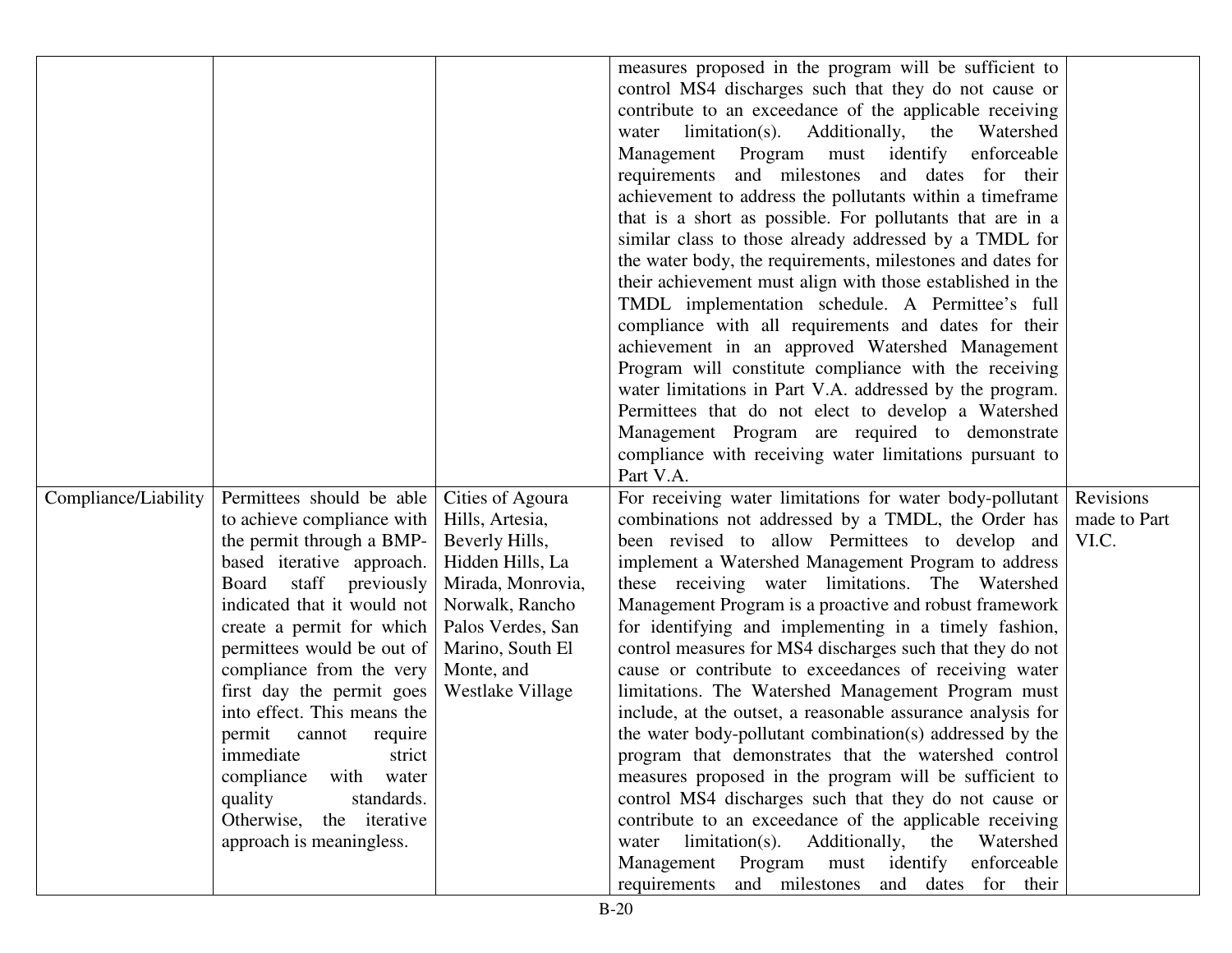|                      |                               |                   | achievement to address the pollutants within a timeframe             |                |
|----------------------|-------------------------------|-------------------|----------------------------------------------------------------------|----------------|
|                      |                               |                   | that is a short as possible. For pollutants that are in a            |                |
|                      |                               |                   | similar class to those already addressed by a TMDL for               |                |
|                      |                               |                   | the water body, the requirements, milestones and dates for           |                |
|                      |                               |                   | their achievement must align with those established in the           |                |
|                      |                               |                   | TMDL implementation schedule. A Permittee's full                     |                |
|                      |                               |                   | compliance with all requirements and dates for their                 |                |
|                      |                               |                   | achievement in an approved Watershed Management                      |                |
|                      |                               |                   | Program will constitute compliance with the receiving                |                |
|                      |                               |                   |                                                                      |                |
|                      |                               |                   | water limitations in Part V.A. addressed by the program.             |                |
|                      |                               |                   | Permittees that do not elect to develop a Watershed                  |                |
|                      |                               |                   | Management Program are required to demonstrate                       |                |
|                      |                               |                   | compliance with receiving water limitations pursuant to<br>Part V.A. |                |
| Compliance/Liability | Compliance with water         | Cities of Agoura  | The Board disagrees. The RWL section in this permit is               | Revisions      |
|                      | quality standards is an       | Hills, Artesia,   | consistent with the RWL section in the 2001 permit. The              | made to Part   |
|                      | impossible standard for       | Beverly Hills,    | Los Angeles County Superior Court found that "there was              | VI.C. to       |
|                      | permittees<br>to<br>meet,     | Hidden Hills, La  | no issue of impossibility" in the requirements of the 2001           | address water  |
|                      | especially given that thirty- | Mirada, Monrovia, | permit, including the RWLs. (In re L.A. Cnty. Mun. Storm             | body-pollutant |
|                      | three (33) TMDLs have         | Norwalk, Rancho   | Water Permit Litig., No. BS 080548, at 4-5, 7 (L.A. Super.           | combinations   |
|                      | been incorporated into the    | Palos Verdes, San | Ct., No. BS 080548, Mar. 24, 2005) Statement of Decision             | not otherwise  |
|                      | Permit. This means that       | Marino, South El  | from Phase I Trial on Petitions for Writ of Mandate, p. 9.)          | addressed by a |
|                      | numerous water bodies         | Monte, and        |                                                                      | TMDL.          |
|                      | that currently do not meet    | Westlake Village  | Further, the majority of pollutants of concern from the              |                |
|                      | water quality standards       |                   | Permittees' MS4s are addressed by TMDLs. The tentative               |                |
|                      | will be governed by the       |                   | order provides these pollutants will be addressed per                |                |
|                      | Permit and permittees will    |                   | TMDL specific compliance schedules, which are                        |                |
|                      | be subject to potential       |                   | consistent with Board-adopted and fully approved TMDL                |                |
|                      | liability immediately.        |                   | implementation schedules. These TMDL implementation                  |                |
|                      |                               |                   | schedules were developed to accommodate Permittees'                  |                |
|                      |                               |                   | efforts to achieve compliance with standards over time.              |                |
|                      |                               |                   | Many of these implementation schedules have provided                 |                |
|                      |                               |                   | between 18 to 25 years to achieve compliance with the                |                |
|                      |                               |                   | wasteload allocations assigned to storm water discharges             |                |
|                      |                               |                   |                                                                      |                |
|                      |                               |                   | from the MS4. To the extent that Permittees are making               |                |
|                      |                               |                   | progress consistent with interim milestones Permittees               |                |
|                      |                               |                   | will not be subject to immediate liability. Further, where           |                |
|                      |                               |                   | final compliance deadlines have passed, the tentative order          |                |
|                      |                               |                   | allows Permittees to request a time schedule order, where            |                |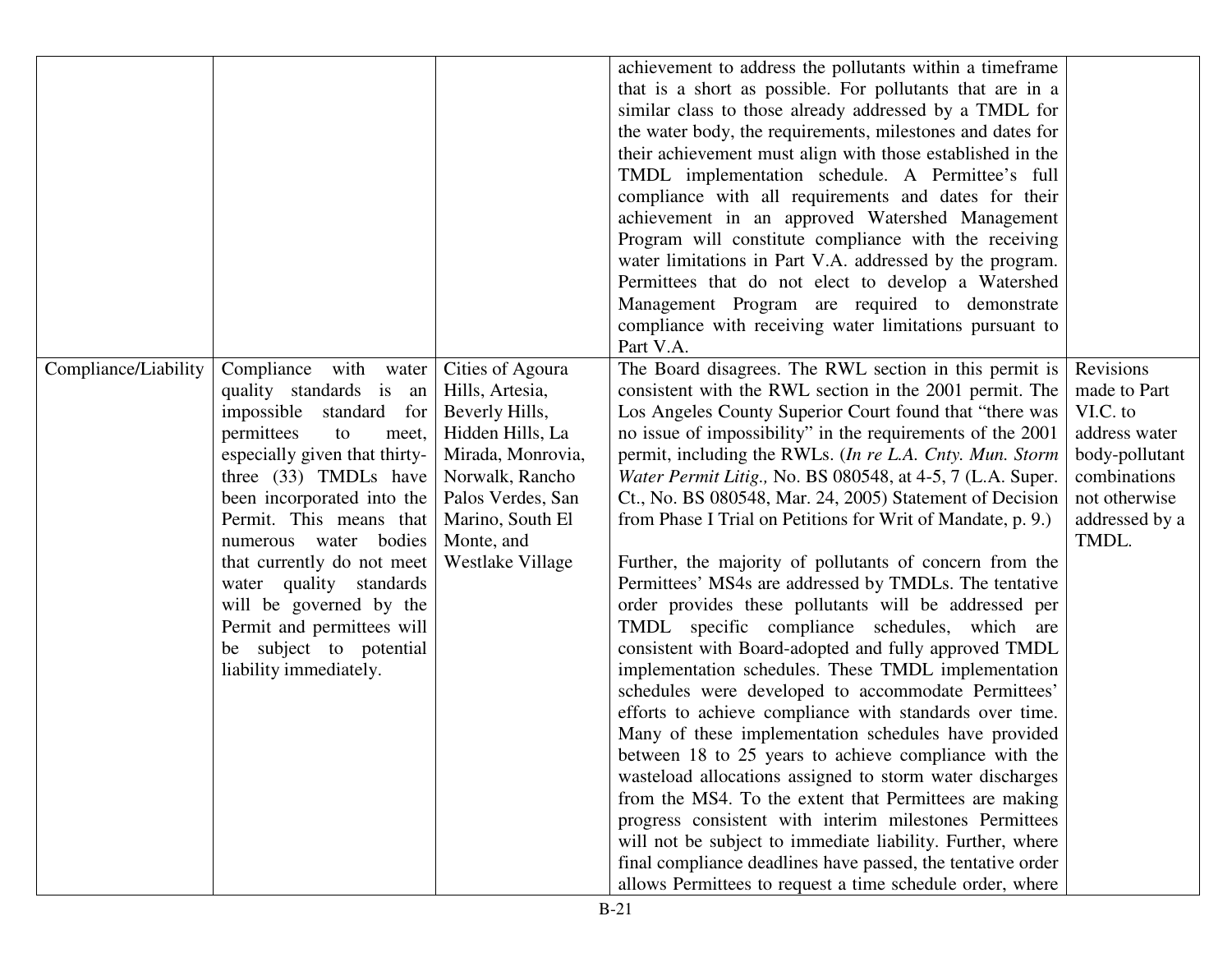|                      |                             |                      | justified, to provide more time to implement controls       |              |
|----------------------|-----------------------------|----------------------|-------------------------------------------------------------|--------------|
|                      |                             |                      |                                                             |              |
|                      |                             |                      | necessary to achieve compliance with final requirements.    |              |
|                      |                             |                      |                                                             |              |
|                      |                             |                      | For receiving water limitations for water body-pollutant    |              |
|                      |                             |                      | combinations not addressed by a TMDL, the Order has         |              |
|                      |                             |                      | been revised to allow Permittees to develop and             |              |
|                      |                             |                      | implement a Watershed Management Program to address         |              |
|                      |                             |                      | these receiving water limitations. The Watershed            |              |
|                      |                             |                      | Management Program is a proactive and robust framework      |              |
|                      |                             |                      |                                                             |              |
|                      |                             |                      | for identifying and implementing in a timely fashion,       |              |
|                      |                             |                      | control measures for MS4 discharges such that they do not   |              |
|                      |                             |                      | cause or contribute to exceedances of receiving water       |              |
|                      |                             |                      | limitations. A Permittee's full compliance with all         |              |
|                      |                             |                      | requirements and dates for their achievement in an          |              |
|                      |                             |                      | approved Watershed Management Program will constitute       |              |
|                      |                             |                      | compliance with the receiving water limitations in Part     |              |
|                      |                             |                      | V.A. addressed by the program.                              |              |
| Compliance/Liability | The tentative order must be | Cities of: Baldwin   | Compliance with TMDL related provisions in Part VI.E.       | Revisions    |
|                      |                             |                      |                                                             |              |
|                      | revised<br>enable<br>to     | Park, Carson,        | and Attachments L through R may be achieved using any       | made to Part |
|                      | compliance with TMDLs       | Covina, Duarte,      | lawful means. Where a Permittee demonstrates through a      | VI.C.        |
|                      | and other water quality     | Glendora, Irwindale, | Reasonable Assurance Analysis that its storm water          |              |
|                      | standards<br>through<br>the | Lawndale, Pico       | management program is sufficient to achieve the interim     |              |
|                      | SQMP/MCMs                   | Rivera, San Gabriel  | and final WQBELs, a Permittee may rely upon it to           |              |
|                      |                             | and West Covina      | achieve the TMDL related requirements in the order.         |              |
|                      |                             |                      | Permittees may demonstrate compliance with interim          |              |
|                      |                             |                      | WQBELs in several ways, including<br>through                |              |
|                      |                             |                      | implementation of watershed control measures in an          |              |
|                      |                             |                      | approved Watershed Management Program. To utilize this      |              |
|                      |                             |                      | compliance demonstration pathway, the Watershed             |              |
|                      |                             |                      |                                                             |              |
|                      |                             |                      | Management Program must include, at the outset, a           |              |
|                      |                             |                      | reasonable assurance analysis for the water body-pollutant  |              |
|                      |                             |                      | addressed by the program that<br>combination(s)             |              |
|                      |                             |                      | demonstrates that the watershed control measures            |              |
|                      |                             |                      | proposed in the program will be sufficient to control MS4   |              |
|                      |                             |                      | discharges such that they do not cause or contribute to an  |              |
|                      |                             |                      | exceedance of the applicable receiving water limitation(s). |              |
|                      |                             |                      | Additionally, the schedule for implementation of actions    |              |
|                      |                             |                      | through a Watershed Management Program must be              |              |
|                      |                             |                      | consistent with TMDL compliance schedules, or for other     |              |
|                      |                             |                      |                                                             |              |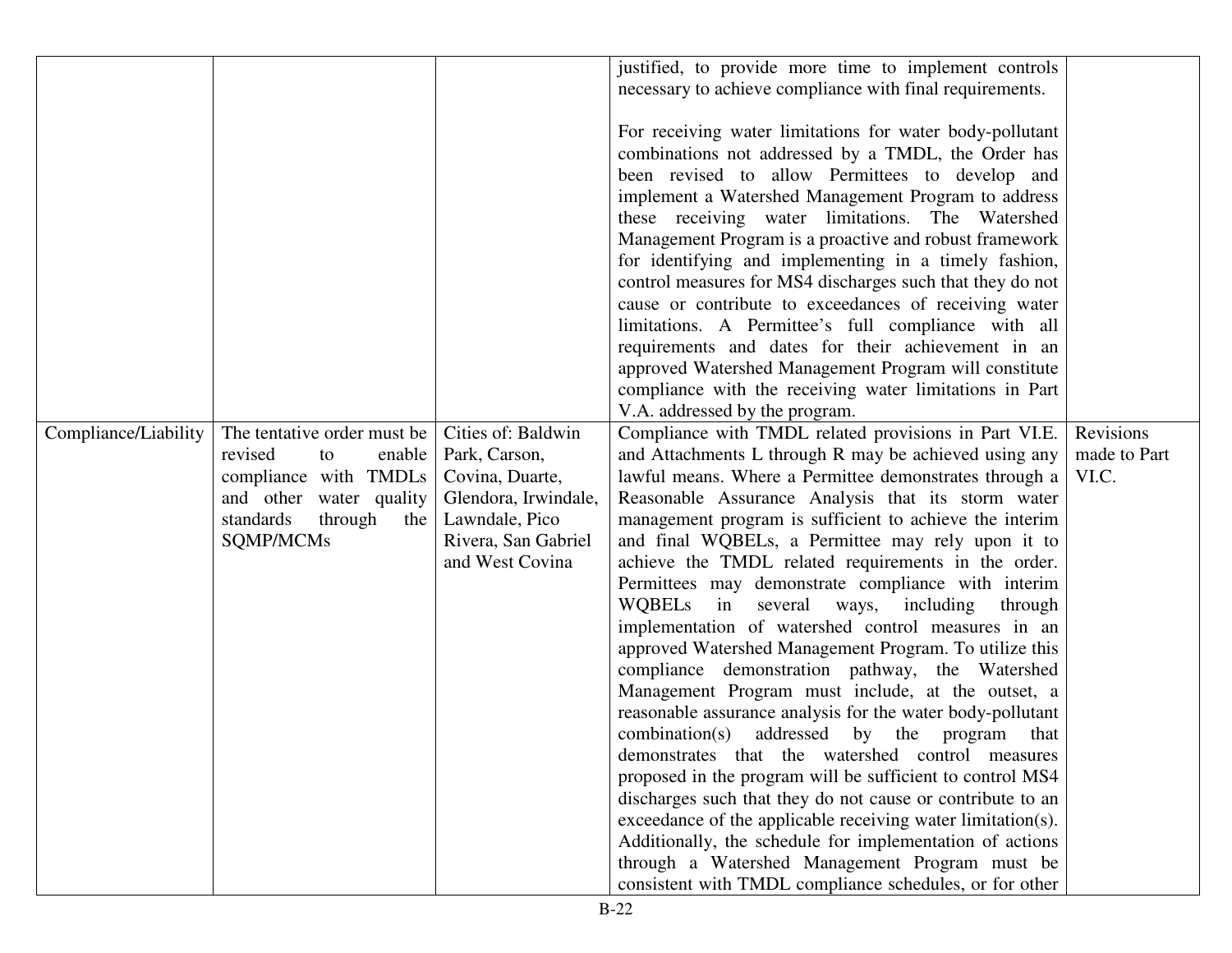|                      |                                 |                             | water body-pollutant combinations not addressed by a         |              |
|----------------------|---------------------------------|-----------------------------|--------------------------------------------------------------|--------------|
|                      |                                 |                             | TMDL the timeframe for addressing MS4 discharges of          |              |
|                      |                                 |                             | the pollutant must be as short as possible.                  |              |
| Compliance/Liability | Alternative approaches are      | LA Permit Group;            | The RWL provisions are consistent with the State Board       | Revisions    |
|                      | available to address the        | County of Los               | precedential language of Order WQ 99-05, which was           | made to Part |
|                      | concerns and maintain the       | Angeles; Bradbury;          | developed with input from USEPA. This language is the        | VI.C.        |
|                      | intent of the language in       | Burbank; Downey;            | operative language used for MS4 permits in California at     |              |
|                      | the approach such as the        | El Segundo;                 | this time. The Regional Water Board may re-open the          |              |
|                      | draft language developed        | Inglewood; La               | permit in consideration of any State Board action            |              |
|                      | California<br>the<br>by         | Verne; Malibu;              | regarding the precedential language of State Board Order     |              |
|                      | Stormwater<br>Quality           | Monterey Park;              | No. 99-05.                                                   |              |
|                      | Association (CASQA); we         | Peninsula Cities;           |                                                              |              |
|                      | <b>RWQCB</b><br>request<br>that | Sierra Madre;               | The Board supports greater rigor and specificity in the      |              |
|                      | utilize<br>this<br>alternative  | Torrance; Signal            | iterative process. This rigor and specificity is provided in |              |
|                      | language.                       | Hill; SMBBB                 | Part VI.E. and Attachments L through R for water body-       |              |
|                      |                                 | Detailed; Port of           | pollutant combinations addressed by a TMDL. For              |              |
|                      |                                 | Stockton; Anaheim;          | receiving water limitations for water body-pollutant         |              |
|                      |                                 | Brisbane; Corona;           | combinations not addressed by a TMDL, the Order has          |              |
|                      |                                 | Dana Point;                 | been revised to allow Permittees to develop and              |              |
|                      |                                 | Murrieta; Orange            | implement a Watershed Management Program to address          |              |
|                      |                                 | County DPW;                 | these receiving water limitations. The Watershed             |              |
|                      |                                 | City/County                 | Management Program is a proactive and robust framework       |              |
|                      |                                 | Association of              | for identifying and implementing in a timely fashion,        |              |
|                      |                                 | Governments of San          | control measures for MS4 discharges such that they do not    |              |
|                      |                                 | Mateo County                | cause or contribute to exceedances of receiving water        |              |
|                      |                                 | (C/CAG); Santa              | limitations. The Watershed Management Program must           |              |
|                      |                                 | Rosa; Irvine;               | include, at the outset, a reasonable assurance analysis for  |              |
|                      |                                 | <b>National Association</b> | the water body-pollutant combination(s) addressed by the     |              |
|                      |                                 | of Flood and                | program that demonstrates that the watershed control         |              |
|                      |                                 | Stormwater                  | measures proposed in the program will be sufficient to       |              |
|                      |                                 | Management                  | control MS4 discharges such that they do not cause or        |              |
|                      |                                 | Agencies                    | contribute to an exceedance of the applicable receiving      |              |
|                      |                                 | (NAFSMA);                   | water limitation(s). Additionally, the Watershed             |              |
|                      |                                 | Sacramento                  | must identify<br>enforceable<br>Management Program           |              |
|                      |                                 | <b>Stormwater Quality</b>   | requirements and milestones and dates for their              |              |
|                      |                                 | Partnership; Ventura        | achievement to address the pollutants within a timeframe     |              |
|                      |                                 | Countywide                  | that is a short as possible. For pollutants that are in a    |              |
|                      |                                 | <b>Stormwater Quality</b>   | similar class to those already addressed by a TMDL for       |              |
|                      |                                 | Management                  | the water body, the requirements, milestones and dates for   |              |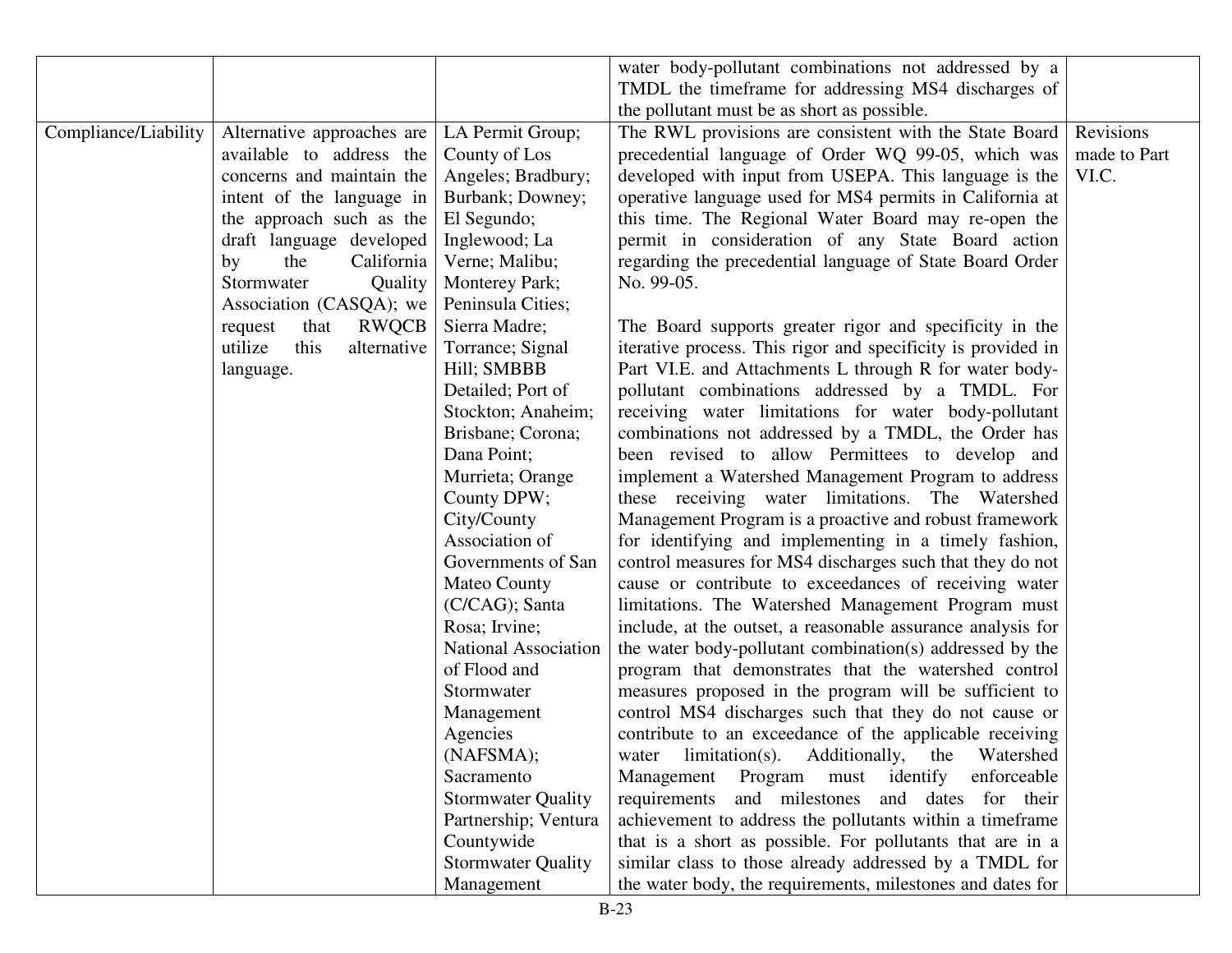|                     |                                                                                                                                                                                                                                                                                                                                                                                                                                                                                                                      | Program; Cities of:                                                                                                                                                      | their achievement must align with those established in the                                                                                                                                                                                                                                                                                                                                                                                                                                                                                                                                                                                                                                                                                                                                                                                                                                 |      |
|---------------------|----------------------------------------------------------------------------------------------------------------------------------------------------------------------------------------------------------------------------------------------------------------------------------------------------------------------------------------------------------------------------------------------------------------------------------------------------------------------------------------------------------------------|--------------------------------------------------------------------------------------------------------------------------------------------------------------------------|--------------------------------------------------------------------------------------------------------------------------------------------------------------------------------------------------------------------------------------------------------------------------------------------------------------------------------------------------------------------------------------------------------------------------------------------------------------------------------------------------------------------------------------------------------------------------------------------------------------------------------------------------------------------------------------------------------------------------------------------------------------------------------------------------------------------------------------------------------------------------------------------|------|
|                     |                                                                                                                                                                                                                                                                                                                                                                                                                                                                                                                      | Baldwin Park,                                                                                                                                                            | TMDL implementation schedule. A Permittee's full                                                                                                                                                                                                                                                                                                                                                                                                                                                                                                                                                                                                                                                                                                                                                                                                                                           |      |
|                     |                                                                                                                                                                                                                                                                                                                                                                                                                                                                                                                      | Carson, Covina,                                                                                                                                                          | compliance with all requirements and dates for their                                                                                                                                                                                                                                                                                                                                                                                                                                                                                                                                                                                                                                                                                                                                                                                                                                       |      |
|                     |                                                                                                                                                                                                                                                                                                                                                                                                                                                                                                                      | Duarte, Glendora,                                                                                                                                                        | achievement in an approved Watershed Management                                                                                                                                                                                                                                                                                                                                                                                                                                                                                                                                                                                                                                                                                                                                                                                                                                            |      |
|                     |                                                                                                                                                                                                                                                                                                                                                                                                                                                                                                                      | Irwindale,                                                                                                                                                               | Program will constitute compliance with the receiving                                                                                                                                                                                                                                                                                                                                                                                                                                                                                                                                                                                                                                                                                                                                                                                                                                      |      |
|                     |                                                                                                                                                                                                                                                                                                                                                                                                                                                                                                                      | Lawndale, Pico                                                                                                                                                           | water limitations in Part V.A. addressed by the program.                                                                                                                                                                                                                                                                                                                                                                                                                                                                                                                                                                                                                                                                                                                                                                                                                                   |      |
|                     |                                                                                                                                                                                                                                                                                                                                                                                                                                                                                                                      | Rivera, San Gabriel,                                                                                                                                                     |                                                                                                                                                                                                                                                                                                                                                                                                                                                                                                                                                                                                                                                                                                                                                                                                                                                                                            |      |
|                     |                                                                                                                                                                                                                                                                                                                                                                                                                                                                                                                      | West Covina,                                                                                                                                                             |                                                                                                                                                                                                                                                                                                                                                                                                                                                                                                                                                                                                                                                                                                                                                                                                                                                                                            |      |
|                     |                                                                                                                                                                                                                                                                                                                                                                                                                                                                                                                      | Agoura Hills,                                                                                                                                                            |                                                                                                                                                                                                                                                                                                                                                                                                                                                                                                                                                                                                                                                                                                                                                                                                                                                                                            |      |
|                     |                                                                                                                                                                                                                                                                                                                                                                                                                                                                                                                      | Artesia, Beverly                                                                                                                                                         |                                                                                                                                                                                                                                                                                                                                                                                                                                                                                                                                                                                                                                                                                                                                                                                                                                                                                            |      |
|                     |                                                                                                                                                                                                                                                                                                                                                                                                                                                                                                                      | Hills, Hidden Hills,                                                                                                                                                     |                                                                                                                                                                                                                                                                                                                                                                                                                                                                                                                                                                                                                                                                                                                                                                                                                                                                                            |      |
|                     |                                                                                                                                                                                                                                                                                                                                                                                                                                                                                                                      | La Mirada,                                                                                                                                                               |                                                                                                                                                                                                                                                                                                                                                                                                                                                                                                                                                                                                                                                                                                                                                                                                                                                                                            |      |
|                     |                                                                                                                                                                                                                                                                                                                                                                                                                                                                                                                      | Monrovia, Norwalk,                                                                                                                                                       |                                                                                                                                                                                                                                                                                                                                                                                                                                                                                                                                                                                                                                                                                                                                                                                                                                                                                            |      |
|                     |                                                                                                                                                                                                                                                                                                                                                                                                                                                                                                                      | Rancho Palos                                                                                                                                                             |                                                                                                                                                                                                                                                                                                                                                                                                                                                                                                                                                                                                                                                                                                                                                                                                                                                                                            |      |
|                     |                                                                                                                                                                                                                                                                                                                                                                                                                                                                                                                      | Verdes, San Marino,                                                                                                                                                      |                                                                                                                                                                                                                                                                                                                                                                                                                                                                                                                                                                                                                                                                                                                                                                                                                                                                                            |      |
|                     |                                                                                                                                                                                                                                                                                                                                                                                                                                                                                                                      | South El Monte, and                                                                                                                                                      |                                                                                                                                                                                                                                                                                                                                                                                                                                                                                                                                                                                                                                                                                                                                                                                                                                                                                            |      |
|                     |                                                                                                                                                                                                                                                                                                                                                                                                                                                                                                                      | Westlake Village;                                                                                                                                                        |                                                                                                                                                                                                                                                                                                                                                                                                                                                                                                                                                                                                                                                                                                                                                                                                                                                                                            |      |
|                     |                                                                                                                                                                                                                                                                                                                                                                                                                                                                                                                      | West Hollywood                                                                                                                                                           |                                                                                                                                                                                                                                                                                                                                                                                                                                                                                                                                                                                                                                                                                                                                                                                                                                                                                            |      |
| Liability-Pollutant | USEPA's November 12,                                                                                                                                                                                                                                                                                                                                                                                                                                                                                                 | Cities of Agoura                                                                                                                                                         | The Board disagrees. The permittees have ultimate                                                                                                                                                                                                                                                                                                                                                                                                                                                                                                                                                                                                                                                                                                                                                                                                                                          | None |
|                     |                                                                                                                                                                                                                                                                                                                                                                                                                                                                                                                      |                                                                                                                                                                          |                                                                                                                                                                                                                                                                                                                                                                                                                                                                                                                                                                                                                                                                                                                                                                                                                                                                                            |      |
|                     |                                                                                                                                                                                                                                                                                                                                                                                                                                                                                                                      |                                                                                                                                                                          |                                                                                                                                                                                                                                                                                                                                                                                                                                                                                                                                                                                                                                                                                                                                                                                                                                                                                            |      |
|                     |                                                                                                                                                                                                                                                                                                                                                                                                                                                                                                                      |                                                                                                                                                                          |                                                                                                                                                                                                                                                                                                                                                                                                                                                                                                                                                                                                                                                                                                                                                                                                                                                                                            |      |
|                     |                                                                                                                                                                                                                                                                                                                                                                                                                                                                                                                      |                                                                                                                                                                          |                                                                                                                                                                                                                                                                                                                                                                                                                                                                                                                                                                                                                                                                                                                                                                                                                                                                                            |      |
|                     |                                                                                                                                                                                                                                                                                                                                                                                                                                                                                                                      |                                                                                                                                                                          |                                                                                                                                                                                                                                                                                                                                                                                                                                                                                                                                                                                                                                                                                                                                                                                                                                                                                            |      |
|                     |                                                                                                                                                                                                                                                                                                                                                                                                                                                                                                                      |                                                                                                                                                                          |                                                                                                                                                                                                                                                                                                                                                                                                                                                                                                                                                                                                                                                                                                                                                                                                                                                                                            |      |
|                     |                                                                                                                                                                                                                                                                                                                                                                                                                                                                                                                      |                                                                                                                                                                          |                                                                                                                                                                                                                                                                                                                                                                                                                                                                                                                                                                                                                                                                                                                                                                                                                                                                                            |      |
|                     |                                                                                                                                                                                                                                                                                                                                                                                                                                                                                                                      |                                                                                                                                                                          |                                                                                                                                                                                                                                                                                                                                                                                                                                                                                                                                                                                                                                                                                                                                                                                                                                                                                            |      |
|                     |                                                                                                                                                                                                                                                                                                                                                                                                                                                                                                                      |                                                                                                                                                                          |                                                                                                                                                                                                                                                                                                                                                                                                                                                                                                                                                                                                                                                                                                                                                                                                                                                                                            |      |
|                     |                                                                                                                                                                                                                                                                                                                                                                                                                                                                                                                      |                                                                                                                                                                          |                                                                                                                                                                                                                                                                                                                                                                                                                                                                                                                                                                                                                                                                                                                                                                                                                                                                                            |      |
|                     |                                                                                                                                                                                                                                                                                                                                                                                                                                                                                                                      |                                                                                                                                                                          |                                                                                                                                                                                                                                                                                                                                                                                                                                                                                                                                                                                                                                                                                                                                                                                                                                                                                            |      |
|                     |                                                                                                                                                                                                                                                                                                                                                                                                                                                                                                                      |                                                                                                                                                                          |                                                                                                                                                                                                                                                                                                                                                                                                                                                                                                                                                                                                                                                                                                                                                                                                                                                                                            |      |
|                     |                                                                                                                                                                                                                                                                                                                                                                                                                                                                                                                      |                                                                                                                                                                          |                                                                                                                                                                                                                                                                                                                                                                                                                                                                                                                                                                                                                                                                                                                                                                                                                                                                                            |      |
|                     |                                                                                                                                                                                                                                                                                                                                                                                                                                                                                                                      |                                                                                                                                                                          |                                                                                                                                                                                                                                                                                                                                                                                                                                                                                                                                                                                                                                                                                                                                                                                                                                                                                            |      |
|                     |                                                                                                                                                                                                                                                                                                                                                                                                                                                                                                                      |                                                                                                                                                                          |                                                                                                                                                                                                                                                                                                                                                                                                                                                                                                                                                                                                                                                                                                                                                                                                                                                                                            |      |
|                     |                                                                                                                                                                                                                                                                                                                                                                                                                                                                                                                      |                                                                                                                                                                          |                                                                                                                                                                                                                                                                                                                                                                                                                                                                                                                                                                                                                                                                                                                                                                                                                                                                                            |      |
|                     |                                                                                                                                                                                                                                                                                                                                                                                                                                                                                                                      |                                                                                                                                                                          |                                                                                                                                                                                                                                                                                                                                                                                                                                                                                                                                                                                                                                                                                                                                                                                                                                                                                            |      |
|                     |                                                                                                                                                                                                                                                                                                                                                                                                                                                                                                                      |                                                                                                                                                                          |                                                                                                                                                                                                                                                                                                                                                                                                                                                                                                                                                                                                                                                                                                                                                                                                                                                                                            |      |
|                     | should not allow this                                                                                                                                                                                                                                                                                                                                                                                                                                                                                                |                                                                                                                                                                          |                                                                                                                                                                                                                                                                                                                                                                                                                                                                                                                                                                                                                                                                                                                                                                                                                                                                                            |      |
|                     |                                                                                                                                                                                                                                                                                                                                                                                                                                                                                                                      |                                                                                                                                                                          |                                                                                                                                                                                                                                                                                                                                                                                                                                                                                                                                                                                                                                                                                                                                                                                                                                                                                            |      |
| Sources             | 2010 memo is clear that an<br>increased<br>reliance<br>on  <br>numerical values should be<br>coupled<br>with<br>the<br>"disaggregation"<br>of<br>different<br>storm<br>water<br>within permits.<br>sources<br>Permit<br>currently<br>The<br>multiple<br>aggregates<br>sources of storm water<br>runoff while additionally<br>imposing<br>numeric<br>standards. This will result<br>in a system whereby the<br>innocent will be punished<br>alongside the guilty for<br>numeric<br>standard<br>exceedances. The Board | Hills, Artesia,<br>Beverly Hills,<br>Hidden Hills, La<br>Mirada, Monrovia,<br>Norwalk, Rancho<br>Palos Verdes, San<br>Marino, South El<br>Monte, and<br>Westlake Village | authority and responsibility to prohibit, prevent, or<br>otherwise control discharges that enter and exit the<br>portions of the MS4 for which they are owners and/or<br>operators, even where the permittees discharge to a<br>common conveyance system and receiving waters. The<br>Regional Board does not expect that any measured<br>numeric exceedance would necessarily constitute a permit<br>violation by a particular Permittee.<br>In determining<br>whether a numeric exceedance constitutes a permit<br>violation by any one Permittee, the Regional Board would<br>consider all the available information, including other<br>sources and the nature of the exceedance and the<br>applicable requirement of the permit. The permit<br>addresses this comment by allowing permittees who may<br>have commingled discharges to establish a plan for<br>determining compliance. |      |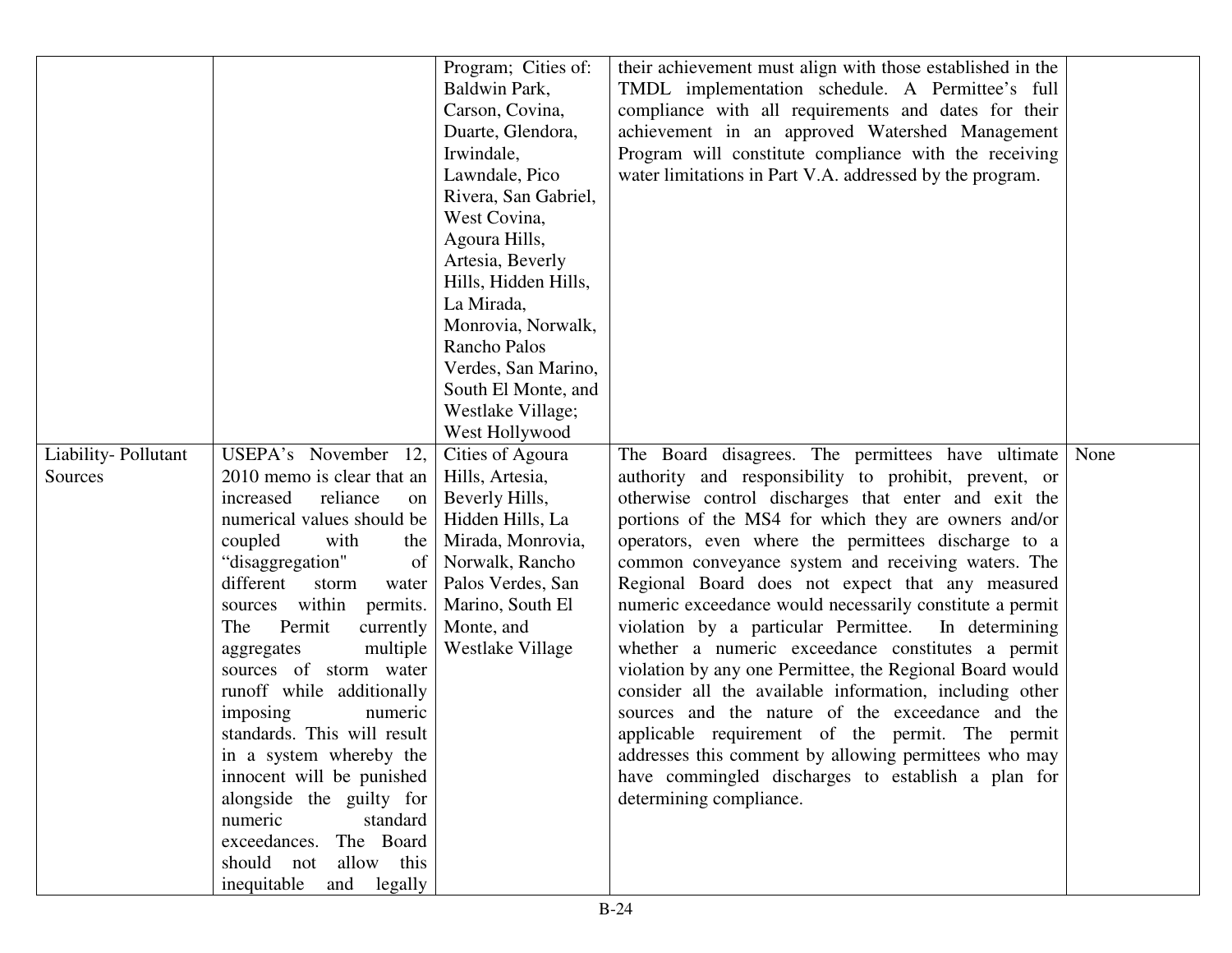|                     | unjustifiable<br>result<br>to |                       |                                                               |              |
|---------------------|-------------------------------|-----------------------|---------------------------------------------------------------|--------------|
|                     | occur.                        |                       |                                                               |              |
| Liability-Pollutant | Another<br>for<br>reason      | Cities of Agoura      | There are no new categories of conditionally exempt non-      | None         |
| Sources             | adopting a BMP-based          | Hills, Artesia,       | storm water discharges in the order. Additionally, non-       |              |
|                     | approach is the fact that     | Beverly Hills,        | storm water discharges are only conditionally exempt if       |              |
|                     | new<br>and<br>existing        | Hidden Hills, La      | they are not a source of pollutants. If a conditionally       |              |
|                     | conditionally exempt non-     | Mirada, Monrovia,     | exempt discharge is a source of pollutants, Permittees are    |              |
|                     | stormwater discharges may     | Norwalk, Rancho       | required to address the discharge of pollutants in any one    |              |
|                     | contribute<br>also<br>to      | Palos Verdes, San     | of several ways, pursuant to Part III.A.4.d. of the order. If |              |
|                     | exceedances.<br>measured      | Marino, South El      | an authorized or conditionally exempt essential non-storm     |              |
|                     | inequitable<br>This<br>result | Monte, and            | water discharge (i.e. other NPDES permitted discharge,        |              |
|                     | means<br>the<br>exempt        | Westlake Village      | potable water discharge or fire fighting flow) causes an      |              |
|                     | discharges<br>may             |                       | exceedance of receiving water limitations, the order states   |              |
|                     | nonetheless contribute to     |                       | that upon such a demonstration by the Permittee, the          |              |
|                     | permittee liability.          |                       | Permittee would not be found in violation of the              |              |
|                     |                               |                       | applicable receiving water limitation and/or water quality    |              |
|                     |                               |                       | based effluent limitation, pursuant to Part III.A.5.          |              |
| Relationship to     | The RWL as written is         | LA Permit Group;      | For receiving water limitations for water body-pollutant      | Revisions    |
| <b>WMP</b>          | contradictory<br>to<br>the    | City of Los Angeles;  | combinations not addressed by a TMDL, the Order has           | made to Part |
|                     | Watershed<br>Management       | County of Los         | been revised to allow Permittees to develop and               | VI.C.        |
|                     | Program.                      | Angeles; Bradbury;    | implement a Watershed Management Program to address           |              |
|                     |                               | Downey; La Verne;     | these receiving water limitations. The Watershed              |              |
|                     | The RWL section turns         | <b>Monterey Park;</b> | Management Program is a proactive and robust framework        |              |
|                     | upside down prioritization    | LACFCD; County        | for identifying and implementing in a timely fashion,         |              |
|                     | efforts to reduce<br>of       | of Los Angeles        | control measures for MS4 discharges such that they do not     |              |
|                     | stormwater pollution by       |                       | cause or contribute to exceedances of receiving water         |              |
|                     | emphasizing<br>those          |                       | limitations. The Watershed Management Program must            |              |
|                     | of<br>pollutants<br>less      |                       | include, at the outset, a reasonable assurance analysis for   |              |
|                     | significance over those of    |                       | the water body-pollutant combination(s) addressed by the      |              |
|                     | greater significance. The     |                       | program that demonstrates that the watershed control          |              |
|                     | permit should provide that    |                       | measures proposed in the program will be sufficient to        |              |
|                     | pollutants not covered by     |                       | control MS4 discharges such that they do not cause or         |              |
|                     | TMDLs but whose               |                       | contribute to an exceedance of the applicable receiving       |              |
|                     | presence violates RWLs be     |                       | limitation(s). Additionally, the Watershed<br>water           |              |
|                     | addressed<br>by<br>the        |                       | Management Program must identify enforceable                  |              |
|                     | Permittees in conjunction     |                       | requirements and milestones and dates for their               |              |
|                     | their<br>with<br>watershed    |                       | achievement to address the pollutants within a timeframe      |              |
|                     | management<br>program         |                       | that is a short as possible. For pollutants that are in a     |              |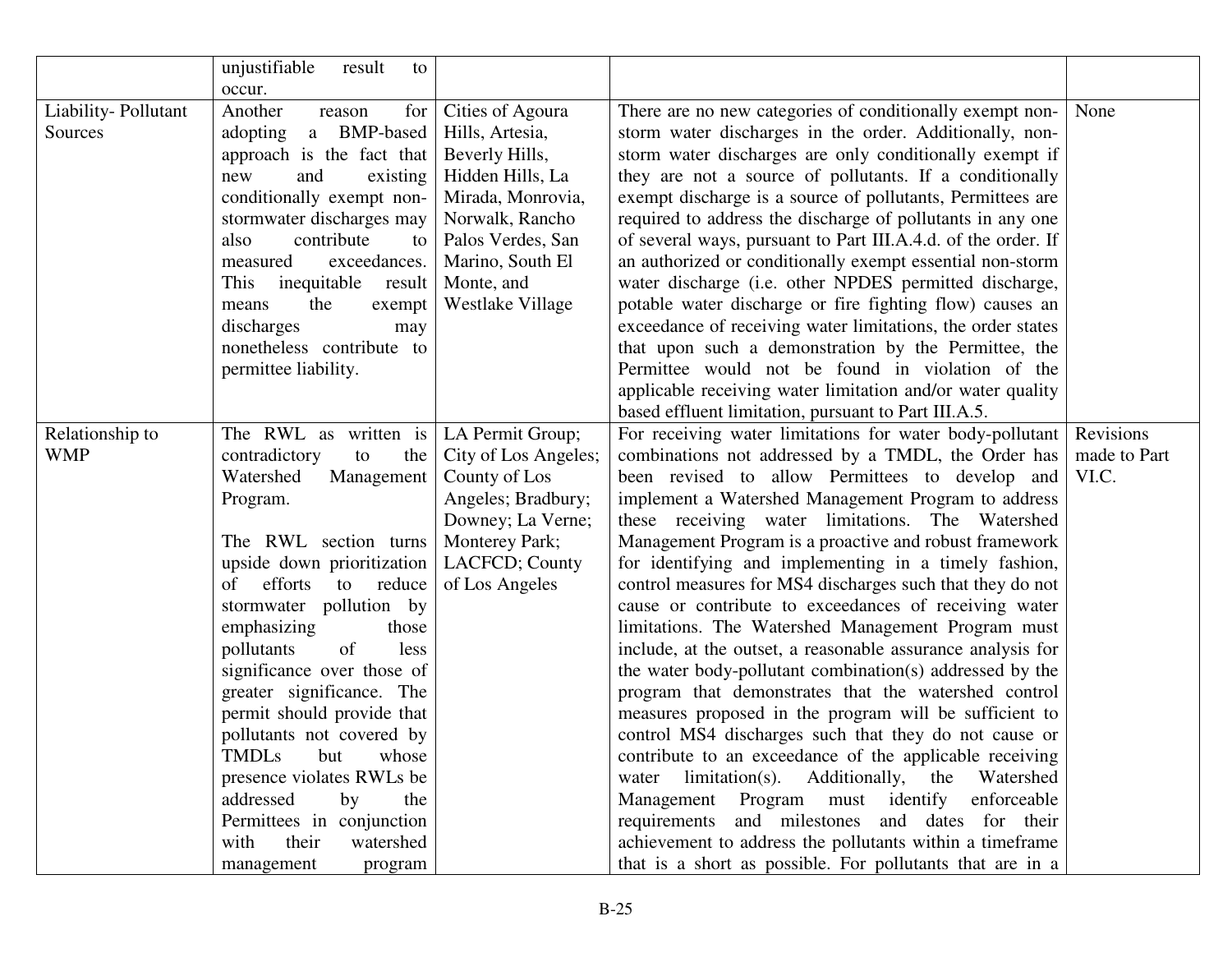|                 | is<br>being<br>when<br>one                | similar class to those already addressed by a TMDL for              |              |
|-----------------|-------------------------------------------|---------------------------------------------------------------------|--------------|
|                 | developed or exists, and                  | the water body, the requirements, milestones and dates for          |              |
|                 | compliance<br>with<br>that                | their achievement must align with those established in the          |              |
|                 | watershed<br>management                   | TMDL implementation schedule. A Permittee's full                    |              |
|                 | program is compliance                     | compliance with all requirements and dates for their                |              |
|                 | with RWLs. By doing so,                   | achievement in an approved Watershed Management                     |              |
|                 | Permittees can incorporate                | Program will constitute compliance with the receiving               |              |
|                 | and prioritize their efforts              | water limitations in Part V.A. addressed by the program.            |              |
|                 | to address exceedances of                 |                                                                     |              |
|                 | non TMDL pollutants with                  |                                                                     |              |
|                 | their efforts to address                  |                                                                     |              |
|                 | pollutants addressed by                   |                                                                     |              |
|                 | TMDLs.                                    |                                                                     |              |
| Relationship to | The RWL section fails to   LACFCD; County | The tentative order has been revised to provide Permittees          | Revisions    |
| <b>WMP</b>      | provide any incentive for of Los Angeles  | with the option to develop an enhanced Watershed                    | made to Part |
|                 | innovative programs that                  | Management Program. An enhanced<br>Watershed                        | VI.C.        |
|                 | might address exceedances                 | Management Program is one that comprehensively                      |              |
|                 | of RWLs. The Board                        | evaluates opportunities, with the participating Permittees'         |              |
|                 | should include an incentive               | collective jurisdictional area in a Watershed Management            |              |
|                 | to develop new, innovative                | Area, for collaboration among Permittees and other                  |              |
|                 | approaches, particularly                  | partners on multi-benefit regional projects to control MS4          |              |
|                 | those that will result in                 | discharges of storm water by, wherever feasible, retaining          |              |
|                 | greater infiltration<br>of                | the $85th$ percentile, 24-hour storm event for the drainage         |              |
|                 | before<br>stormwater<br>it                | areas tributary to the projects, while also achieving other         |              |
|                 | reaches the MS4.<br>A                     | benefits including flood control and water supply, among            |              |
|                 | paragraph should be added                 | others. Where retention of the 85 <sup>th</sup> percentile, 24-hour |              |
|                 | to this section that would                | storm event is not feasible, the enhanced Watershed                 |              |
|                 | provide that a Permittee                  | Management Program shall include a Reasonable                       |              |
|                 | be<br>deemed<br>can<br>in                 | Assurance Analysis to demonstrate that applicable water             |              |
|                 | if it<br>compliance<br>is                 | quality based effluent limitations and receiving water              |              |
|                 | developing projects that                  | limitations shall be achieved through implementation of             |              |
|                 | will result in greater                    | other watershed control measures. Permittees who elect to           |              |
|                 | infiltration of stormwater                | participate in such a program will be provided with a               |              |
|                 | in the watersheds where                   | longer time period to develop an enhanced Watershed                 |              |
|                 | the RWLs are<br>being                     | Management Program in recognition of the time necessary             |              |
|                 | exceeded.                                 | to establish partnerships, provide opportunities for                |              |
|                 |                                           | meaningful stakeholder involvement and plan regional,               |              |
|                 |                                           | multi-benefit projects. However, these programs must                |              |
|                 |                                           | ensure that requirements to comply with (1) technology              |              |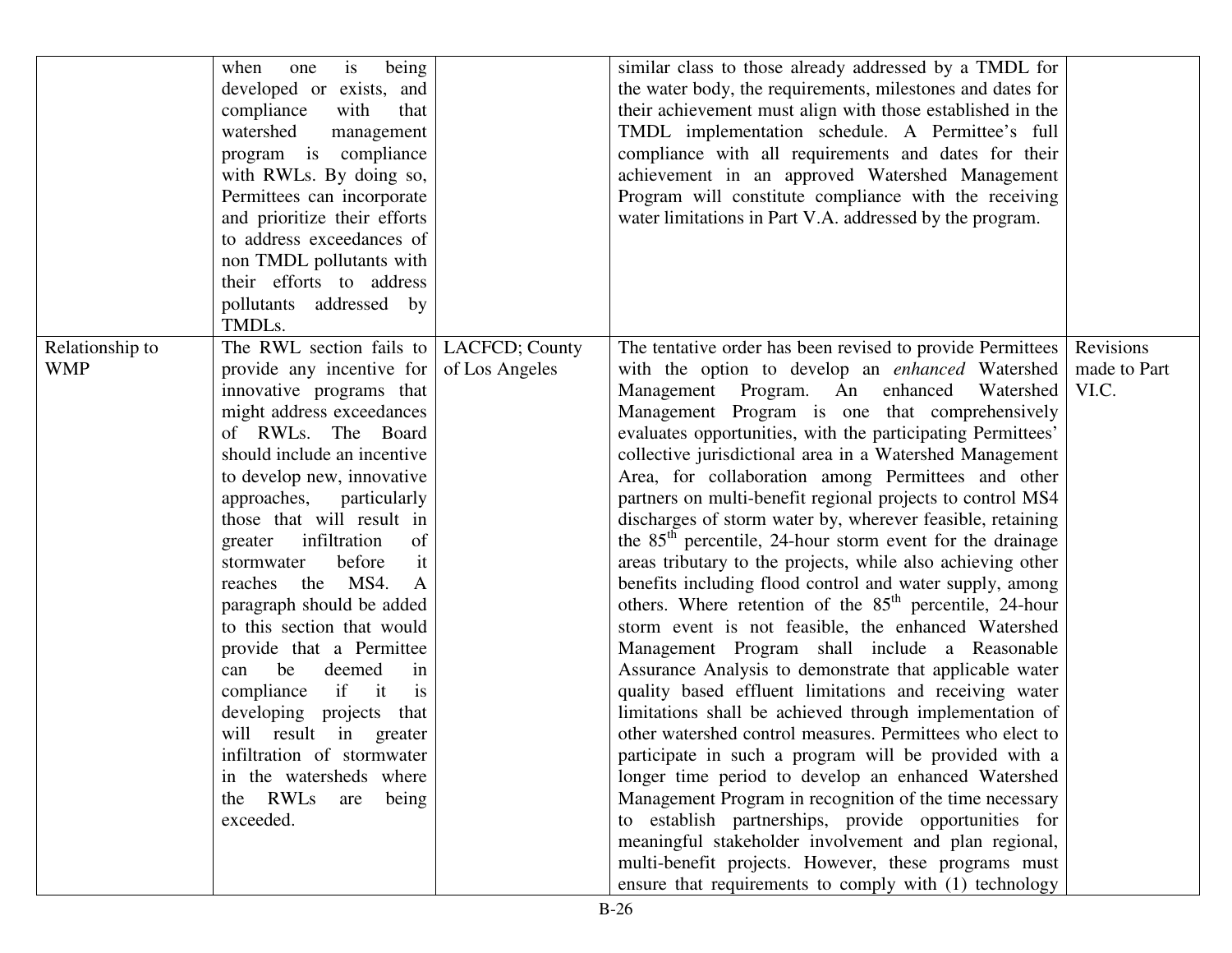|                 |                            |                | based standards (i.e. MEP), (2) other core provisions (e.g., |              |
|-----------------|----------------------------|----------------|--------------------------------------------------------------|--------------|
|                 |                            |                | elimination of non-storm water discharges of pollutants),    |              |
|                 |                            |                | and (3) WQBELs and RWL pursuant to TMDL                      |              |
|                 |                            |                | compliance schedules with deadlines occurring prior to       |              |
|                 |                            |                | final approval of the enhanced WMP are not delayed.          |              |
|                 |                            |                | Further, Permittees must implement some early actions        |              |
|                 |                            |                | related to LID in order to be afforded the additional time   |              |
|                 |                            |                | to develop an enhanced WMP.                                  |              |
| Relationship to | Part V should include the  | LACFCD; County | For receiving water limitations for water body-pollutant     | Revisions    |
| <b>WMP</b>      | following paragraph:       | of Los Angeles | combinations not addressed by a TMDL, Part VI.C. of the      | made to Part |
|                 | In lieu of preparing an    |                | Order has been revised to allow Permittees to develop and    | VI.C.        |
|                 | integrated monitoring      |                | implement a Watershed Management Program to address          |              |
|                 | compliance report set      |                | these receiving water limitations. The Watershed             |              |
|                 | forth in Part V.A.3.a.     |                | Management Program is a proactive and robust framework       |              |
|                 | Permittee<br>may<br>a      |                | for identifying and implementing in a timely fashion,        |              |
|                 | address<br>discharges      |                | control measures for MS4 discharges such that they do not    |              |
|                 | from the MS4 that          |                | cause or contribute to exceedances of receiving water        |              |
|                 | cause or contribute to     |                | limitations. A Permittee's full compliance with all          |              |
|                 | violation<br>of<br>a       |                | requirements and dates for their achievement in an           |              |
|                 | receiving<br>water         |                | approved Watershed Management Program will constitute        |              |
|                 | limitations in their       |                | compliance with the receiving water limitations in Part      |              |
|                 | watershed                  |                | V.A. addressed by the program.                               |              |
|                 | management program         |                |                                                              |              |
|                 | applicable<br>to<br>the    |                | Permittees that do not elect to develop and implement a      |              |
|                 | receiving water. The       |                | WMP, or who fail to fully comply with all the                |              |
|                 | Permittee shall not be     |                | requirements of an approved WMP, are subject to the          |              |
|                 | considered to be in        |                | provisions of Part V.A.                                      |              |
|                 | violation of Part V.A.     |                |                                                              |              |
|                 | of this Order if it is in  |                |                                                              |              |
|                 | compliance with that       |                |                                                              |              |
|                 | watershed                  |                |                                                              |              |
|                 | management program.        |                |                                                              |              |
|                 | Part V should also add the |                |                                                              |              |
|                 | following:                 |                |                                                              |              |
|                 | If a Permittee is found    |                |                                                              |              |
|                 | to have discharges         |                |                                                              |              |
|                 | from its MS4 causing       |                |                                                              |              |
|                 | or contributing to an      |                |                                                              |              |
|                 | exceedance of<br>an        |                |                                                              |              |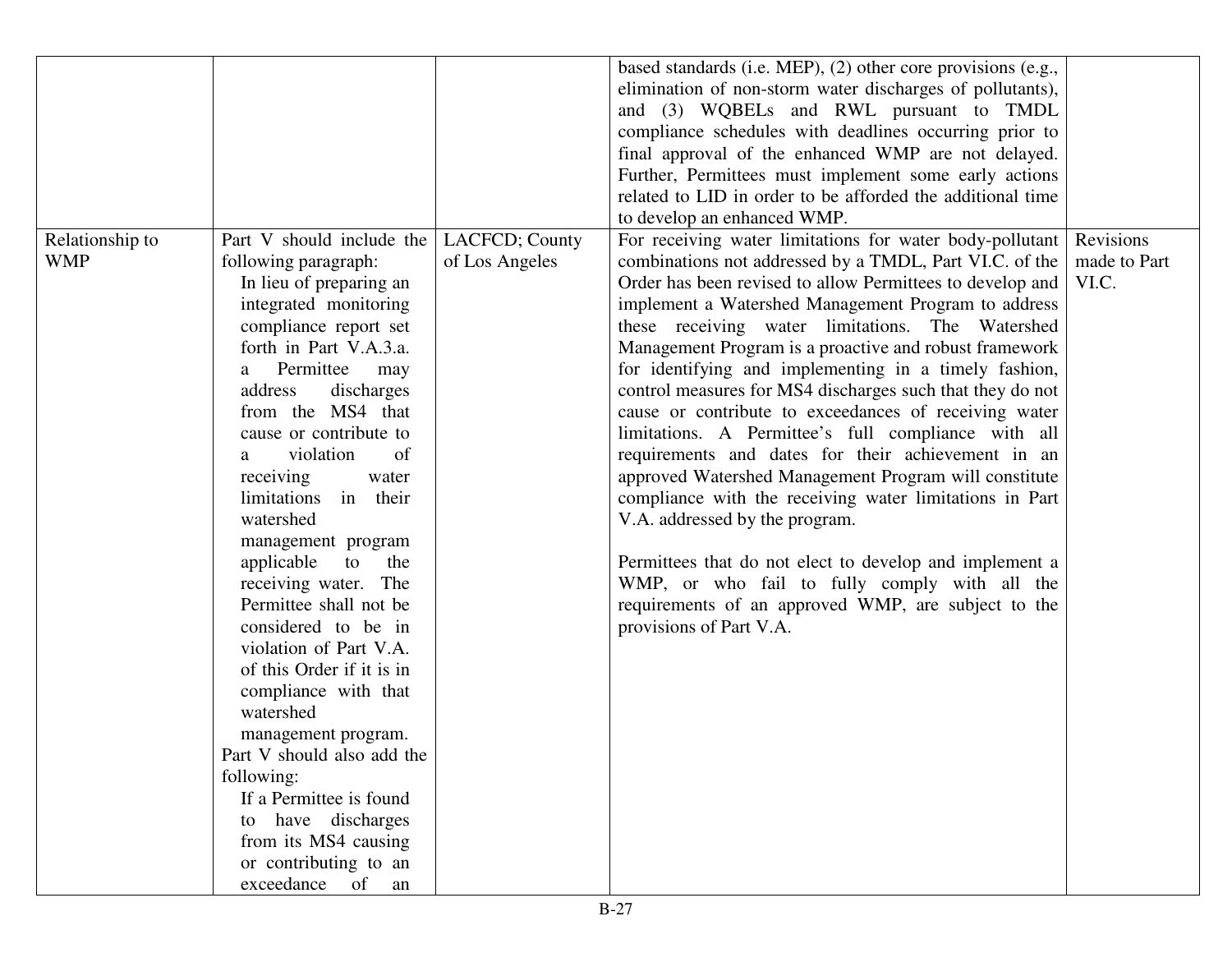|                        | applicable<br>water                               |                      |                                                             |      |
|------------------------|---------------------------------------------------|----------------------|-------------------------------------------------------------|------|
|                        | quality standard or<br>causing a condition of     |                      |                                                             |      |
|                        | nuisance<br>in<br>the                             |                      |                                                             |      |
|                        | receiving water,<br>the                           |                      |                                                             |      |
|                        | Permittee shall<br>be                             |                      |                                                             |      |
|                        | deemed in compliance                              |                      |                                                             |      |
|                        | with Parts 1 an 2                                 |                      |                                                             |      |
|                        | above, unless it fails                            |                      |                                                             |      |
|                        | implement<br>the<br>to                            |                      |                                                             |      |
|                        | requirements provided                             |                      |                                                             |      |
|                        | in Parts 3 and 4 as                               |                      |                                                             |      |
|                        | otherwise covered by                              |                      |                                                             |      |
|                        | a provision of this                               |                      |                                                             |      |
|                        | order<br>specifically                             |                      |                                                             |      |
|                        | addressing<br>the                                 |                      |                                                             |      |
|                        | in<br>constituent                                 |                      |                                                             |      |
|                        | question,<br>as                                   |                      |                                                             |      |
|                        | applicable.                                       |                      |                                                             |      |
|                        | Alternatively, LACFCD is                          |                      |                                                             |      |
|                        |                                                   |                      |                                                             |      |
|                        | supportive of the proposed<br>CASQA RWLs language |                      |                                                             |      |
| Definition of          | The tentative order has                           | Cities of: Baldwin   | The RWL language in the order is consistent with the        | None |
| <b>Receiving Water</b> | altered Receiving Water                           | Park, Carson,        | State Board's precedential order WQ 99-05 and is nearly     |      |
| Limitation             | Limitation<br>(RWL)                               | Covina, Duarte,      | identical to the language of the 2001 Permit, which has     |      |
|                        | language causing it to be                         | Glendora, Irwindale, | also been upheld by a state court and a federal court. The  |      |
|                        | overbroad and inconsistent                        | Lawndale, Pico       | change from "Water Quality Standards or water quality       |      |
|                        | with RWL in the current                           | Rivera, San Gabriel  | objectives" used in the 2001 Permit to "receiving water     |      |
|                        | MS4 permit, the Ventura                           | and West Covina;     | limitations" in Part V.A. of the order does not represent a |      |
|                        | MS4 permit, State Board                           | County of Los        | substantive change or expansion of the State Water          |      |
|                        | WQO 99-05, the draft Angeles                      |                      | Board's precedential language, and was made for clarity.    |      |
|                        | Caltrans MS4 permit, and                          |                      | The order includes a definition of "receiving water         |      |
|                        | <b>RWL</b><br>language                            |                      | limitation" that clearly identifies a receiving water       |      |
|                        | recommended by CASQA.                             |                      | limitation as any applicable water quality objective or     |      |
|                        | Regional Board does not                           |                      | criterion. To avoid any confusion over the different        |      |
|                        | have the legal authority to                       |                      | terminology used by USEPA and the State of California       |      |
|                        | re-define RWL language to                         |                      | for regulatory thresholds for water quality established     |      |
|                        | the extent it is proposing.                       |                      | pursuant to CWA section 303(c), i.e., "water quality        |      |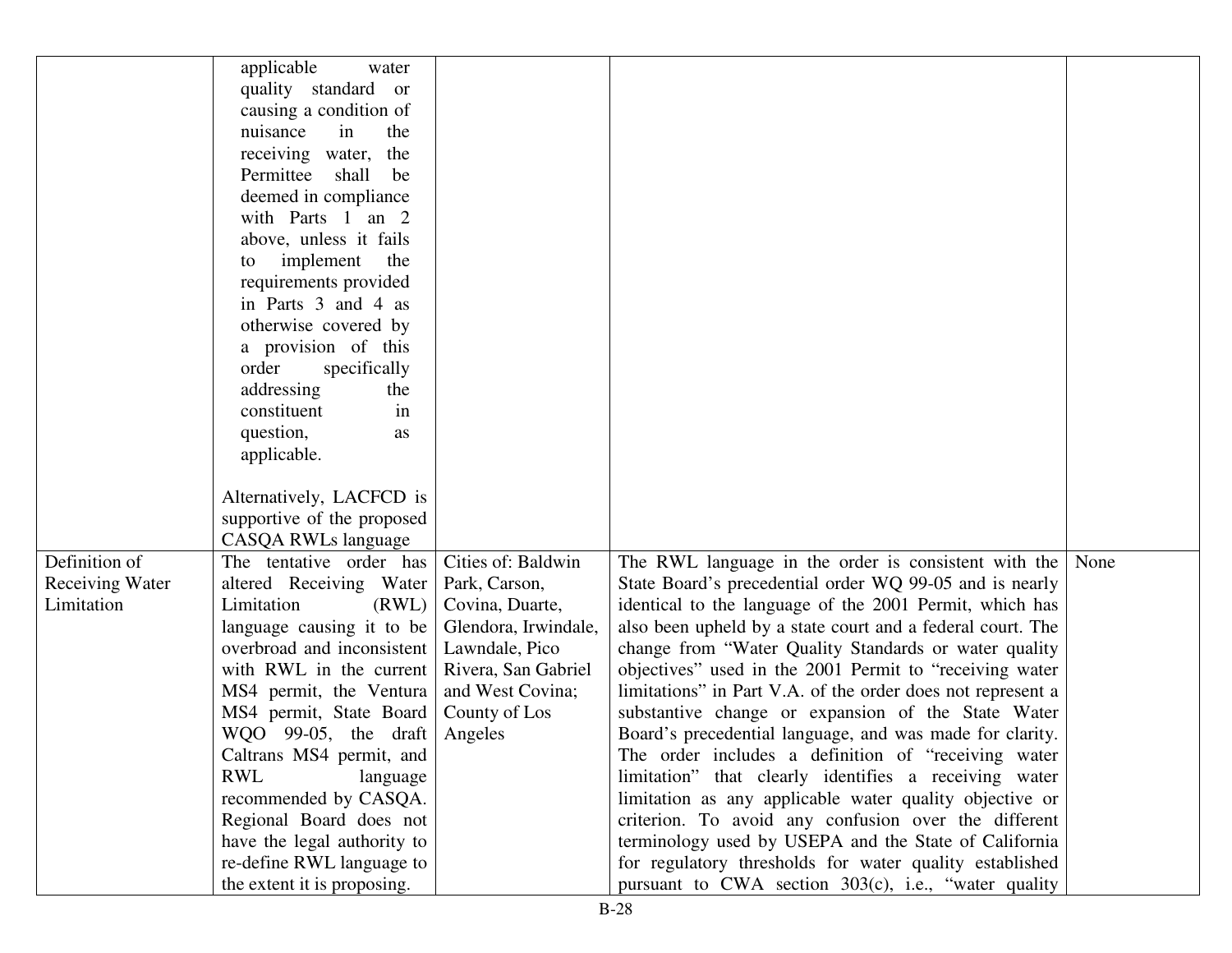|                        |                               |                | criteria" and "water quality objectives," respectively, the     |      |
|------------------------|-------------------------------|----------------|-----------------------------------------------------------------|------|
|                        |                               |                | Regional Board chose to refer to these thresholds               |      |
|                        |                               |                | collectively as "receiving water limitations." The              |      |
|                        |                               |                | commenter misreads the scope of the reference to federal        |      |
|                        |                               |                | regulations; the reference is to federal regulations that       |      |
|                        |                               |                | <i>promulgate water quality criteria such as 40 CFR section</i> |      |
|                        |                               |                | 131.38 (that promulgated federal water quality criteria for     |      |
|                        |                               |                | priority pollutants applicable to California). Thus, the        |      |
|                        |                               |                | receiving water limitations in the order are equivalent to      |      |
|                        |                               |                | State adopted or federally promulgated water quality            |      |
|                        |                               |                | standards applicable to the water body, or limitations to       |      |
|                        |                               |                | implement the applicable water quality standards such as        |      |
|                        |                               |                | receiving water conditions established through TMDLs.           |      |
|                        |                               |                | Further, the reference to water quality control plans or        |      |
|                        |                               |                | policies adopted by the State Water Board is necessary          |      |
|                        |                               |                | because in some cases the State Board has established           |      |
|                        |                               |                | water quality objectives through policies rather than water     |      |
|                        |                               |                | quality control plans.                                          |      |
| Definition of          | The reference to "policies"   | LACFCD; County | The reference to water quality control plans or policies        | None |
| <b>Receiving Water</b> | adopted by the State Board    | of Los Angeles | adopted by the State Water Board is necessary because in        |      |
| Limitation             | is ambiguous. The State       |                | some cases the State Board has established water quality        |      |
|                        | Board adopts water quality    |                | objectives through policies rather than water quality           |      |
|                        | objectives<br>and<br>water    |                | control plans.                                                  |      |
|                        | quality control plans, not    |                |                                                                 |      |
|                        | policy resolutions. It is not |                |                                                                 |      |
|                        | clear what is meant by        |                |                                                                 |      |
|                        | policies. The reference to    |                |                                                                 |      |
|                        | "policies" adopted by the     |                |                                                                 |      |
|                        | State Board should be         |                |                                                                 |      |
|                        | deleted from the definition.  |                |                                                                 |      |
| Definition of          | The definition should not     | LACFCD; County | Water quality criteria as used in the order refer to the        | None |
| <b>Receiving Water</b> | reference "criterion" under   | of Los Angeles | regulatory thresholds for water quality established             |      |
| Limitation             | federal regulations.<br>A     |                | pursuant to CWA section 303(c). Such criteria, such as          |      |
|                        | Permittee is only required    |                | those established in the California Toxics Rule (40 CFR)        |      |
|                        | to comply with water          |                | section 131.38) are applicable water quality objectives that    |      |
|                        | quality standards adopted     |                | Permittees must comply with. The commenter may be               |      |
|                        | by the state or federal       |                | confusing federally promulgated water quality criteria          |      |
|                        | that<br>government<br>are     |                | pursuant to CWA section 303(c) with USEPA                       |      |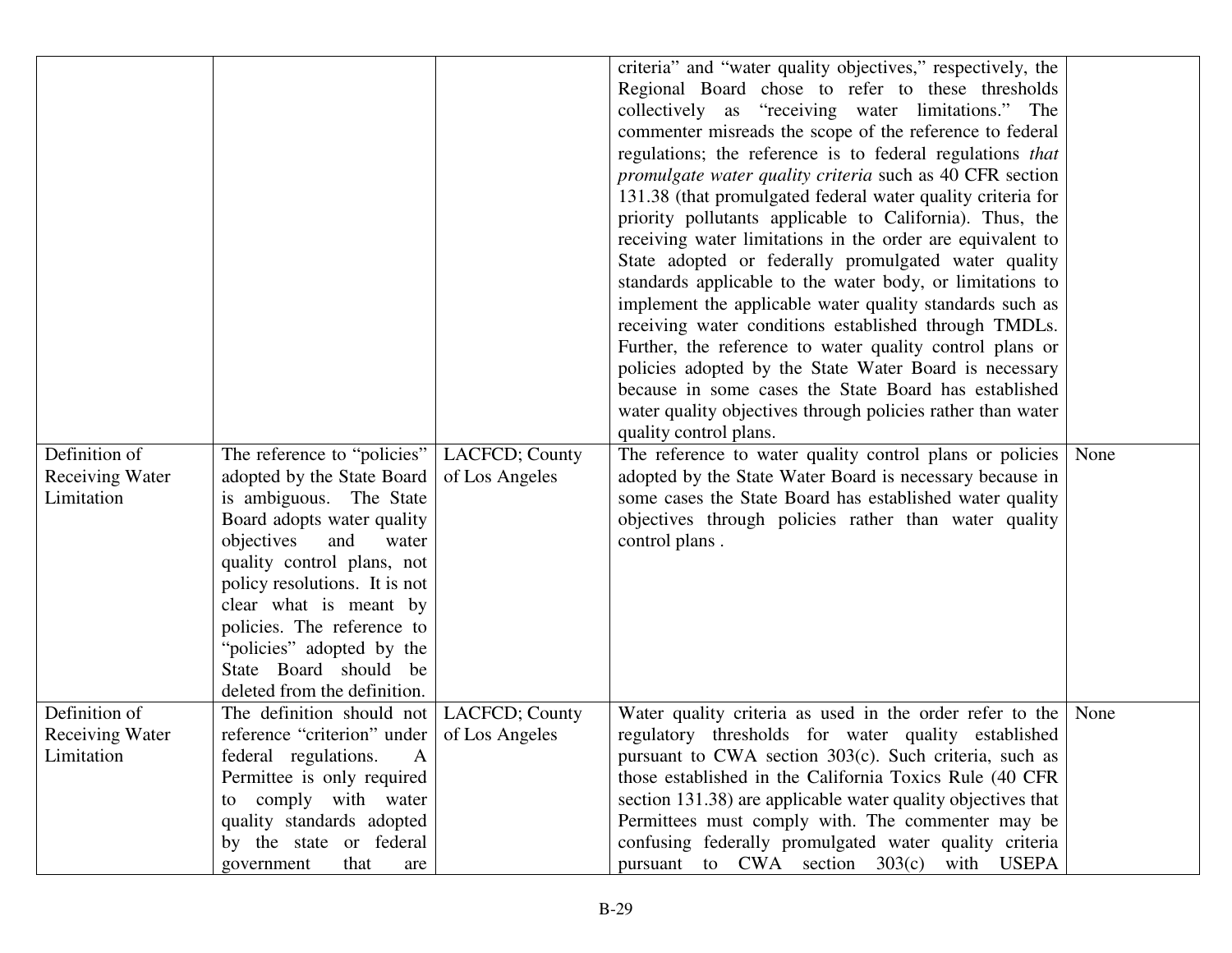|                                                       | applicable to the particular<br>waterbody. The definition<br>could be construed as<br>referring to criteria with<br>which Permittees are not<br>required to comply. The<br>reference to "criterion"<br>should be deleted from the<br>definition.                                                                                                                                                                                                                                                                                                                     |                                   | recommended water quality criteria pursuant to CWA<br>section $304(a)$ .                                                                                                                                                                                                            |      |
|-------------------------------------------------------|----------------------------------------------------------------------------------------------------------------------------------------------------------------------------------------------------------------------------------------------------------------------------------------------------------------------------------------------------------------------------------------------------------------------------------------------------------------------------------------------------------------------------------------------------------------------|-----------------------------------|-------------------------------------------------------------------------------------------------------------------------------------------------------------------------------------------------------------------------------------------------------------------------------------|------|
| Definition of<br><b>Receiving Water</b><br>Limitation | The permit is ambiguous<br>as to what constitutes a<br>receiving water and what<br>constitutes a municipal<br>separate storm<br>sewer.<br>Recommend adding the<br>underlined sentence to the<br>definition of receiving<br>water so that it reads as<br>follows: A "water of the<br>United States" into which<br>waste and/or pollutants are<br>or may be discharged. All<br>waters of the United States<br>for which beneficial uses<br>are designated in the Basin<br>Plan are receiving waters<br>under this Order and not<br>municipal separate storm<br>sewers. | County of Los<br>Angeles          | The permit is not ambiguous. Attachment A clearly<br>defines what is considered a receiving water and what is<br>considered a MS4.                                                                                                                                                  | None |
| General                                               | Footnote 22 has a citation<br>that doesn't exist in 40<br>CFR; please verify the<br>citation and clarify                                                                                                                                                                                                                                                                                                                                                                                                                                                             | City of Santa Clarita<br>Detailed | The citation in the footnote is correct $-40$ CFR section<br>$122.26(a)(3)(vi)$ .                                                                                                                                                                                                   | None |
| General                                               | Do we need to submit a<br>formal<br>revised<br>plan<br>document<br>do<br>we<br>or<br>document<br>the revisions<br>internally? What about the                                                                                                                                                                                                                                                                                                                                                                                                                         | City of Santa<br>Monica Detailed  | Part V.A.3.a requires submittal of an Integrated None<br>Monitoring Compliance Report to the Regional Water<br>Board. The report is described in Attachment E, Part<br>XVIII.A.5, and must include a description of current<br>BMPs and additional BMPs, including modifications to |      |